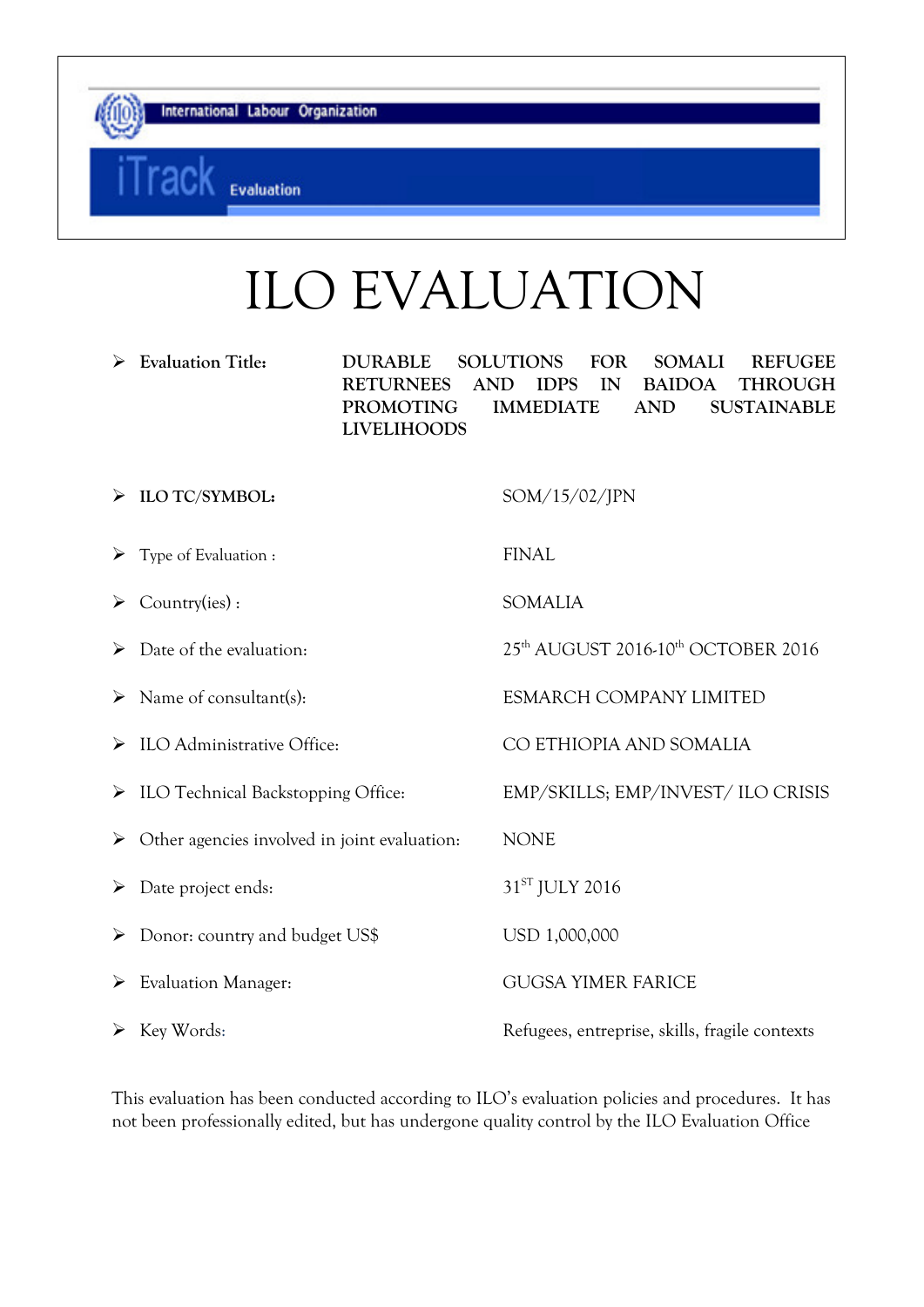# <span id="page-1-0"></span>TABLE OF CONTENTS

| 3.3.1 Output 1: Employment opportunities created and economic infrastructure improved 17 |  |
|------------------------------------------------------------------------------------------|--|
|                                                                                          |  |
|                                                                                          |  |
|                                                                                          |  |
|                                                                                          |  |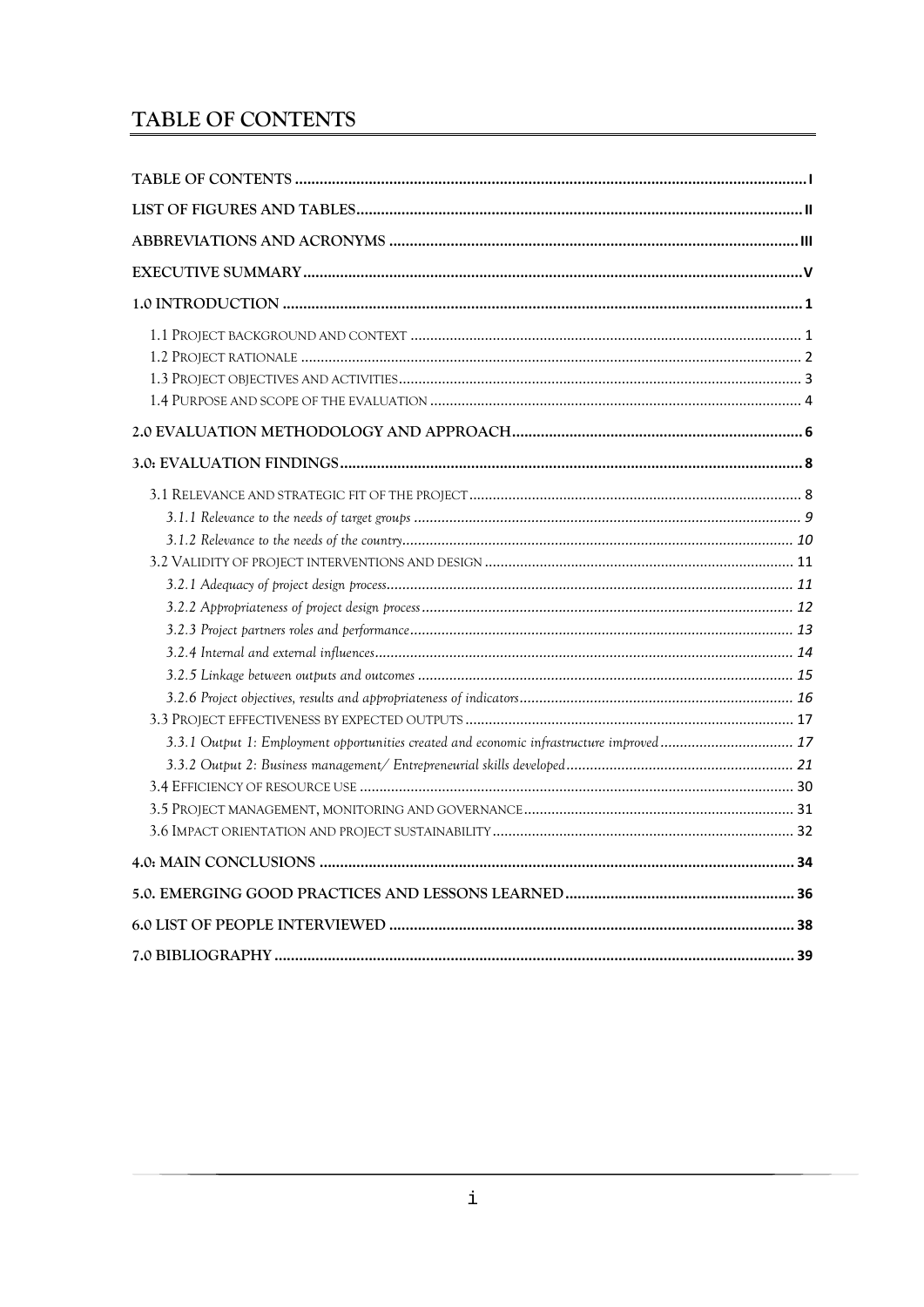# <span id="page-2-0"></span>**LIST OF FIGURES AND TABLES**

| Table 2: Analysis of demand skills, opportunities for doing business, and demand vs. supply |  |
|---------------------------------------------------------------------------------------------|--|
|                                                                                             |  |
|                                                                                             |  |
|                                                                                             |  |
|                                                                                             |  |
|                                                                                             |  |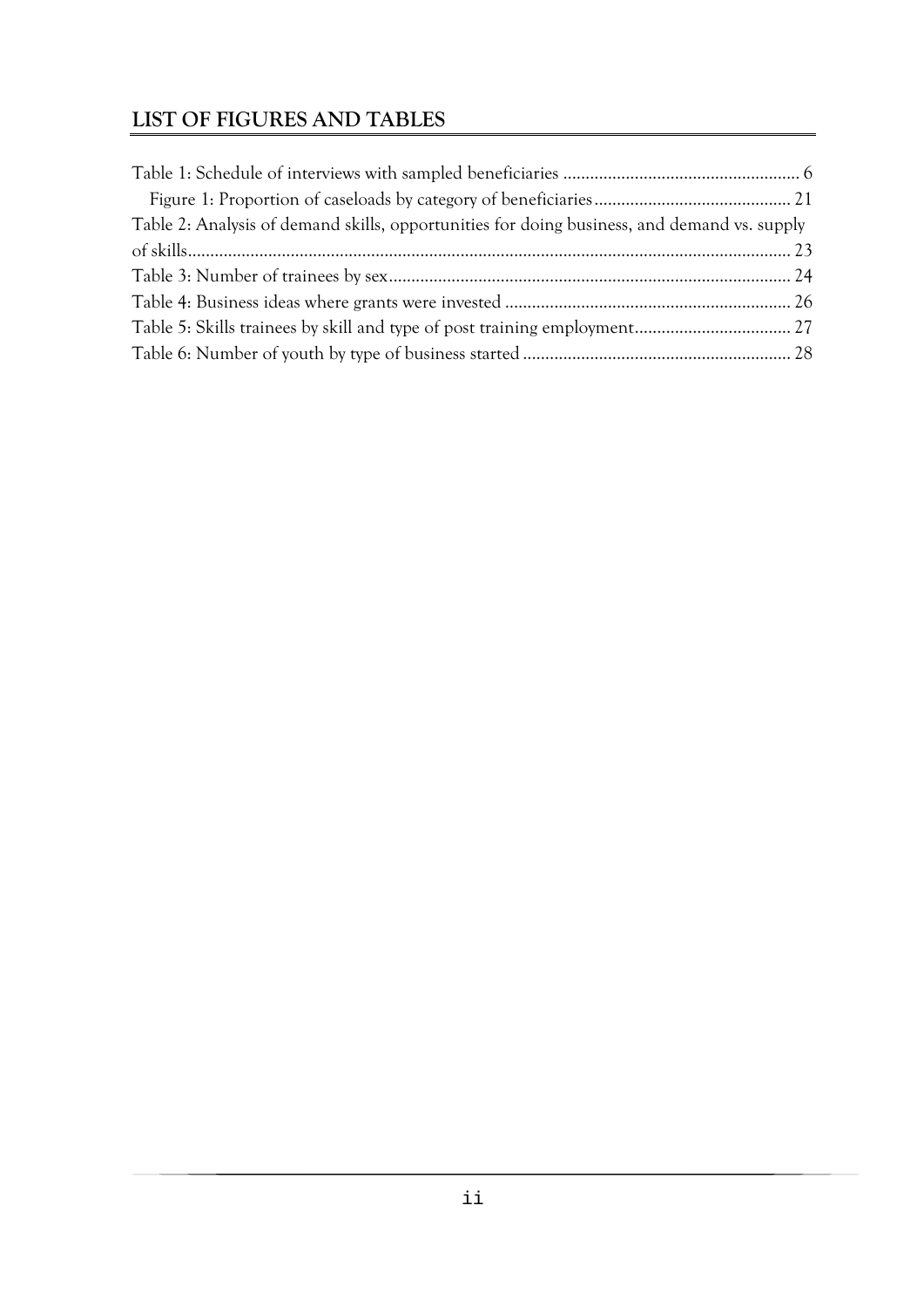# <span id="page-3-0"></span>**ABBREVIATIONS AND ACRONYMS**

| <b>CO</b>    | Country Office                              |
|--------------|---------------------------------------------|
| <b>CORE</b>  | Community Road Empowerment                  |
| <b>DRC</b>   | Danish Refugee Council                      |
| EIIP         | Employment Intensive Investment Programme   |
| FGD          | <b>Focus Group Discussion</b>               |
| <b>IDPs</b>  | <b>Internally Displaced Persons</b>         |
| <b>ILO</b>   | International Labour Organisation           |
| IOM          | International Organisation for Migration    |
| SOM          | Somalia                                     |
| JPN          | Japan                                       |
| <b>KAB</b>   | Know your Business                          |
| KII          | Key Informant Interview                     |
| LA(s)        | Local Authority (ies)                       |
| <b>MMCI</b>  | Modern Management Company International     |
| <b>NRC</b>   | Norwegian Refugee Council                   |
| <b>SYB</b>   | <b>Start Your Business</b>                  |
| <b>UN</b>    | <b>United Nations</b>                       |
| <b>UNHCR</b> | United Nations High Commission for Refugees |
| <b>USD</b>   | <b>United States Dollar</b>                 |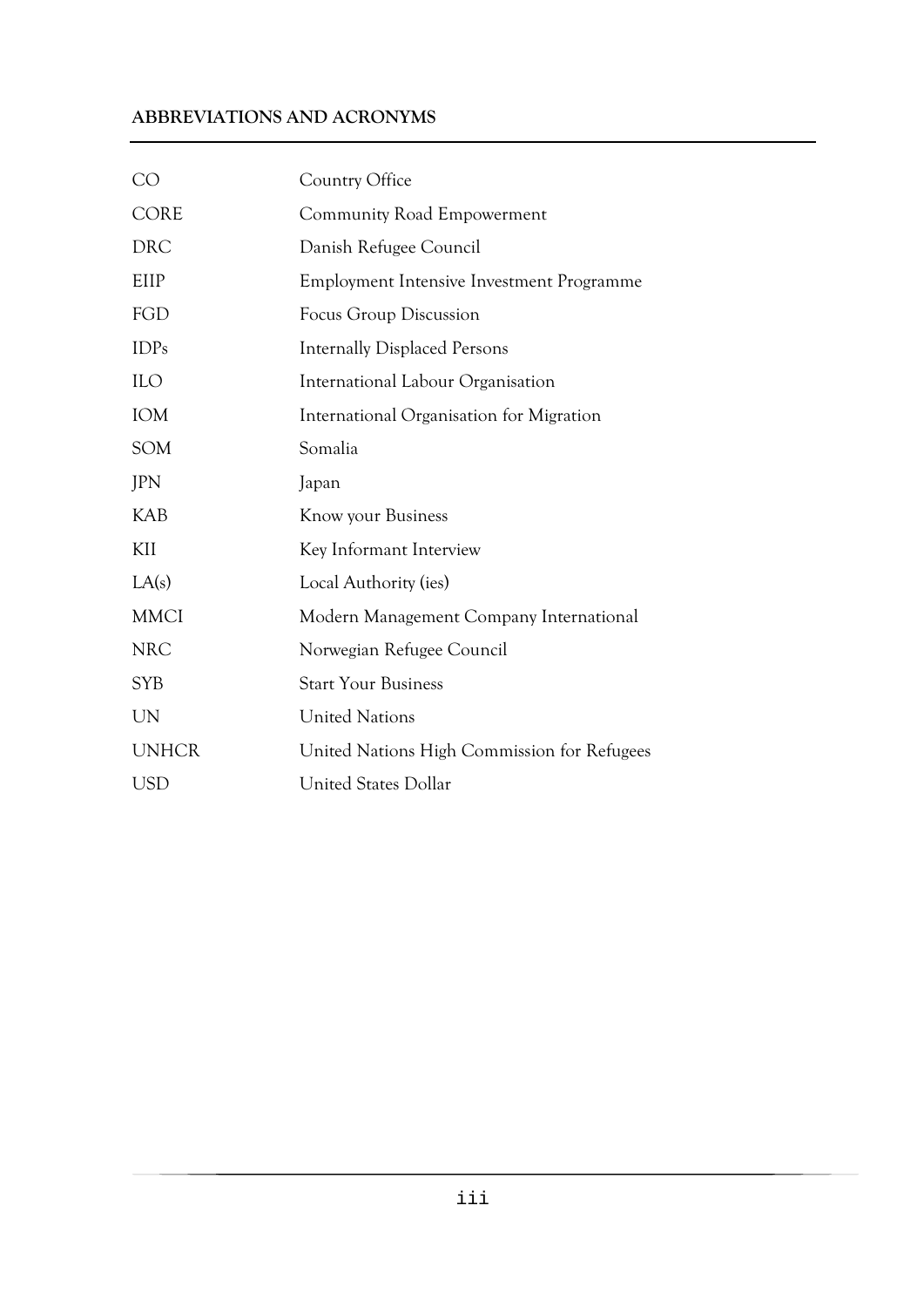#### **ACKNOWLEDGEMENT AND DISCLAIMER**

This is a report of the independent final evaluation of the Japan funded project on '*Durable Solutions for Somali refugee returnees and IDPs in Baidoa through promoting immediate and sustainable livelihoods.'* The evaluation was carried out by Munene Charles of Esmarch Company Limited with support from Mohamed Yunnis, Abdullahi Adow and Abdinasir Yahye all based in Baidoa.

The evaluation team remains unreservedly thankful to International Labour Organization (ILO)-Somalia office and the regional office in Abidjan firstly, for their technical inputs in the preparation of the final evaluation and secondly for their undivided support during the execution of the evaluation. This was despite the challenges of working in Baidoa. The ILO office in Somalia and the partner organisation, Modern Management Company International (MMCI), worked around the clock to make sure that the evaluation was a success. For this, we remain truly thankful.

We met and spoke to many people in Kenya and Somalia including representatives from the ILO, Community Road Empowerment (CORE), local government officers, UNHCR representative and project beneficiaries, who shared with us invaluable information, upon which the synthesis, conclusions and recommendations of this report are drawn. These respondents own the information used in the preparation of this report. They slotted our presence into their daily schedules to give us unlimited attention. Without their inputs, this assignment would not have come to fruition

We have tried to observe objectivity in writing this report. However, shortcomings, and errors in interpretations are inevitable. They however, do not necessarily reflect the views of the ILO, MMCI, CORE, other project partners and all other stakeholders and respondents that were interviewed, as the author takes responsibility for them all.

Munene Charles Esmarch Company Limited Nairobi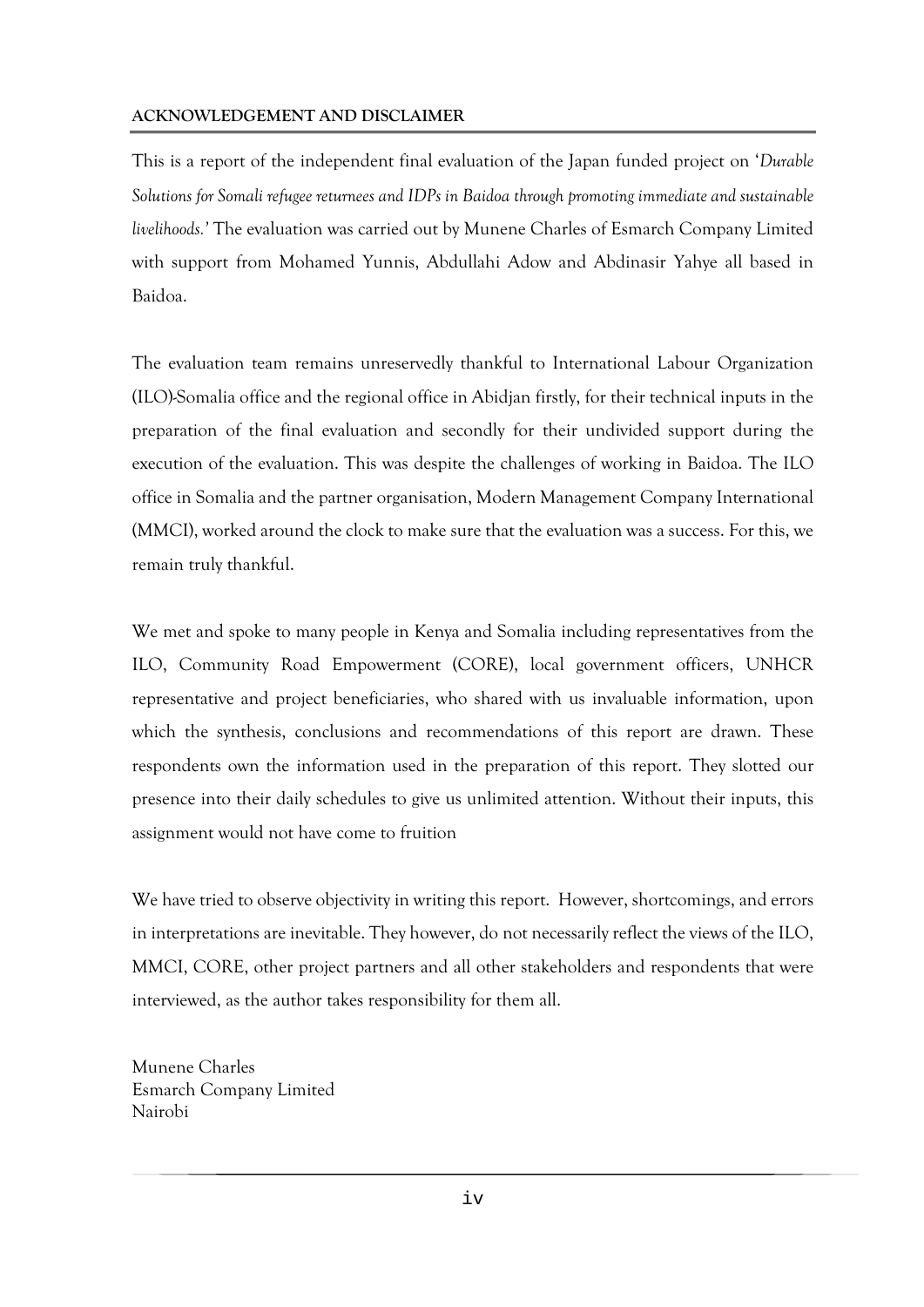# <span id="page-5-0"></span>**EXECUTIVE SUMMARY**

This is a report of the independent final evaluation of the Japan funded project on '*Durable Solutions for Somali refugee returnees and IDPs in Baidoa through promoting immediate and sustainable livelihoods.'* The evaluation focuses on the implementation period  $1<sup>st</sup>$  April, 2015 –  $31<sup>st</sup>$  July, 2016. It assesses all key outputs that have been produced since the start of the project by all implementing partners. The evaluation was carried out in the months of August to September 2016.

#### Background and context: Summary of project purpose, logic and structure

The voluntarily repatriation of refugees from Kenya to Somalia, deterioration of the protection space in the host countries and relative peace in parts of towns in south central Somalia have resulted to a change in the trends, whereby many Somali nationals are increasingly streaming back home. Most of these returnees and the host community face high levels of unemployment and lack of alternative income earning opportunities. This was partly because of limited investments and low capacity of the Local authority (LA) to support an enabling environment for business investments.

This situation results to strains in service provision and increases the competition for resources and available opportunities which is a recipe for conflicts particularly between the host community and the returnees. One quick way to cushion the returnees and the host community was to offer short term employment opportunities and unconditional cash grants, and in the medium to long term, build the capacity of the communities to participate more in the market and restore income stability among them.

#### Project rationale

The number of returnees moving back to Somalia was expected to remain on an upward trend. This is amidst a relatively less prepared Somalia, whose economic infrastructure is weak and hardly able to support the growing population. This project therefore, essentially sought to support the economic reintegration of returnees as well as the internally displaced persons in Baidoa through a diversified and community based approach.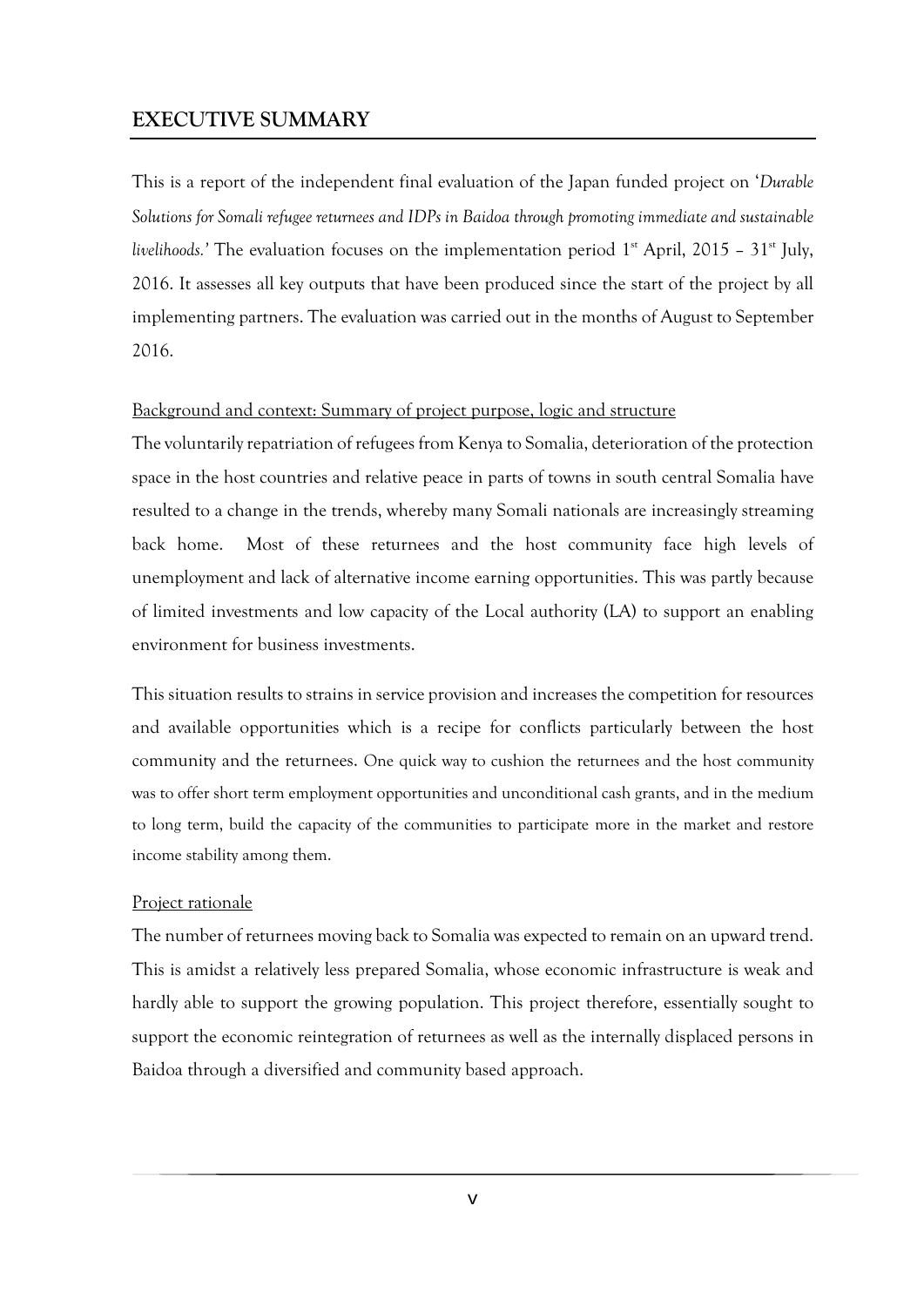#### Project situation at end-line

Activities under output 1 had been accomplished as per the set plans. Six hundred meters of one economic infrastructure (Ali *Salaamey* road) had been repaired as at the time of this evaluation. Skills transfer on '*Do Nou'* technology had benefited an estimated 134 people. Beneficiaries had been equipped with road construction skills and some had been able to secure jobs with other road construction companies. Overall, from the implementation of activities under this output, 2,814 man days were created.

Activities under output 2 had also been fully accomplished. The target number of 320 beneficiaries was reached, 67 percent female and 23 percent male. They were trained on various vocational skills including, beauty salon, hairdressing, tailoring and electrical installation. Training in the skills was facilitated by qualified and practising artisans using ILO manuals, which were translated into Somali language. Half the beneficiaries were awarded grants of USD 500 following a business plan competition, in which all the 320 caseloads participated. Of the total 320 graduates, 235 graduates secured employment, while 85 graduates were unemployed as at the close of the project.

#### Purpose, scope and clients of the evaluation

The evaluation serves two main purposes. First was to give an independent assessment of the project in achieving project objectives and delivery of results, strategies and implementation modalities chosen, partnership arrangements, constrains and opportunities and second was to provide recommendations for future similar projects in terms of strategies and institutional arrangements. The primary clients are the donor, the implementing organisations, partners as well as other relevant stakeholders.

#### Methodology of the evaluation

 $\overline{a}$ 

The evaluation reviewed all project materials and undertook field level consultations with project beneficiaries, staff of the implementing organisations, and local level stakeholders<sup>[1](#page-6-0)</sup>. Consultations with beneficiaries were done using focus group discussions and in-depth interviews with selected beneficiaries. Other stakeholders were interviewed as key informants<sup>[2](#page-6-1)</sup>.

<span id="page-6-0"></span><sup>1</sup> A more detailed list of all people interviewed is appended to this report

<span id="page-6-1"></span><sup>2</sup> A checklist of issues that guided data collection is appended to the report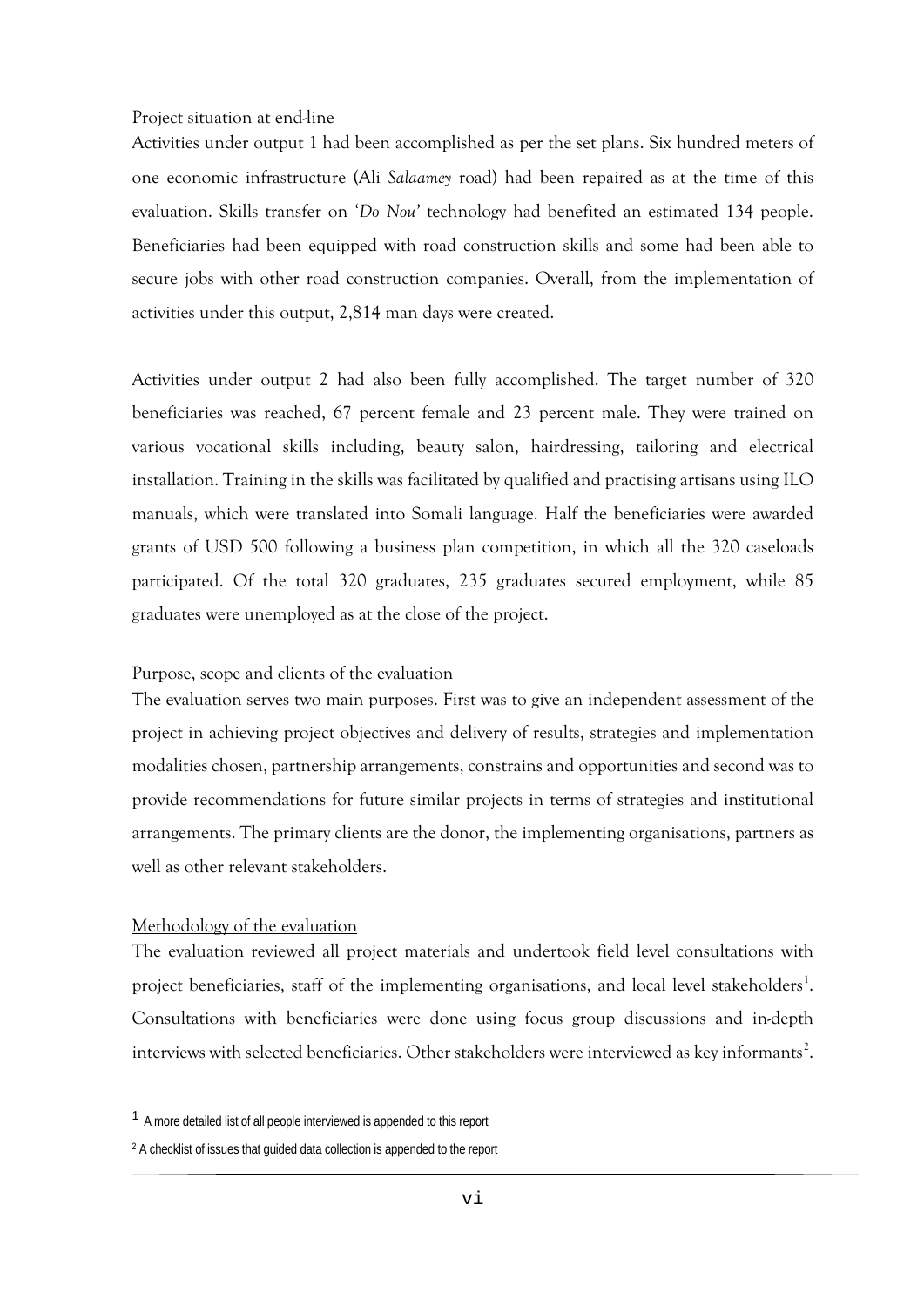A total of 72 beneficiaries, 42 female and 30 male were interviewed in the focus group discussions, while 15 people were interviewed as key informants. The field mission took place from the 13<sup>th</sup> of September to 26<sup>th</sup> September 2016. Field data collection was carried out by local level research specialists, all well-grounded in qualitative research methods and conversant with the context of Somalia and specifically Baidoa. Data from the field was thematically analyzed and fed into the project outputs, the set indicators and evaluation criteria.

#### Main findings and conclusions

Documentary reviews and discussions with stakeholders show that the project design was adequately informed by the context of Baidoa and most importantly by lessons learnt from the initial returnees' project in Baidoa. Indeed, it was reported that the initial proposal for this project was put forth by community elders when they realised the gaps that had been left following the closure of the initial returnees' project. As such, the project interventions were structured towards addressing the specific needs of refugees, IDPs and the host community. A stakeholders' mapping that was carried out at the beginning of the project was instrumental in ensuring that all relevant individuals and agencies were brought on board the project.

Synergy between the project and relevant government agencies and UN bodies was strategic in ensuring efficiency in the implementation of the various interventions. This, saw the successful completion of the screening and profiling exercise which would otherwise have been riddled with competing interests. UNHCR was instrumental in ensuring accuracy in screening and profiling, while the line ministries focused on fairness in distribution of opportunities across all categories of beneficiaries.

The project was well managed, with ILO offering overall technical oversight. The partner organisations were carefully identified and well versed and experienced in the areas they contributed in. MMCI was particularly a strategic partner given its local experience and adequate infrastructure, which made the skills training efficient and cost effective. CORE was on top of the game in delivering the *'Do Nou'* skills transfer, which was cost effective and made use of locally available technology. Project staffs based in the field were reported to have been very helpful in supporting the project especially on matters that touched on the community,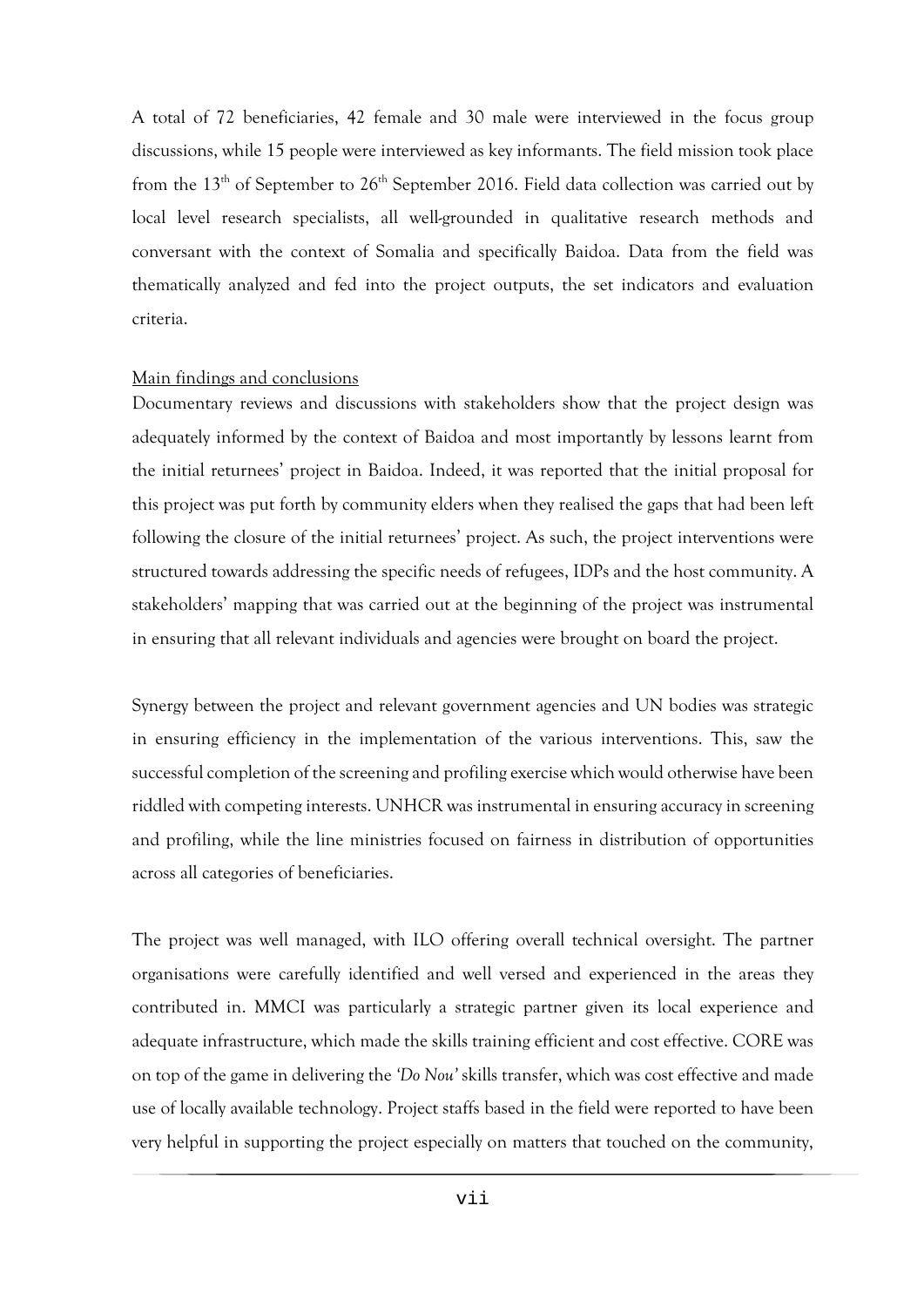while Nairobi and the regional office staff offered effective technical oversight and overall project management. A basic review of budget lines depicts prudence in utilization of funds, while the overall management and project governance was effective.

Evaluation findings show that all the planned activities under each of the two outputs had been successfully completed and in some cases surpassed. Training of beneficiaries in vocational skills and on the '*Do Nou'* technology was done. A total of 600 meters of '*Ali Salaamey'* road repairs were planned but 624 meters including a 10 meter drift were achieved. With standard maintenance, this road was expected to last in good shape for a minimum of 7 years. Beneficiaries and stakeholders were generally satisfied with the work done. The improved road created a link to an additional 900 meters of road which linked to the Main Baidoa market.

In relation to skills development and job creation, a total of 134 people were trained on the '*Do Nou'* technology against a target of 129 people. Among the 134 were 5 engineers from the host community. This difference was as a result of efforts to ensure fairness in selection of beneficiaries across all villages in Baidoa. A total of 2,814 man days were created against a target of 3,900. The shortfall was attributed to reduced scope of work, which shortened the project number of days. Short term employment and induced employment was also created. Some of the trained beneficiaries had already secured jobs with some construction companies in Baidoa.

A total of 320 people were selected for training in various vocational skills. They comprised 160 refugees, 96 IDPs and 64) were host community. A rapid skill gap assessment was carried out to identify the labor market demands so as to provide youth with information on market trends and needs to facilitate their identification of skills of interest. Most skills were on demand, with the repair and sale of mobile phones and beauty salons topping the list. Repair of mobile phones and hairdressing further topped the list of the opportunities that offered the best opportunities for doing business. The two also topped the list if skills whose local demand exceeded local supply. Despite this, a majority of the beneficiaries (78 percent) selected tailoring and beauty salon, which was contrary to what would have been expected.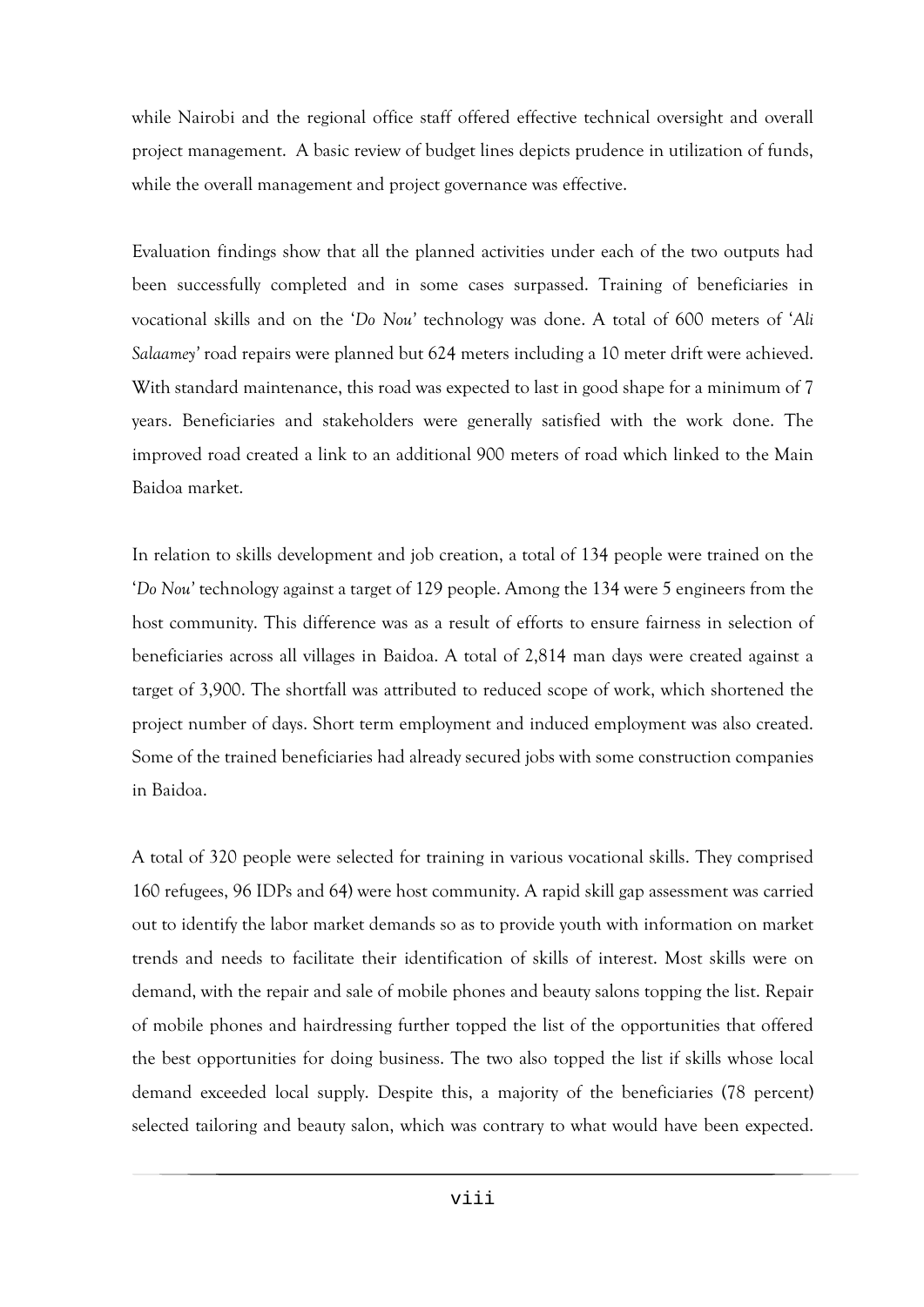Based on the findings of the market assessment, it would have been expected that most beneficiaries would have chosen to pursue mobile phone repairs and hairdressing as they were rated highly under the three levels shown above.

Training was done by trainers involved in the respective skill trades. ILO training modules and manuals, translated into Somali Language were used in the training. The training also entailed mentorship talks from established business people, and internship opportunities. The evaluation notes that the training not only impacted skills among the beneficiaries, but it also promoted integration and peaceful coexistence between the three groups.

All 320 beneficiaries were also trained on business entrepreneurship skills utilizing the ILO entrepreneurship modules that cover concepts such as Know About Business (KAB) and Start Your Business (SYB). A business plan competition was consequently done and all the 320 beneficiaries submitted their business ideas. A total of 160 or 50 percent of the beneficiaries were picked for business grants support of USD 500 each. Half the grantees were refugees, 30 percent IDPs and 20 percent were host community. Most grantees (80 percent) were male and 20 percent female.

Findings show that most grant beneficiaries chose to invest in other businesses besides what they had trained in. This affirms the earlier finding on selection of skills to train in. This notwithstanding, of the 320 beneficiaries trained, 235 or 73 percent were reported to be employed as at the time of this evaluation. Of these, 165 or 70 percent were self-employed and 30 percent or 70 beneficiaries were in wage employment. Overall the performance of interventions in this project was satisfactory and based on a clear understanding of the underlying challenges and issues. The set targets were met subject to the few amendments in the '*Do Nou'* technology skills transfer component which were explained.

The pointers to impact were emerging in the number of beneficiaries in wage and selfemployment and from the reported developments that were taking place along the developed road. Skills gained will be sustained and will remain useful to beneficiaries in their lives. The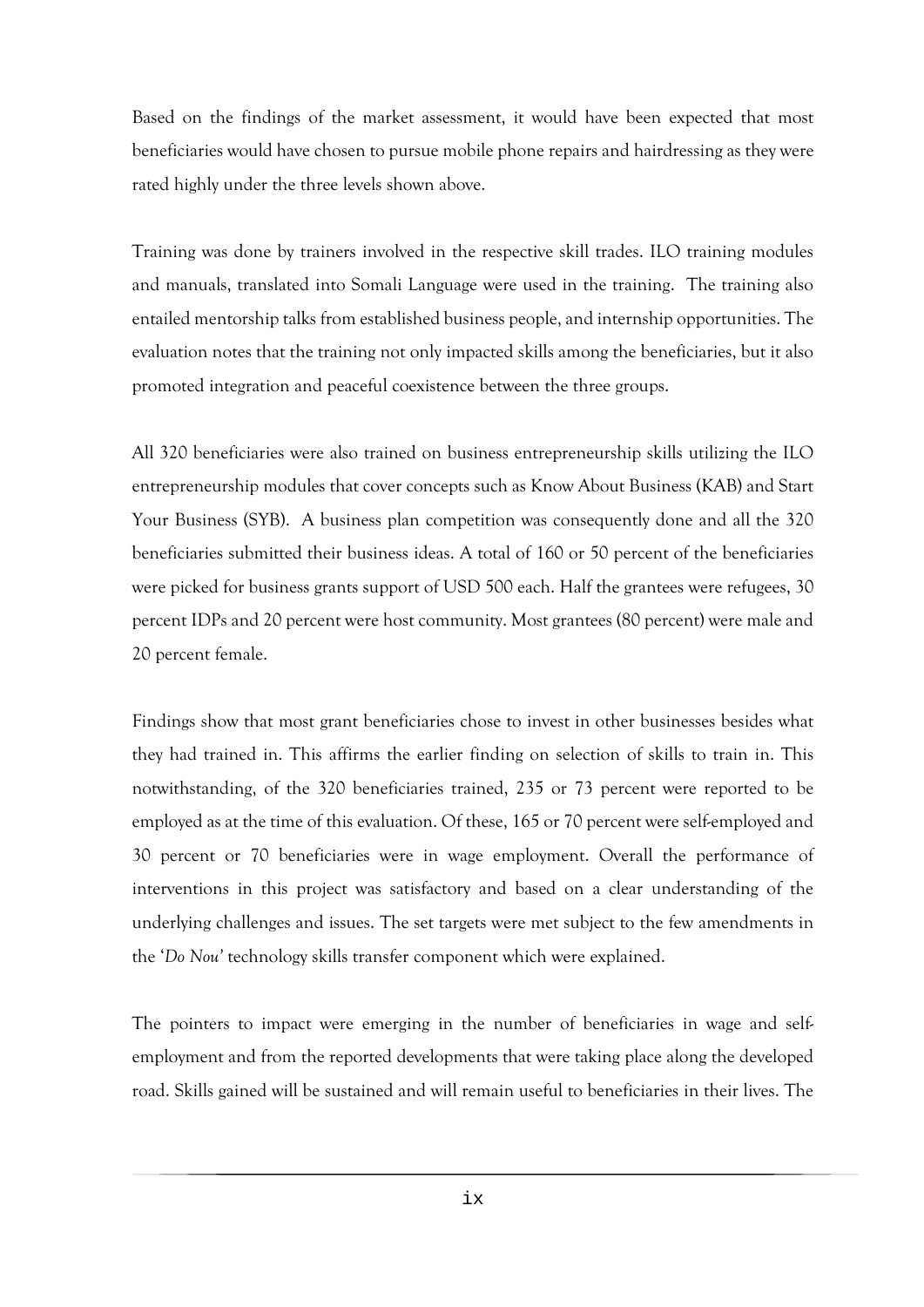reported number of beneficiaries, who were already working, either wage or self-employment is a clear indication of the sustainability potential of the project interventions.

#### Good practices and lessons learnt

In any project, there are strategies, activities, and processes or part of them that really work well and immensely contribute to the overall project objectives. Their identification does not require the project objectives to have been fully achieved. Rather, they only need to have been tried and seen to have worked well. This section highlights some of the proposed good practices, which have potential for replication and in other similar interventions.

- 1. Involvement of relevant stakeholders and local leaders in most aspects of the project particularly the screening and profiling of beneficiaries avoided possible conflicts. Delicate balancing was effectively managed to the benefit of the project.
- 2. On the job skills transfer of '*Do Nou'* technology to stakeholders worked well as it involved them walking through the entire process with the experts. This facilitated on the job learning which laid emphasis on impacting practical skills, while delivering on an indicator within the project plan.

One key lesson was noted by stakeholders and beneficiaries interviewed. This is;

1. There is need to understand the underlying interests and dynamics in a context like Baidoa if the project is to be successful

#### Evaluation recommendations

- 1. Based on the finding that many grant beneficiaries did not invest in the skills they trained in, it is prudent to expand the scope of future market assessments to undertake a comparison of skills needs of potential trainees and their business interests. This will ensure consistency in matching support to the beneficiary interests and avoid situations where beneficiaries arbitrary enrol for training so as to gain access to grants which they use to set up their desired businesses.
- 2. It may be useful to delay issuance of grants for a while after the end of the training. This will allow youth assess their potential, capacity and interests, and make a more informed decision on what they wish to pursue. Preferably, grants ought to support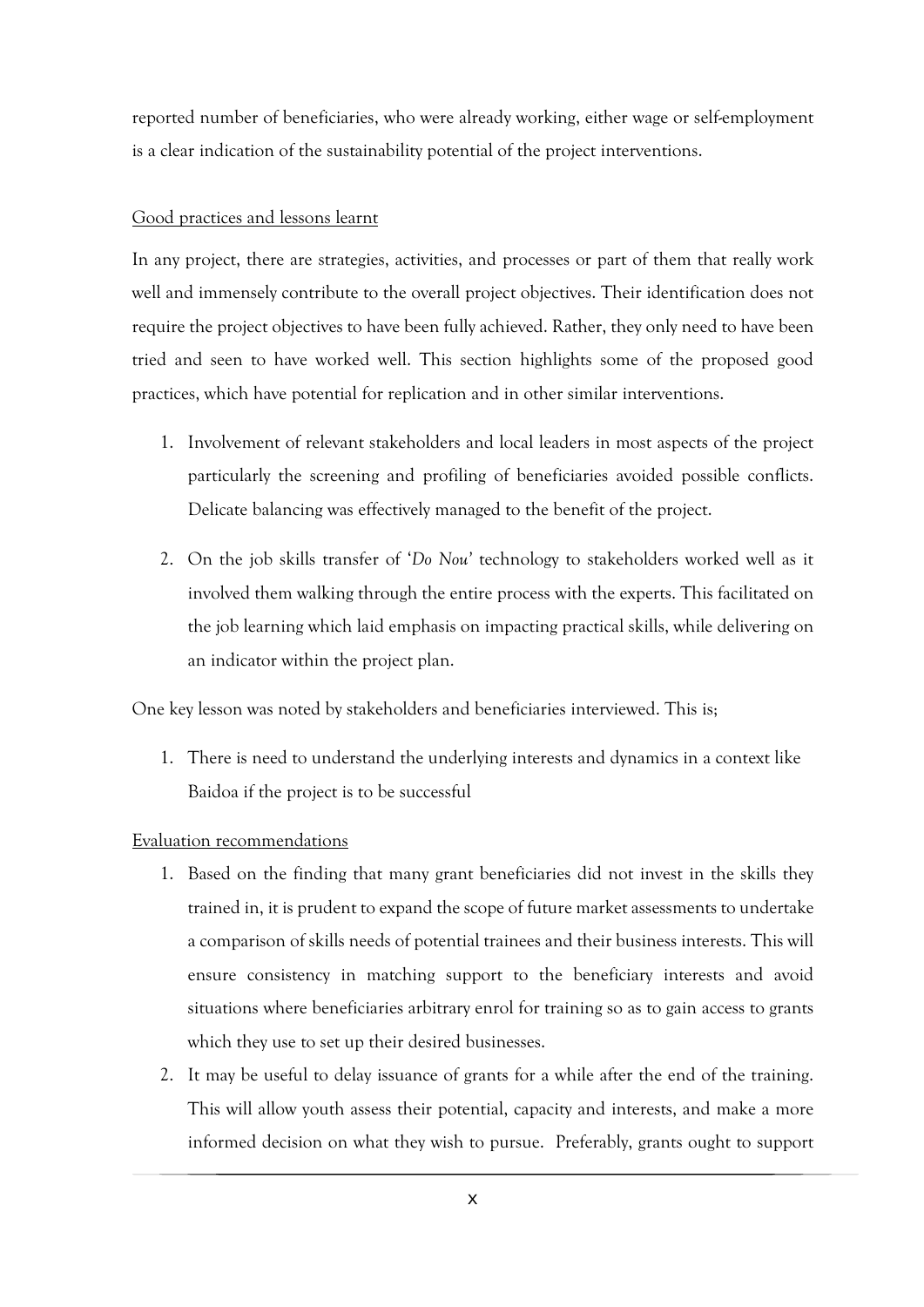existing or conceived business ideas, among people that have already established some business ventures, while those who choose wage receive placement support.

- 3. The beneficiaries trained in '*Do Nou'* technology will need to be supported to establish strong linkages with other agencies that may be involved in infrastructure development. This will give them more opportunities for jobs and to further enhance their skills.
- 4. Besides the project progress reports sent by the implementing partners to ILO, it was not clear how evaluation findings were continuously shared amongst the broad range of other stakeholders. This would need to be clearly indicted in the project design.
- 5. All infrastructural projects ought to benefit from an initial feasibility study by the implementing partner to better focus the design and costing.
- 6. For sustainability of infrastructural works, mechanisms for maintenance ought to be established by the LA to ensure their sustainability.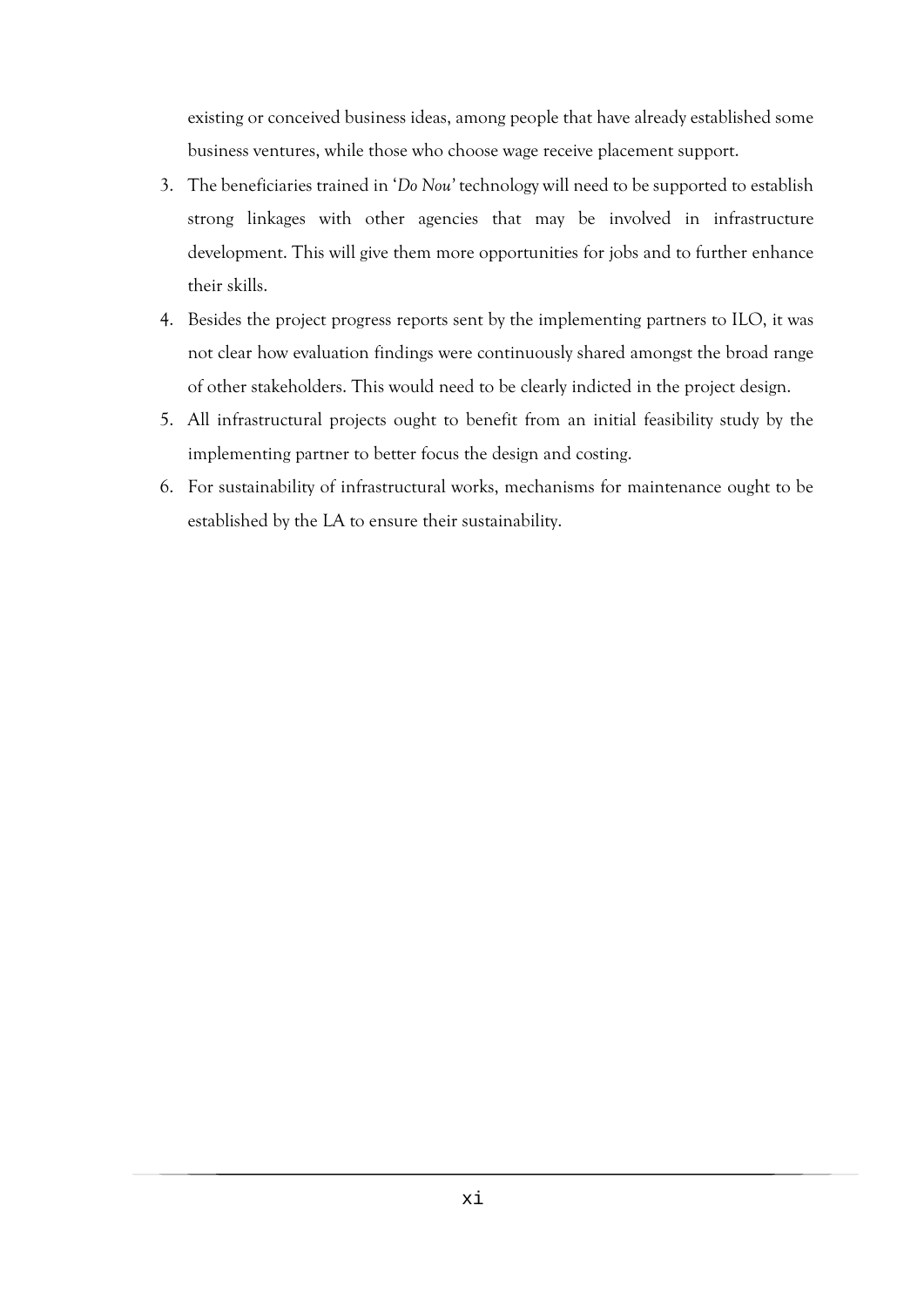# <span id="page-12-1"></span><span id="page-12-0"></span>**1.0 INTRODUCTION**

#### **1.1 Project background and context**

The protracted war in Somalia over the last several decades has placed the country in the third position of countries with the highest number of refugees in the world after Afghanistan and Iraq. The number of Somali refugees in the region was estimated to number over one million in 201[3](#page-12-2)<sup>3</sup>. Most of these were hosted in Kenya, Yemen, Egypt, Ethiopia, Eritrea, Djibouti, Tanzania and Uganda. However, the continued outflow of Somali refugees into the neighbouring countries was slowly reducing owing to the recent developments where both Kenya and Somalia governments agreed to the voluntary repatriation of refugees from Kenya to Somalia. The emerging pockets of stability in southern Somalia and an increasingly deteriorating protection space in the countries of asylum were central factors to this voluntary movement of Somali nationals back to Somalia.

Amidst this scenario, Baidoa and other towns in south central Somalia report increasing number of refugees and Internally Displaced People (IDPs), with a high number of an estimated 40,000 IDPs reported. Related to this increase in IDPs, is the increase in demand for employment and income earning opportunities, which equally remain scarce for the host community. An influx in refugees returnees and IDPs can therefore only worsen the situation. It implies that the influx of returnees was resulting to strains and pressures in the labour and opportunities market. These strains and pressures were being felt by both the returnees and the host community. Notably, the consequences of such strains in the economy of Baidoa include inadequate service provision, increased unemployment, increased insecurity and possibly conflict. The capacity of the LA' and government to champion growth of the economy was generally low due to the weak structures. Equally low was the capacity of the private sector to spearhead economic growth.

The shrinking employment and job creation opportunities lead to frustrations and desperation among the population, especially among youth who form the majority of the labour force. To survive, youth seek alternative avenues to earn a living. This essentially makes

**.** 

<span id="page-12-2"></span><sup>&</sup>lt;sup>3</sup> Project document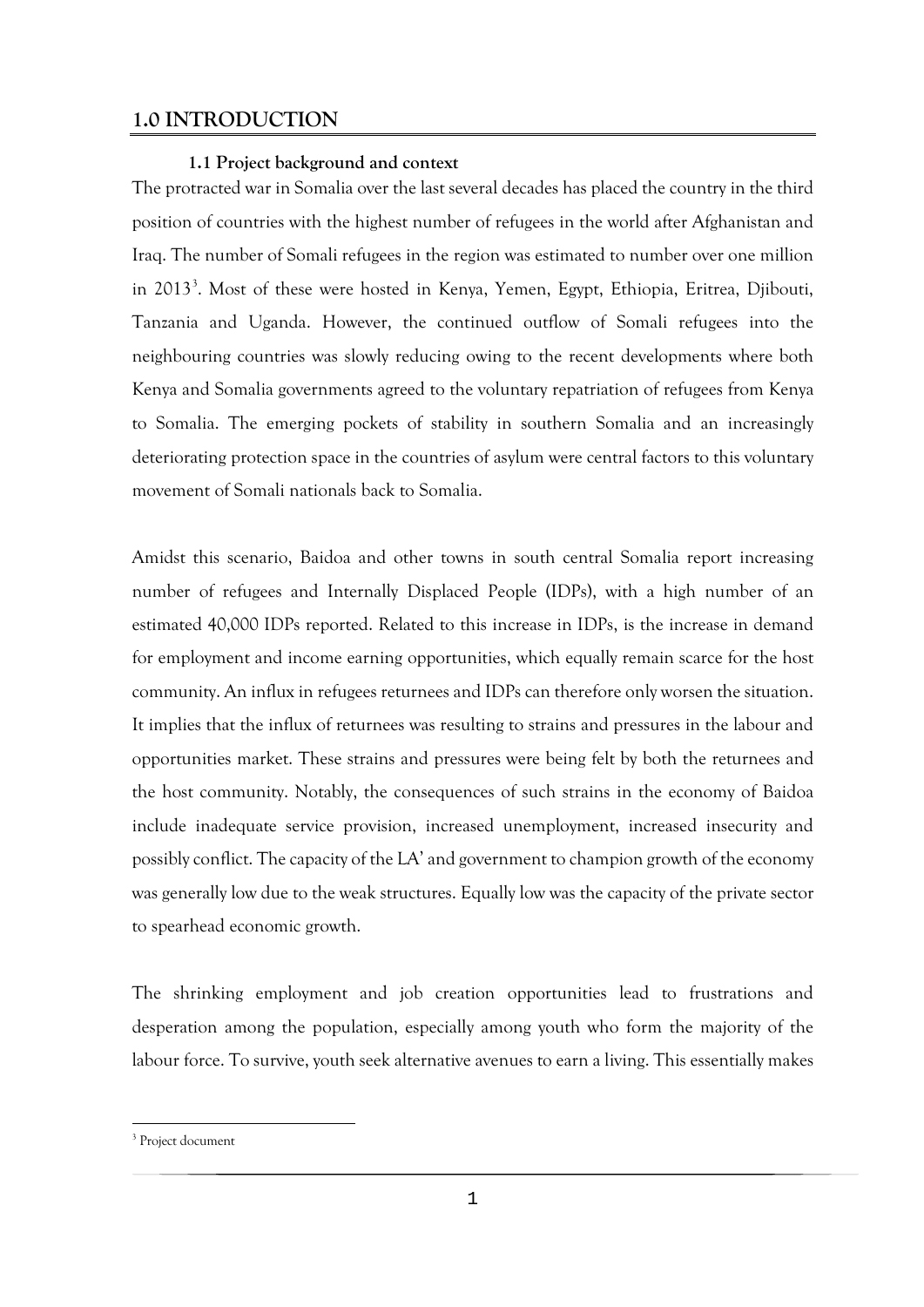them prone and vulnerable and therefore easy targets for radicalisation. It was observed by stakeholders during the inception consultation meetings that groups such as Al-Shabaab entice youth and other vulnerable people with incentives which offer allegedly immediate solutions to the multitude of challenges youth face.

This project was funded by the Government of Japan over an implementation period of 16 months. A no cost extension of 4 months was approved by the donor. It was implemented by International Labour Organization (ILO) in partnership with LA, communities and local partners namely Community Road Empowerment (CORE), and Modern Management Company International. The project further worked in collaboration with refugee consortium partners namely (UNHCR, IOM, DRC and NRC). The total cost of the project was USD 1,000,000.

#### **1.2 Project rationale**

<span id="page-13-0"></span>The number of returnees and IDPs in Baidoa will continue to soar especially with the agreement on voluntary repatriation between the governments of Kenya and Somalia. The new arrivals will further strain an already overstretched economy and socio-economic infrastructure of Baidoa. The limited capacity of the LA's and low participation of the private sector limits the range of opportunities and complicates matters more. One quick way to cushion the returnees and the host community was to offer short term employment opportunities and conditional and unconditional cash grants and in the medium to long term, build the capacity of the communities to participate more in the market and restore income stability among them.

It is further observed that, the dilapidated infrastructure in Baidoa had discouraged investments in economic opportunities that could create jobs. Road connections within the towns remain impassable. Based on the previous work that ILO had done it the region, it had been proven that improvement of economic infrastructure triggers investments in economic activities which in turn lead to more jobs and income earning opportunities. A road improvement in a section of the town would not only improve connectivity within the city but it would also attract investors to open up businesses along the developed roads.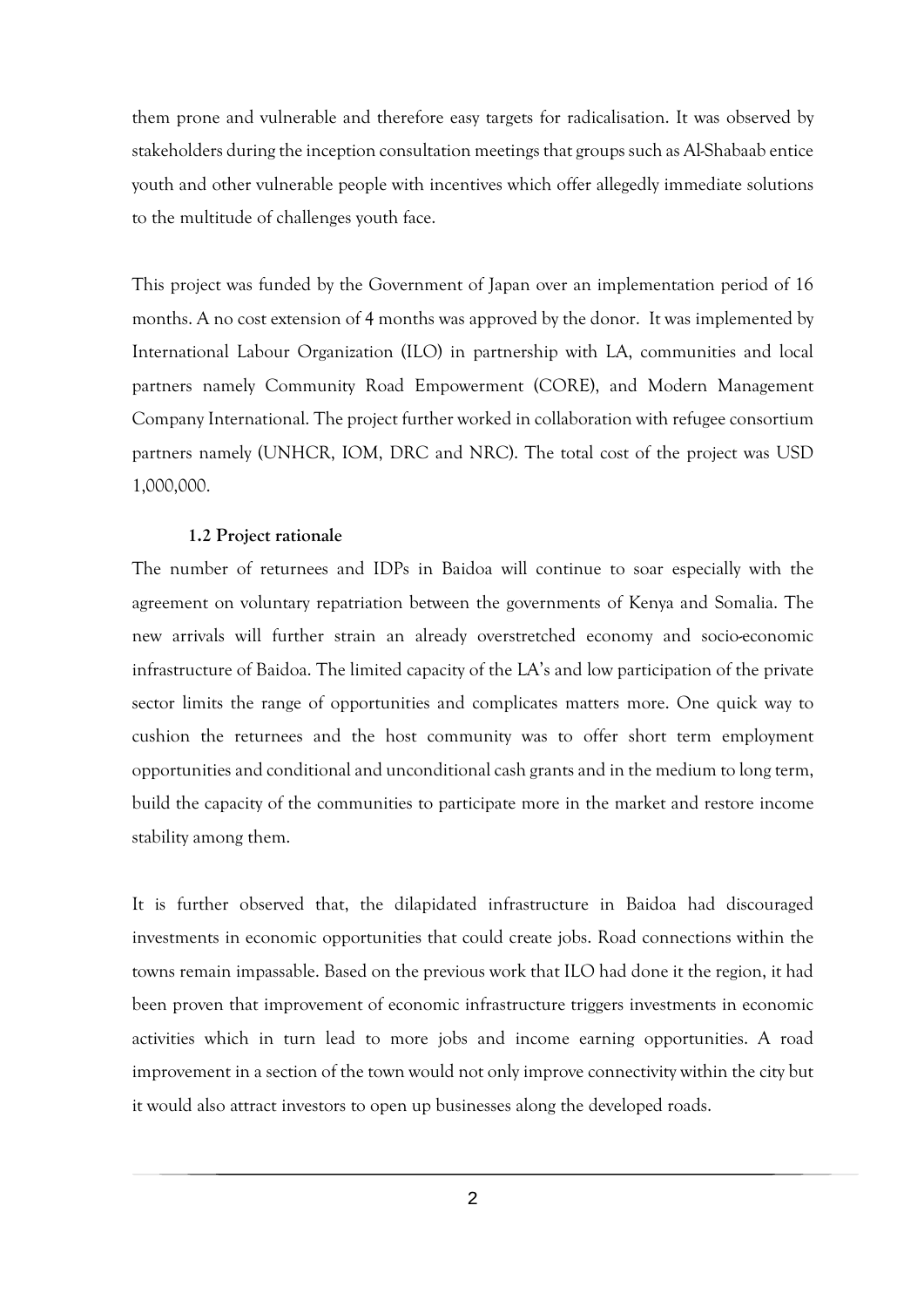This project therefore, essentially sought to support the economic reintegration of returnees to Somalia as well as the internally displaced persons in Baidoa through a diversified and community based approach. The project aimed at establishing enabling conditions for returnees, IDPs and their communities to access basic needs and restore their livelihoods with dignity. This was to be achieved through short term employment opportunities, skills training, cash grants and improvements in economic infrastructure. Further, improved employment and job opportunities would essentially increase harmony between the three groups and significantly reduce possible conflicts and vulnerability among this population.

#### **1.3 Project objectives and activities**

<span id="page-14-0"></span>The immediate objective of this project was to create immediate employment opportunities and improve economic infrastructure. The labour intensive works in roads construction were meant to provide quick incomes, which could inject cash flow into the economy and allow beneficiaries of the labour intensive works to meet their basic needs. The improved infrastructure provided an enabling environment for enterprise providing additional employment opportunities through self-employment.

The project had two outputs and a number of activities under each output.

1. Output 1: Provide immediate incomes and improve access to economic opportunities and social amenities.

The output focused on implementation of small scale local economic infrastructure projects (roads) using labour based technologies. These were to provide immediate employment opportunities and consequently incomes to the beneficiaries, which would result to injection of cash to the local economy. Selected returnees were also trained on construction skills with a long term objective of promoting an environmentally, technically and financially sustainable local construction industry through skills enhancement, employment creation, self-reliance on locally available building materials and application of appropriate technologies for public infrastructure.

The specific activities under this output were;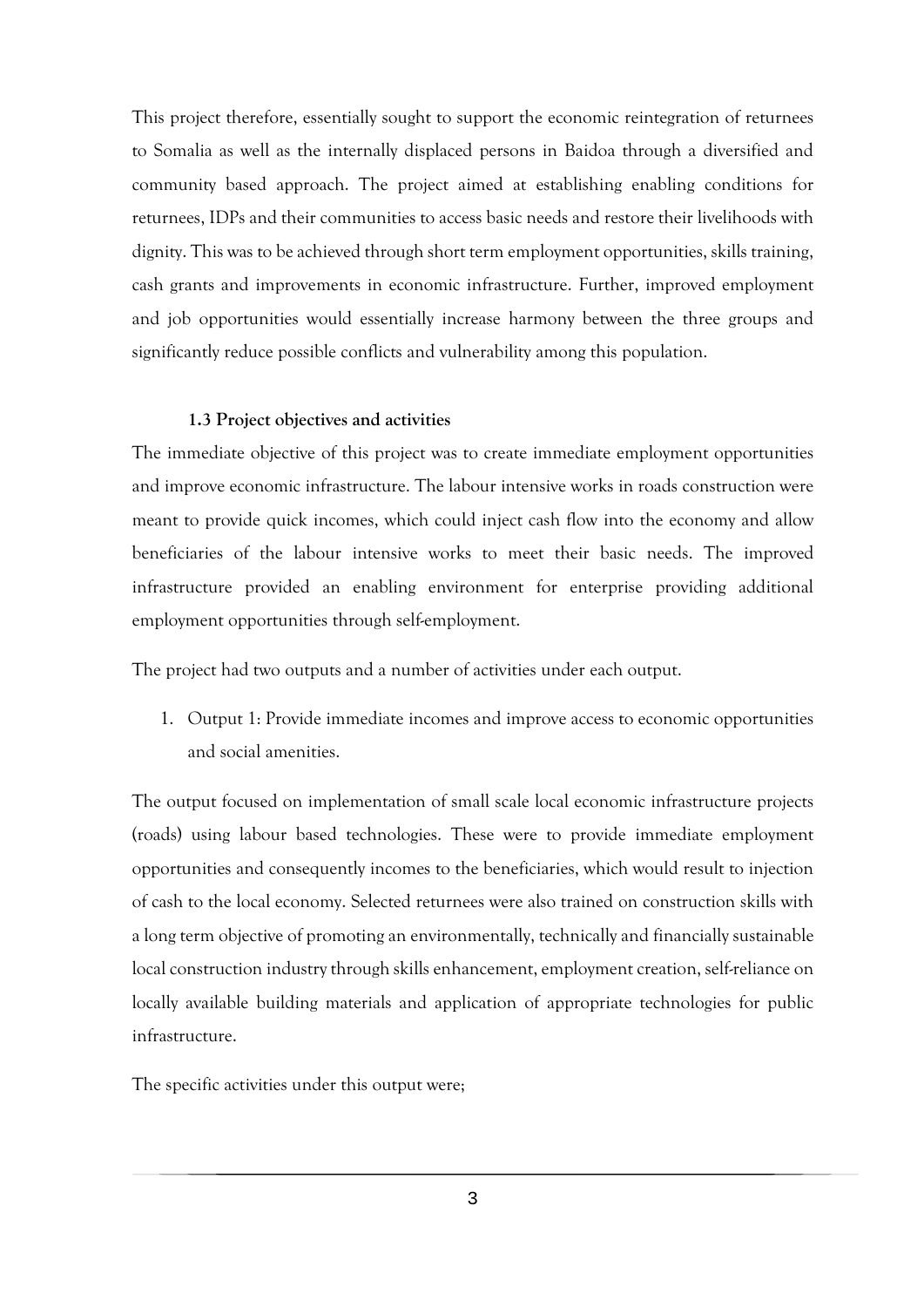- i) Capacity building for LA and relevant stakeholders on supervision of employment intensive projects incorporating labour standard principles, technical standards, tender procedures
- ii) Train beneficiaries in construction skills and provision of tools to assist entry into productive employment in the construction sector.
- iii) Train beneficiaries on use of the *'Do Nou'* technology business/entrepreneurial skills using ILO tools
- iv) Rehabilitation/construction of economic infrastructure using 'Do Nou' technology
- v) Work Supervision
- 2. Output 2: Provide skills and entrepreneurship development for livelihoods support

This output dealt with business management and entrepreneurial skills development. This entailed provision of economic reintegration packages dependent on the economic profile. These included entrepreneurship and business management trainings and small grants. Market assessments were used to identify demand driven vocational skills that were offered to the beneficiaries. The specific activities under this output were;

- i. Profiling of the beneficiaries(education/skills/employment history)
- ii. Provision of beneficiaries with business and entrepreneurial skills using ILO tools
- iii. Provision of start–up grants

Each of the activities had set indictors well stipulated in the project logical framework.

#### **1.4 Purpose and scope of the evaluation**

<span id="page-15-0"></span>This evaluation assessed all the key outputs that have been produced by all implementing partners in the implementation period  $(1<sup>st</sup>$  April 2015-31 $<sup>st</sup>$  July 2016) which includes an</sup> additional 4 months no cost extension that was granted by the donor. The evaluation serves two main purposes;

i. To give an independent final assessment of the project in achieving project objectives and delivery of results, strategies and implementation modalities chosen, partnership arrangements, constrains and opportunities.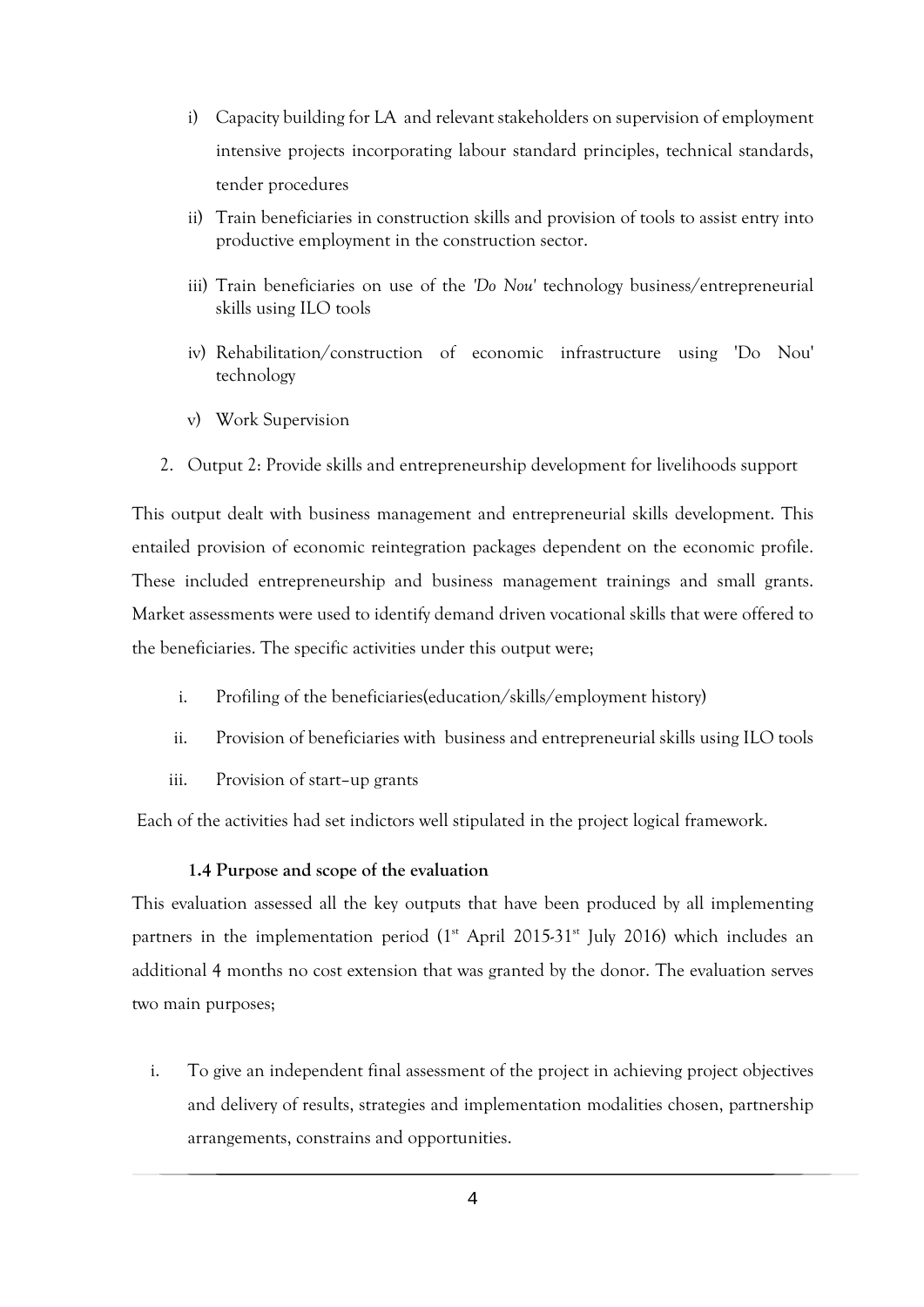ii. To provide recommendations for future similar projects in terms of strategies, institutional arrangements, and any other area within which the evaluation team wish to make recommendations.

The evaluation team undertook a review of project documents, sought inputs from project stakeholders and staff in Nairobi, and Baidoa, undertook consultations with beneficiaries and other stakeholders in Baidoa and made field visits to some of the project beneficiaries. The primary clients of the evaluation are the donor, the implementing organisations, partners as well as other relevant stakeholders. The evaluation was participatory and sought to involve relevant stakeholders. The findings of this evaluation offer valuable lessons to the implementing agencies, stakeholders and other parties involved in the execution of this and other similar projects. The evaluation was carried out by Esmarch Company Limited.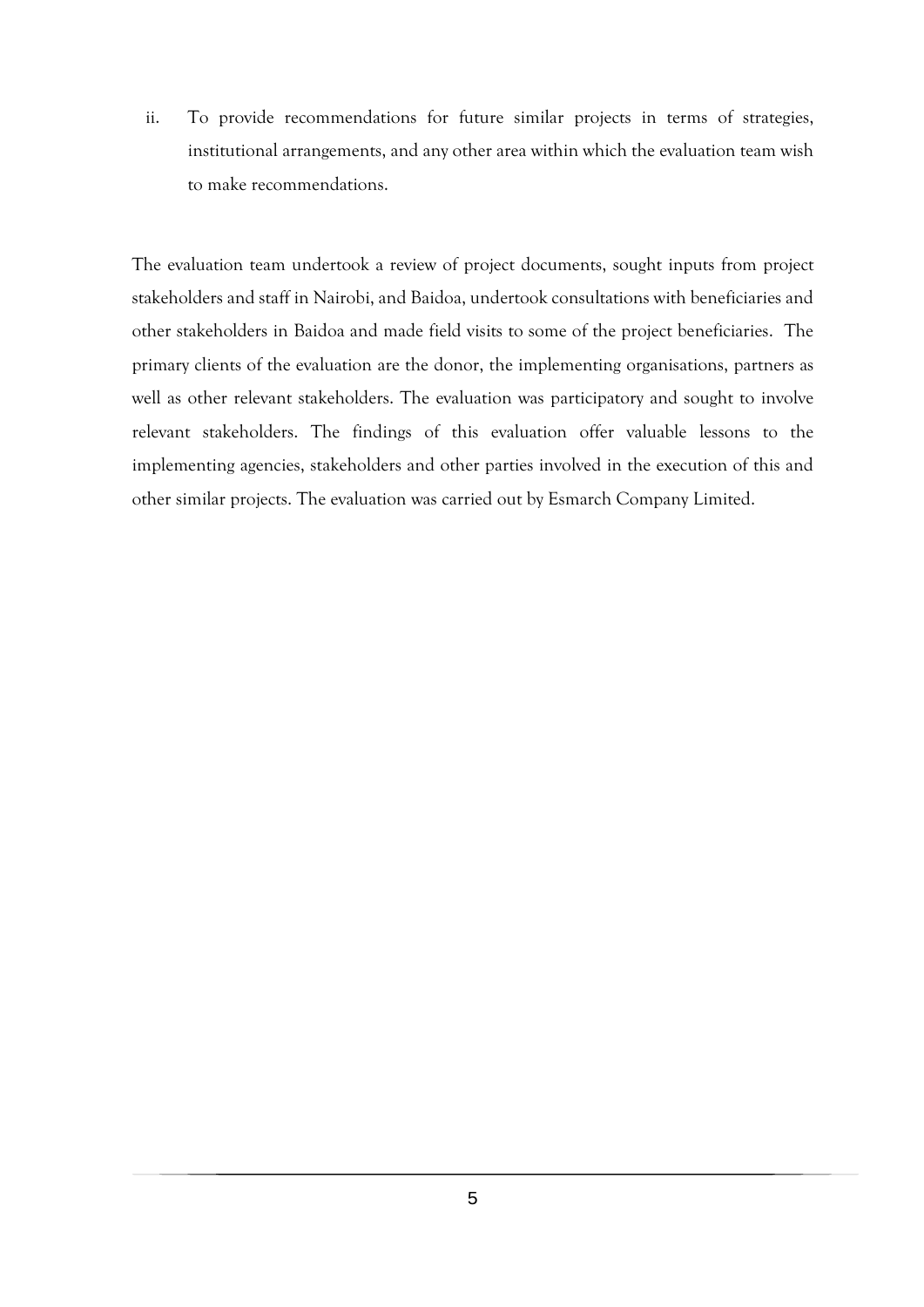<span id="page-17-0"></span>The evaluation relied on both review of project materials as well as field level consultations with project beneficiaries, staff of the implementing organisations, and local level stakeholders<sup>[4](#page-17-2)</sup>. Among the materials reviewed were the project proposal, the logframe, and implementation plan, the progress and final project reports. Consultations with beneficiaries were done using focus group discussions and in-depth interviews with selected beneficiaries. Other stakeholders were interviewed as key informants. Visits to some of the beneficiaries were made and their experiences with the project documented.

For discussions with the beneficiaries, all the caseload of 320 trainees 105 male and 215 and 160 business start-up beneficiaries formed the main sampling frame. A multi-level categorization of beneficiaries was done. At a broader level, target respondents comprised all primary project beneficiaries categorized as refugees, IDPs and host community. Beyond the three broad categories, beneficiaries were categorized by the nature of support they received Sample selection mirrored the proportion of beneficiaries along the three categories as follows; Returnees 50 percent, IDPs 30 percent and host community 20 percent. In total, 72 beneficiaries were interviewed in the focus group discussions. Of these 30 were male and 42 female. This is shown in table below. In addition, 15 people were interviewed as key informants. The local project staff assisted to mobilize the beneficiaries.

| <b>Trade Skill</b>                | Total | Male | Selected sample | Female   | Selected sample |
|-----------------------------------|-------|------|-----------------|----------|-----------------|
| Tailoring                         | 141   | 34   | 1FGD            | 107      | 1 FGD           |
| Beauty Salon                      | 107   | 0    |                 | 107      | 1 FGD           |
| Electrical installation           | 22    | 22   | 1 FGD           | 0        |                 |
| Electronics                       | 30    | 30   |                 | $\Omega$ |                 |
| Carpentry & Joinery               | 20    | 19   | 1 FGD           |          |                 |
| Total                             | 320   | 105  | 3FGD            | 215      | 2 FGD           |
| Category of beneficiary           | Total | Male | Sample selected | Female   | Sample selected |
| Returnees                         | 82    | 21   | 1 FGD           | 62       | 1 FGD           |
| <b>IDPs</b>                       | 45    | 6    | 1 FGD           | 39       | 1 FGD           |
| <b>Host Communities</b>           | 33    | 11   | 1 FGD           | 22       | 1 FGD           |
| Total                             |       |      | 3 FGD           |          | 3 FGD           |
| Do Nou Technology Skills Transfer |       |      |                 | 134      |                 |

<span id="page-17-1"></span>**Table 1: Schedule of interviews with sampled beneficiaries** 

**.** 

<span id="page-17-2"></span><sup>4</sup> A more detailed list of all people interviewed is appended to this report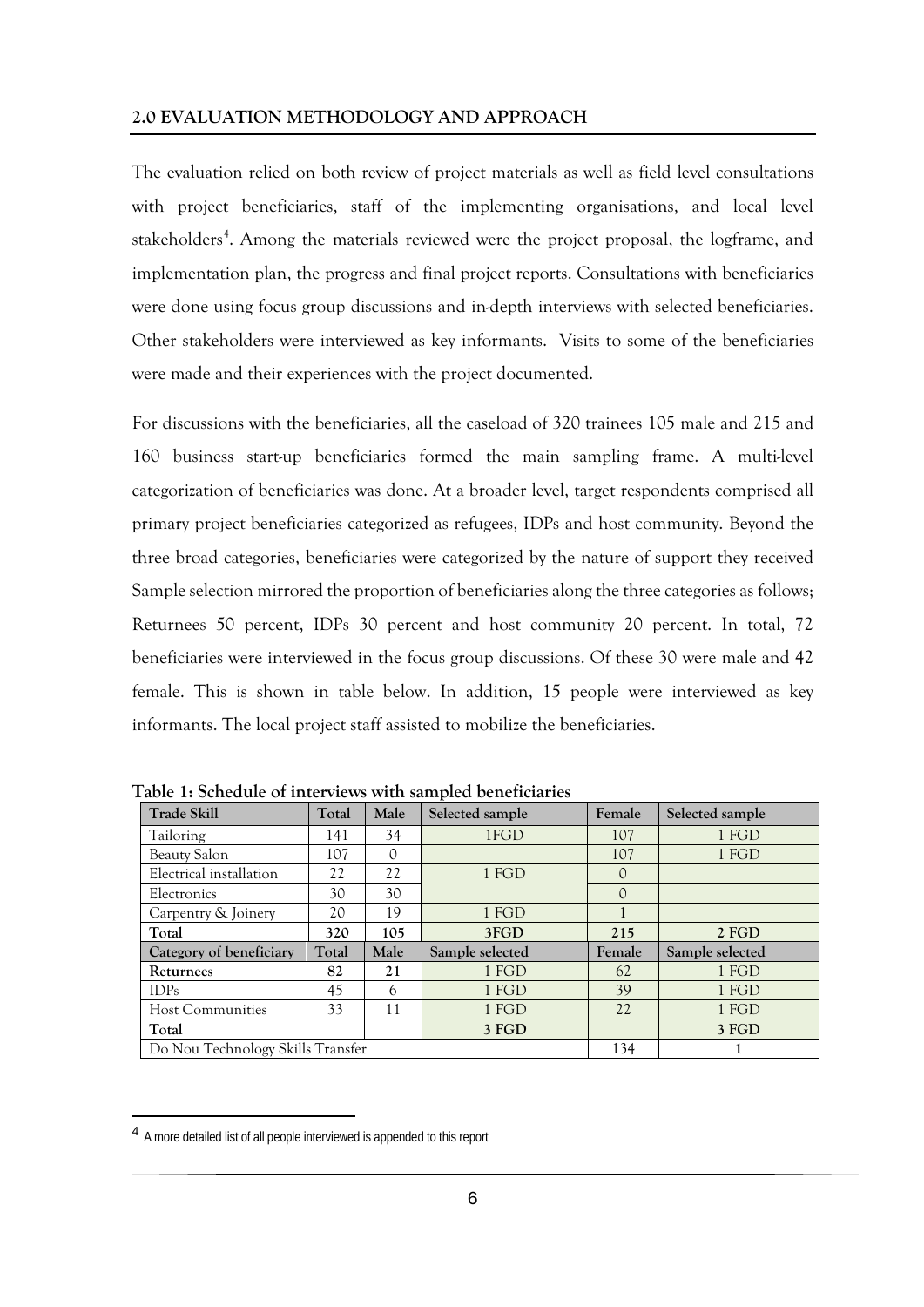The field mission took place from the  $13<sup>th</sup>$  of September through to the  $26<sup>th</sup>$  September 2016. Data collection was guided by checklists of issues<sup>[5](#page-18-0)</sup> that fed into the evaluation objectives. Field data collection was carried out by local level research specialists, all well-grounded in qualitative research methods and conversant with the context of Somalia and specifically Baidoa. Data from the field was thematically analyzed and fed into the project outputs, the set indicators and evaluation criteria. Any differences in the numbers planned against those that were targeted are explained. Quantitative data is also presented as appropriate.

Given the context of Baidoa, the methods chosen were considered to be valid in generating the desired results. Notably, the security challenges in Baidoa made it difficult for extensive field visits by an external consultant to take place. However, local research specialists, all external to the project, were hired to fill in for this gap. They were adequately trained on the tools and steady technical support was available to them while in the field. Simple, but comprehensive data collection tools were designed to respond to the objectives and the evaluation criteria. Triangulated methods were used in order to improve the validity of findings. This was achieved by interviewing several stakeholders on their perspective on the project, making visits to some of the project beneficiaries where possible and by reviewing the relevant project documents. Investigator triangulation was also used especially in analysing information from the reviewed literature. To avoid bias, objectivity and impartiality was maintained in carrying out all interviews.

Overall, the field work and the entire evaluation progressed without any hitches. Virtually all the target categories of respondents were reached albeit, with lower turnout than expected in some of them and amongst the male beneficiaries, this was however not expected to affect the findings given that both male and female beneficiaries interviewed cut across all the categories of target beneficiaries. Availability of some of the key informants such as the Mayor, and other senior officers from the local government was a challenge given that the evaluation took place when the country was gearing up for national general elections.

**.** 

<span id="page-18-0"></span><sup>5</sup> A checklist of issues that guided data collection is appended to the report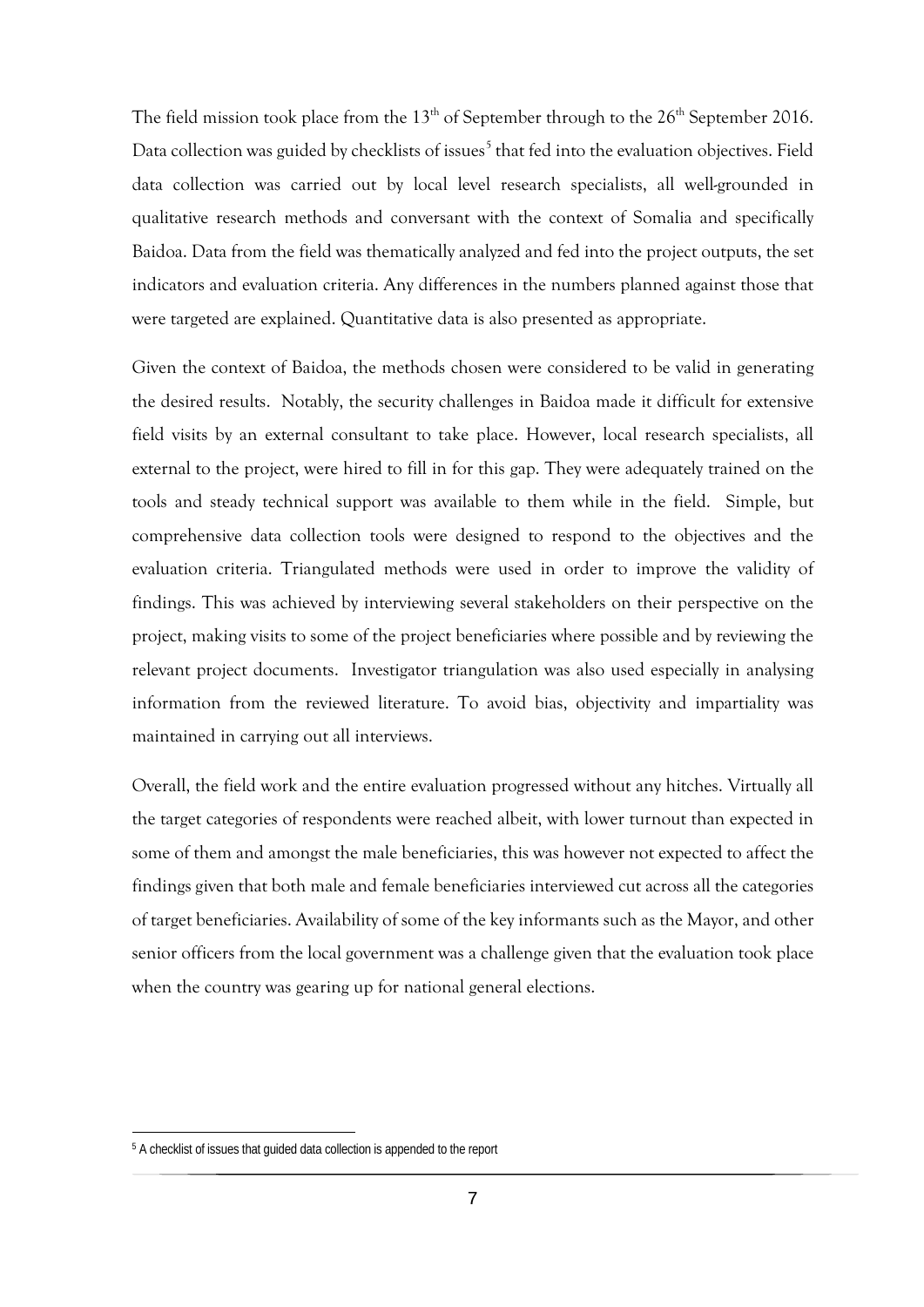# <span id="page-19-0"></span>**3.0: EVALUATION FINDINGS**

This section presents analysis of the main evaluation findings. Consultations with beneficiaries, implementing partners, stakeholders, review of relevant project documents, and findings of specific visits to select beneficiaries forms the basis of the analysis in this report.

#### **3.1 Relevance and strategic fit of the project**

<span id="page-19-1"></span>With an increase in 'pockets of peace' across the southern central part of Somalia and surging numbers of returnees to Somalia, partly due to the voluntary rehabilitation of refugees from Kenya, towns such as Baidoa are increasingly feeling the pressure of population increases. Baidoa for example is estimated to have about 40,000 Internally Displaced Persons (IDPs). The focus on Baidoa for this type of project was 'spot on' in efforts to address the emerging needs of returnees. The town is amongst those feeling the pressures of returnees to Somalia and to the promising towns where most of people see prospects economic and social reintegration. Returnees therefore continue to flock Baidoa large numbers amidst weak socioeconomic structures.

This increase in the population further strains the delivery of social services by LA. This results to high levels of unemployment and reduced access to job creation opportunities. On the other hand dilapidated infrastructures discourage investments meaning that participation by the private sector in economic growth is also limited. The increasing pressure in Baidoa resulting from lopsided increase in population compared to growth in economic infrastructures has potentially resulted to increased competition for scarce resources and opportunities which in turn could lead to conflict between returnees and the host community. These dynamics are well articulated in the project document.

This project sought to diffuse the potential for such conflicts while addressing the most pressing and relevant needs of the returnees, that is, the need to restore their livelihoods. Opportunities for income generation either through wage labour or self-employment remain a priority for returnees irrespective of where they return to. The short term jobs in infrastructure developments, specifically in the construction of the road, not only injected cash to livelihoods of the returnees and the host community and by extension the economy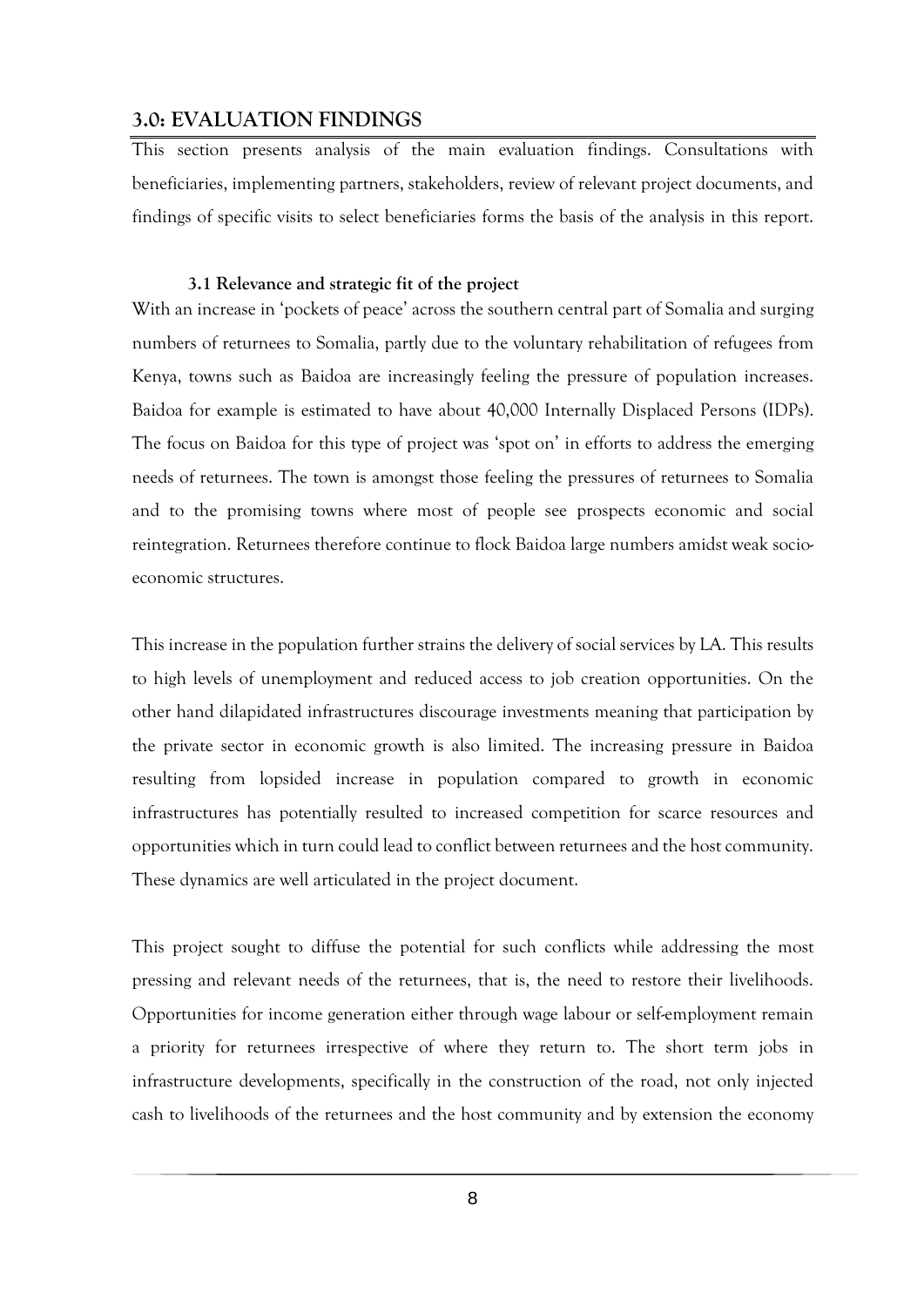but, it also gave the beneficiary returnees renewed hope for a promising future. Skills training on the other had equipped beneficiaries with basic expertise which they will use to access job and other income generation opportunities in their future.

The '*Do Nou'* skills transfer and capacity building of LA staff in construction skills was particularly relevant to the needs of Baidoa where skills availability was limited, and there is dire need for simple and practical approaches towards management of road infrastructure. The training of this target group essentially forms the genesis of a pool of skilled individuals that will continuously contribute to infrastructure maintenance and development in Baidoa. To facilitate their entry into employment in the construction sector, the beneficiaries were also provided with construction tools.

#### **3.1.1 Relevance to the needs of target groups**

<span id="page-20-0"></span>*Refugee returnees and IDPs:* These include returning refugees and IDPs. As noted earlier their immediate need is to settle down and restore their lost and or disrupted livelihoods. With virtually nothing to fall back on, high incidences of unemployment and non-existent income earning opportunities, the returnees are a highly vulnerable lot. They are prone to internal conflicts occasioned by competition for opportunities and resources as well as the likelihood of joining radical groups such as Al-Shabaab if and when enticed with better or improved livelihoods. This was a risk formally recognised by the Baidoa local administration in the inception meetings. This project sought to offer simple yet viable and sustainable avenues for the returnees and reduce their likelihood to result to conflicts or join radical groups. This was achieved through short term job creation aimed at assisting them restore their livelihoods, and supporting them with skills that they will utilise to fend for themselves and their families in the future

*Host community:* Members of the host community were also targeted by the project. The primary motive for their incorporation into the project was to promote peaceful coexistence and facilitate full social reintegration with the returnees. In a context where unemployment is high and income generating opportunities limited, the host community was equally under pressure to provide for their needs. Additional people moving into their neighbourhood would naturally be viewed as an addition burden or threat to the host community. This perception needed to be diffused. Besides the social reintegration, most members of the host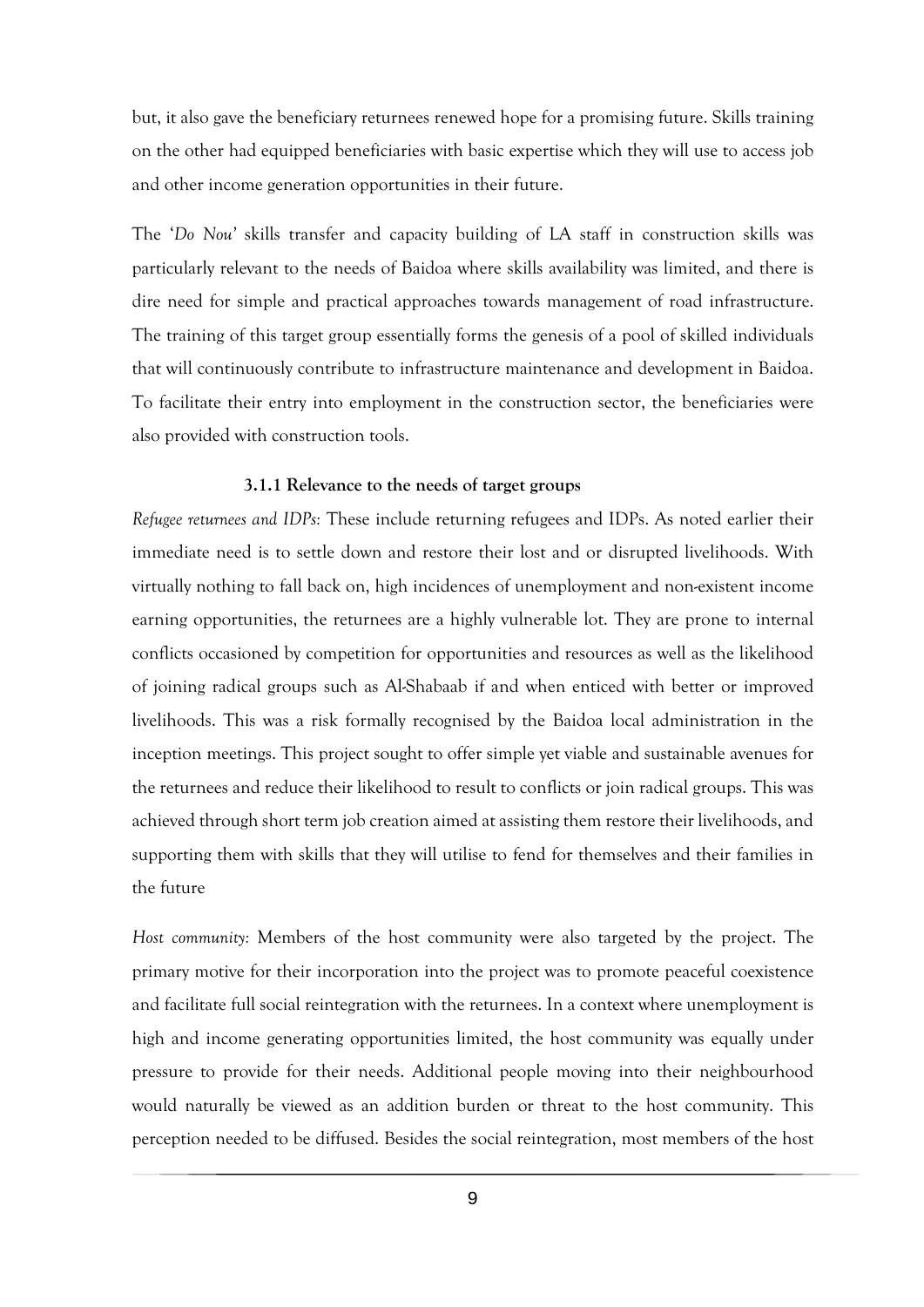community faced the same challenges that returnees faced including high unemployment, limited income earning opportunities and susceptibility resulting to conflicts or joining radical groups. The interventions under the project were therefore of direct benefit and utmost importance to the host community as much as they benefited the returnees.

*Local authorities:* Local Authorities (LA) hold the primary mandate to provide an enabling environment for investments and job creation through provision and maintenance of basic economic infrastructure. The absence of peace had over the years led to a sharp decrease in the capacity of the LA across Somalia to deliver on their core mandate. The country in general also suffered human capital migration leaving lowly educated and inadequately resourced people to manage most of the local level institutions. The management of LA was therefore reported to be under skilled.

Further, appointment to the LA was reported to be largely political, rather than merit based. The LAs are generally poorly resourced both in finances and technical capacity. This project incorporated the LA as a strategic partner, with the aim of firstly seeking their buy in and secondly to impact skills to LA staff. Skills transfer in construction of roads using locally appropriate technologies was for example, a significant contribution to building the capacity of the LA and its staff. Ultimately the LA was expected to take a lead role in construction and maintenance of roads in Baidoa.

#### **3.1.2 Relevance to the needs of the country**

<span id="page-21-0"></span>Overall, the project served the needs of Somalia as a country and most specifically Baidoa town. Among the most pressing needs was to create an enabling environment for economic activities and job creation opportunities in Baidoa. This would contribute to the ability for returnees and the host community to earn incomes and support their households. Finally, Baidoa, like many other parts of Somalia suffered from lack of good infrastructure that could in return support growth in investments. This was partly addressed through the construction of the road and capacity building in road construction skills. The improved infrastructure was expected to attract investments especially by the private sector.

The impact of migration of citizens led to drastic brake-down of the socio-economic infrastructure of the country. This has for example been witnessed over the years, in the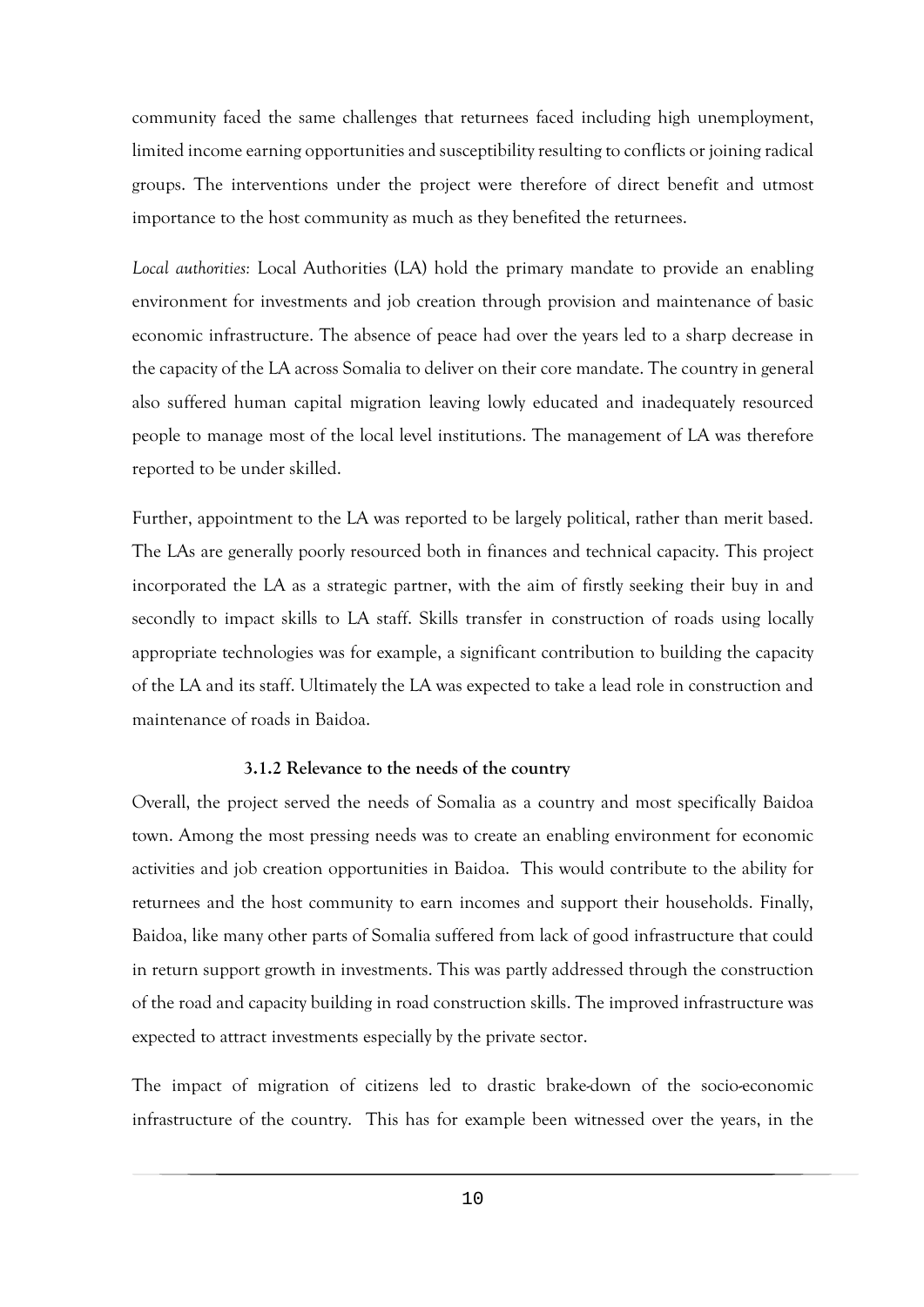limited capacity of LAs to provide basic services. Yet, it is noted, the capacity of LAs to provide basic services and develop basic infrastructure was key to attracting investments. The project sought to walk with the LA representatives in Baidoa throughout the project, so as to offer them an opportunity to learn skills in infrastructure development. It is envisaged that the skills gained will continue to be of use in supporting the LAs to deliver on their primary mandate.

Further, the project worked closely with UNHCR Somalia programme which was implementing the wider returnee integration programme for Somalia. The project was also supported by the ILO's EMP/INVEST unit which supports work on Employment –Intensive Investment programme (EIIP). Additionally, the project benefited from experiences drawn from the ILO and UNHCR joint project in Ethiopia for promoting livelihoods and durable solutions in Dolo Ado. By creating these synergies, the project was able to improve on its effectiveness in the implementation modalities and strategies. The project strategy was linked to the UN Joint Programme on Local Governance which supports the objectives of improving access and quality of basic service delivery. It also contributed to the Decent Work Country Programme through creation of sustainable and skilled jobs. This suggests that the project strongly sought to link and synergize with other existing interventions in and out of Somalia for more efficiency and effectiveness.

#### **3.2 Validity of project interventions and design**

<span id="page-22-0"></span>This section reviews and analyses the validity of the project interventions and the project design. Project design literally looks at the extent to which the project interventions and the implementation modalities were consistent and compelling. The key question in relation to validity is whether the project interventions link with the project design in-order to produce the desired goal. The main aspects that have been explored here include 'adequacy, appropriateness, partners' roles and performance and linkages between inputs and outcomes among others.

#### **3.2.1 Adequacy of project design process**

<span id="page-22-1"></span>A review of the project documents suggest that the project design was informed by a thorough understanding of the context in Baidoa and the situation faced by the beneficiaries. As noted in the project document (Prodoc), the design benefited from lessons learnt from the ILO's returns project in Baidoa. The design also benefited from ILOs past experience working on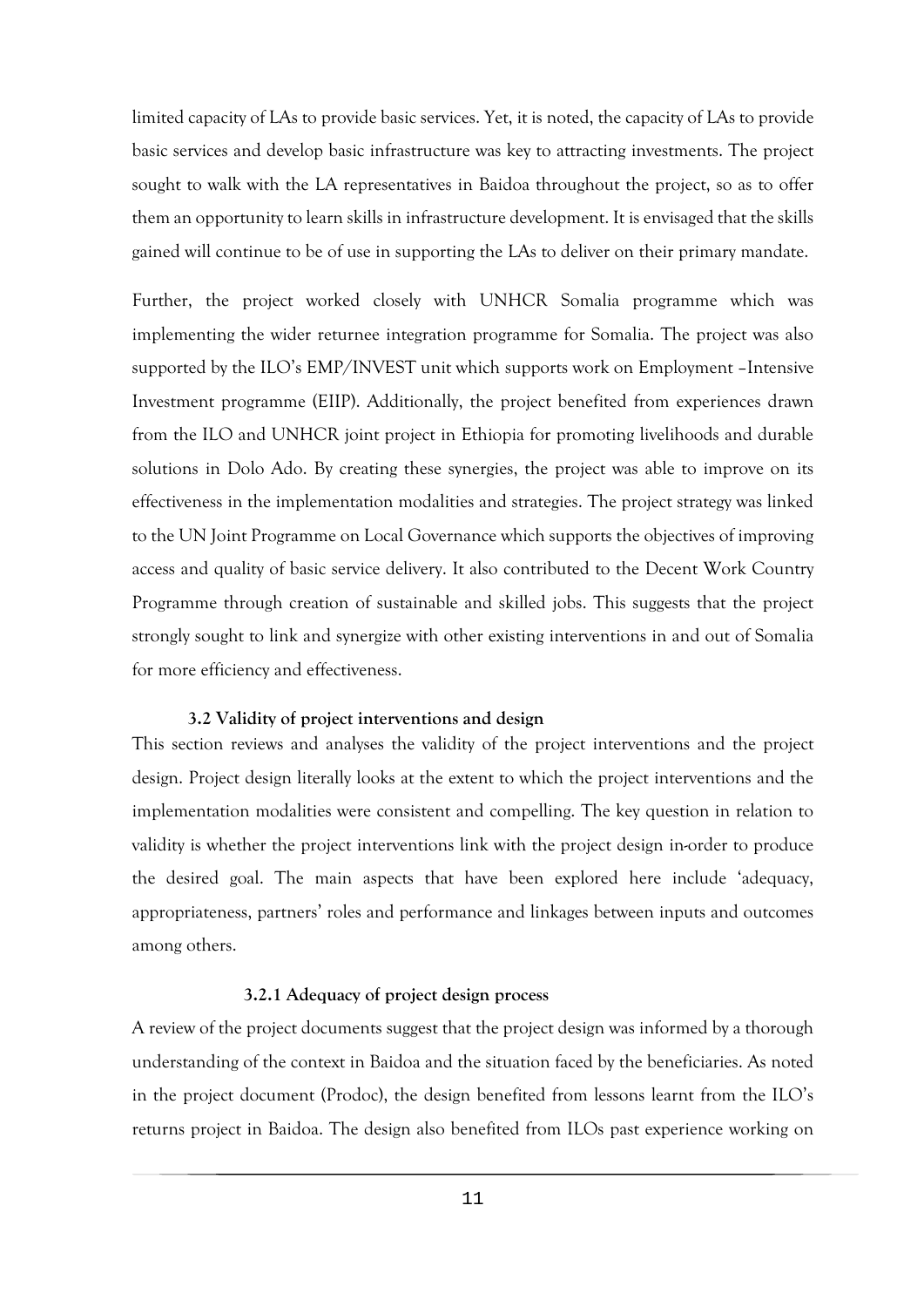similar projects in Somalia. Further, the project proposal was adequately shared and discussed with the shareholders during the launch of the project which was organised by ILO and the local partner MMCI. It is noted that a mapping exercise of potential stakeholders was carried out which led to the identification and incorporation of all relevant stakeholders into the project activities. Key among the stakeholders in the launch meeting was the local government and the UNHCR representative. This meeting marked the beginning of a participatory approach in the project.

Soon after, a screening and profiling of potential beneficiaries was carried out in December 2015, in collaboration with the LA, Ministry of Resettlement and Diaspora Affairs and the UNHCR office in Baidoa. This suggests that the design allowed for a fairly transparent process under the circumstances. Additionally, a rapid skills gap assessment was done to identify potential skills that were on high demand in the market. This then led to the design and delivery of various vocational skills as well as entrepreneurship and business management skills using ILO developed tools. The use of ILO tools meant that the training was standardized in content and quality. Overall, the evaluation observes that the design of the project was adequate, logical and coherent with various activities sequentially leading into one another.

#### **3.2.2 Appropriateness of project design process**

<span id="page-23-0"></span>While beneficiaries were not directly involved in developing the project proposal, the local leaders and community leaders were central to its development. Local administration and community elders mooted the need for additional fundraising to address the economic reintegration needs of the many refugees and returnees in Baidoa, who had not been reached by the initial returnees' project. This suggests that stakeholders at the local level were central to the development of the project proposal and the design. It was also noted from the project documents that the returns project laid the foundation for further interventions. The initial project highlighted the presence of many more IDPs and returnees above the 1,500 targeted in the initial project.

However, this prior understanding of the needs of the beneficiaries did not negate the need to carry out screening and profiling, as well as the skills gaps assessment in Baidoa. The design allowed for more open and evidence based processes with the Las and other partners and stakeholders taking a lead role. This suggests that the project design allowed for continuous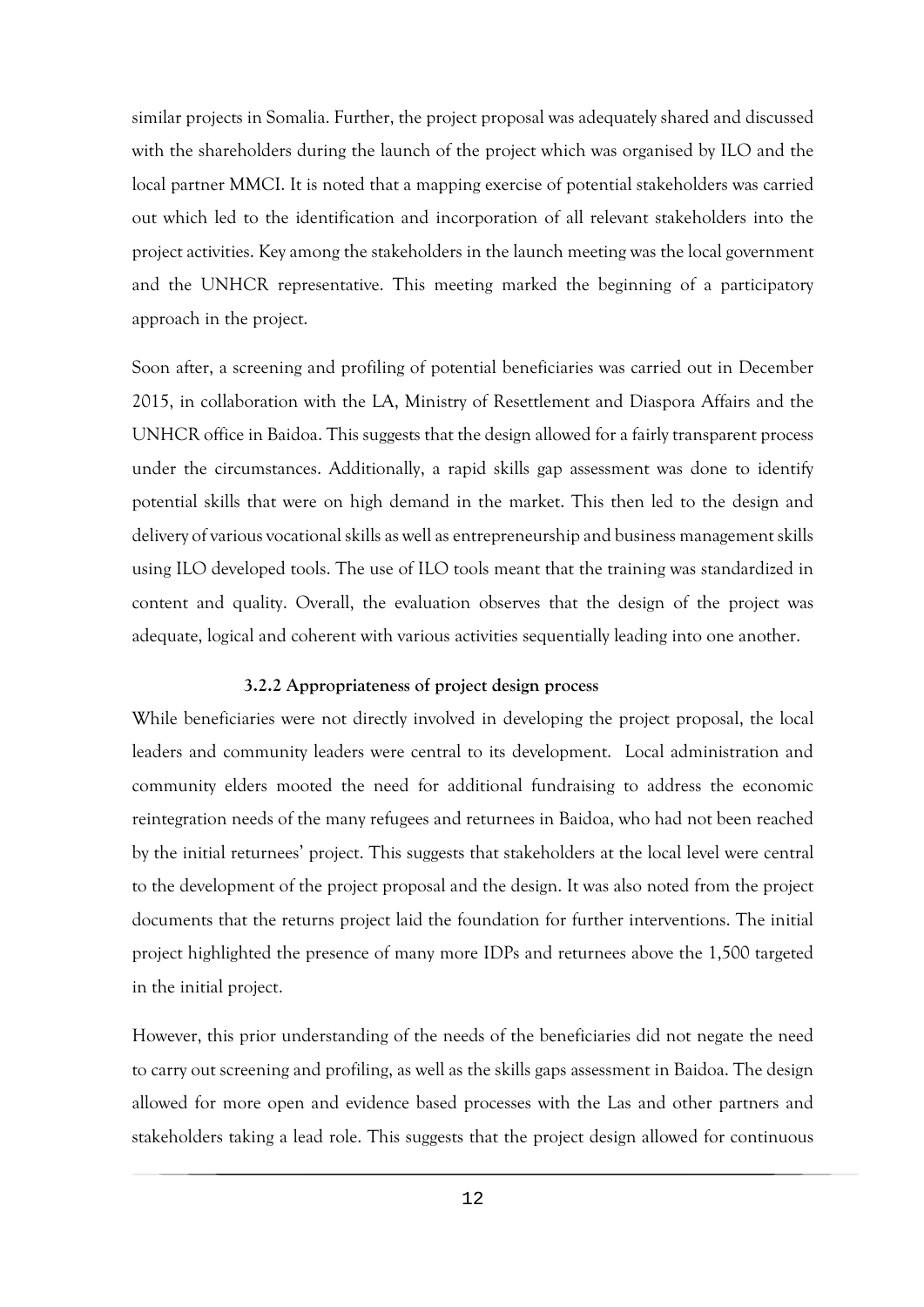participation as well as capacity building of local level stakeholders, which contributes to sustainability of the scientific methods and approaches used.

This notwithstanding, the design of the infrastructural development could have been improved had there been an initial feasibility visit and assessment of the proposed road. Discussions with Community Road Empowerment (CORE) indicated that their technical designs could have been more accurate had they been able to make a pre-visit and assess the section of the road that had been earmarked for development. This was because circumstances on the ground in most cases do influence the design.

#### **3.2.3 Project partners roles and performance**

<span id="page-24-0"></span>This project was implemented by ILO in partnership with MMCI as the local implementing partner, CORE, and other local level partners including the local authority, Ministry of Resettlement and Diaspora Affairs, Regional and District administration, Ministry of Education and Labour, UNHCR, beneficiary communities and the business community. ILO was the managing partner responsible for project coordination and reporting. ILO was also responsible for the quality delivery of all the project outputs by providing technical guidance in all aspects of the project. MMCI was the local implementing partner responsible for the delivery of vocational and business skills trainings, as well as creating linkages between the beneficiaries and the labour markets.

The LA, regional and district authority were ideally the hosts. Their mandate was on the administration and security of the town of Baidoa. The LA specifically had the responsibility over the development and maintenance of infrastructure and registration of businesses. It was therefore instrumental and an important beneficiary of some of the skills delivered such as the '*Do Nou'* technology. The LA therefore needed to own and be part of the project. The Ministry of Resettlement and Diaspora affairs is the mother ministry mandated to oversee matters relating to refugees, and IDPs, while UNHCR is the UN agency dealing with returnees refugee and IDPs affairs. The two organisations played an important role in screening and profiling of beneficiaries.

The South West Ministry of Education and Labour played a key role in certification of the trained beneficiaries, meaning that the training received was recognised and therefore relevant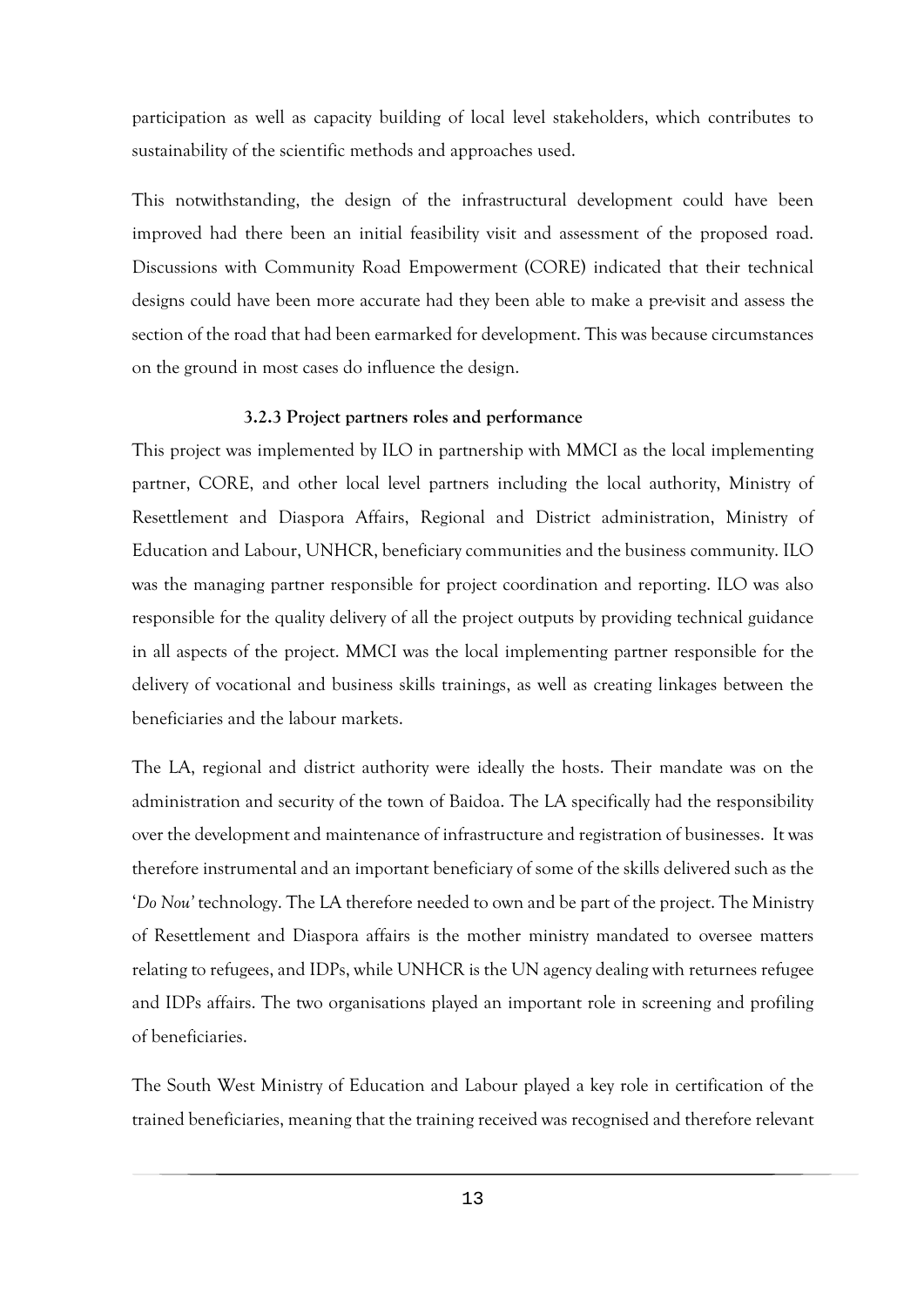across the region. This particularly provides beneficiaries with the distinct advantage of utilising their skills and exploring for opportunities across Somalia and beyond owing to the certification of the training. The business community not only contributed their thoughts in the rapid assessment of skills demands in the labour market, but they also mentored the trainees through motivational career prospects talks and role modelling. They further accommodated the trainees for internships in their businesses. Finally, the beneficiary communities were broadly part of the implementation and monitoring of activities, always offering feedback and inputs on issues that in different ways benefited the project. Their approval of the training and the implementation of interventions cannot, for example, be taken for granted.

It is noted that selection of the broad spectrum of beneficiaries was made possible by stakeholder analysis that was carried in the early days of the project. The mapping was able to exhaustively assess the contribution that each stakeholder would bring on board. This ensured that all relevant stakeholders were identified and incorporated into the project design, with clear identification of their role in the project.

#### **3.2.4 Internal and external influences**

<span id="page-25-0"></span>Discussions with MMCI indicated that they implemented a different approach to managing transportation of trainees. Contrary to how they had managed it previously, where they gave beneficiaries cash allowance for transport to and from training, they instead picked and dropped the trainees to and from the training. This was initially not well received by a few beneficiaries who had been used to receiving cash. While some understood the logic and essence of the skills training and that the cash allowance was only meant to facilitate their movement to and from the training venues, and were therefore comfortable with the pick-up and drop off arrangement, a few decided to drop out. These were replaced.

It was also noted that illiteracy rates among the beneficiaries were high, a factor which affected their level of understanding during the trainings. This was managed at the training delivery level, with facilitators taking their time to explain matters, using Somali language and incorporation of talks by business people as well as internships so that people could also learn through practice.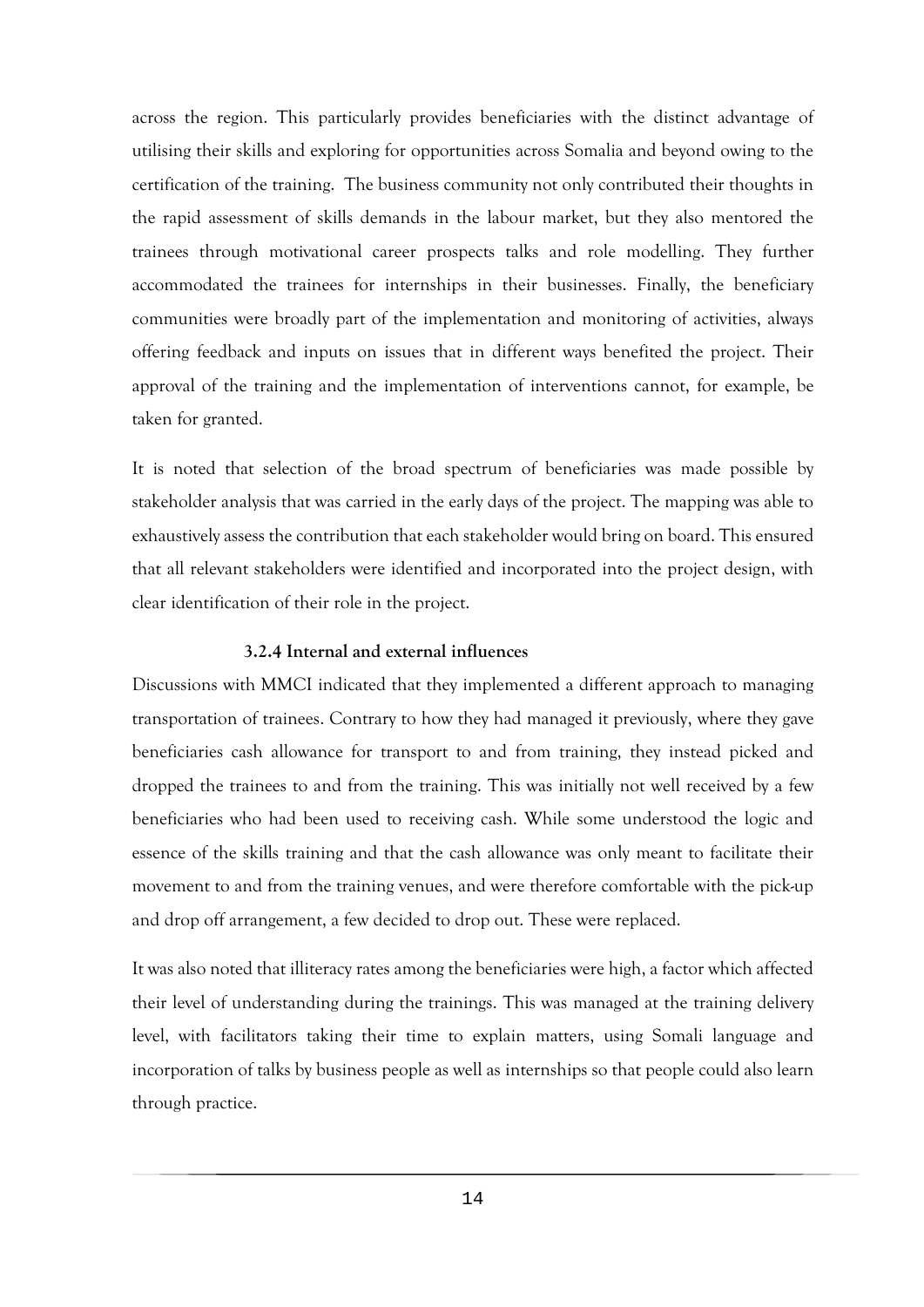Externally, insecurity remained the single most important threat. A suicide bombing incident, not directed to the partner, was reported. This affected the project by claiming the live of one case load in tailoring. A few were injured from the impact of the massive blasts. Throughout the project period, the staff as well as project beneficiaries had to go through logistical inconveniences to ensure their safety. The beneficiaries for example, opted not to wear the ILO and Japan branded t-shirts outside the training venues. They would carry them in their bags and only wear them when they arrived to the training rooms.

#### **3.2.5 Linkage between outputs and outcomes**

<span id="page-26-0"></span>The project had one overall objective and two immediate objectives which led to two outputs. The overall objective was to provide sustainable livelihoods and employment support for the returnees, IDPs and host communities. The immediate objectives were to create immediate employment opportunities and improve economic infrastructure, while the second one was to develop entrepreneurial/business skills for self-employability. These objectives led to the following two outputs;

- i. Employment opportunities created and economic infrastructure improved
- ii. Business management/Entrepreneurial skills developed

These outputs resulted from a number of activities. Those under output one were a) capacity building for LA and relevant stakeholders on supervision of employment intensive projects incorporating labour standard principles, technical standards and tender procedures, b) training of beneficiaries in construction skills and provision of tools to assist entry into productive employment in the construction sector, c) training beneficiaries on use of the 'Do Nou' technology business/entrepreneurial skills using ILO tools, d) rehabilitation/construction of economic infrastructure using *'Do Nou'* technology and e) work supervision

Activities under output two were three. These were a) profiling of the beneficiaries (education/skills/employment history), b) providing returnees with business/entrepreneurial skills using ILO tools and c) provision of start-up grants.

The evaluation observes that there was causal linkage between the various activities, outputs, immediate objectives of the project outcome and the development objectives. For example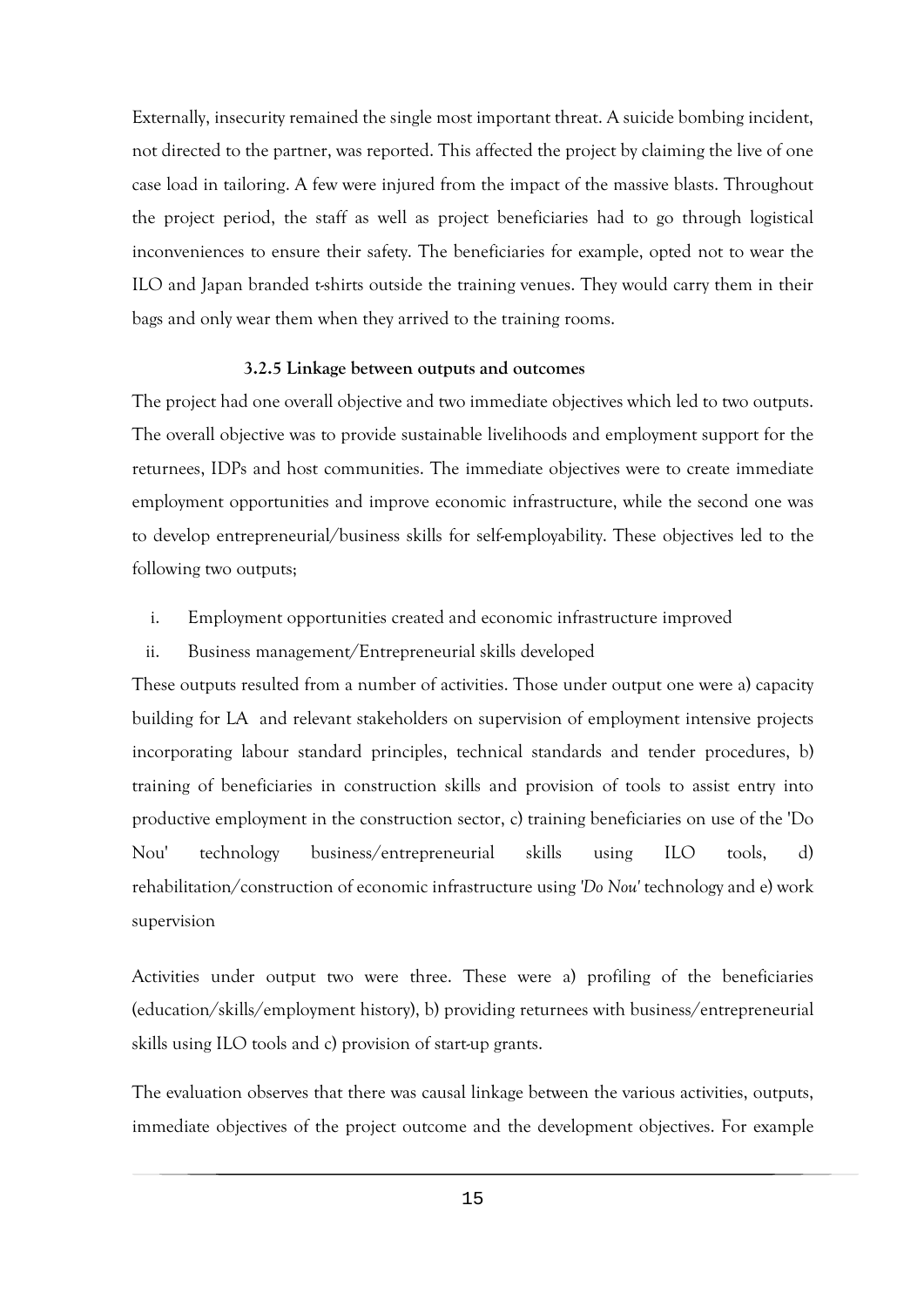activities under output 1 resulted to building of requisite skills for employment creation and actual development of economic infrastructure, which further contribute to the development objective. The use of *'Do Nou'* technology was particularly useful and relevant to the Baidoa context. The same applies for output 2 whose activities involved identification and training of beneficiaries with business and entrepreneurial skills and further provision of start-up grants to some of them. This similarly contributed to the project outcome in terms of developing entrepreneurial or business skills for self-employability. This directly links to the development objective.

#### **3.2.6 Project objectives, results and appropriateness of indicators**

<span id="page-27-0"></span>A review of the log frame shows that project indicators were clearly presented in the project logframe. This evaluation notes that the indicators were simple and easy to understand. The logframe went ahead to present the targets expected from the project which is additional welcome information at that level, which aided continuous comparison of results achieved against the set targets. The performance plan also clearly showed the milestones expected in each stage of the project

Overall, it is the view of this evaluation that the project design was relevant, contextual and strategic to the achievement of the project objectives. The inputs, activities and expected results were logically linked to each other. The set targets were realistic. A monitoring process was in place which involved submission of periodic progress reports to ILO as well as field visits by ILO to the project sites. Regular partners and stakeholder forums worked well to keep the project activities in check. This was particularly made possible by the participation of many different stakeholders. MMCI that was involved in training had in place monitoring and evaluation plans that involved assessing the progress of learners over time.

While this monitoring and evaluation system worked well, it fell short of the robust system envisaged in the project proposal which for example included a detailed monitoring and evaluation plan, and feasibility assessments for high impact projects. However, project monitoring worked well especially in a context were verbal discussions are more effective in resolving challenges compared to written reports.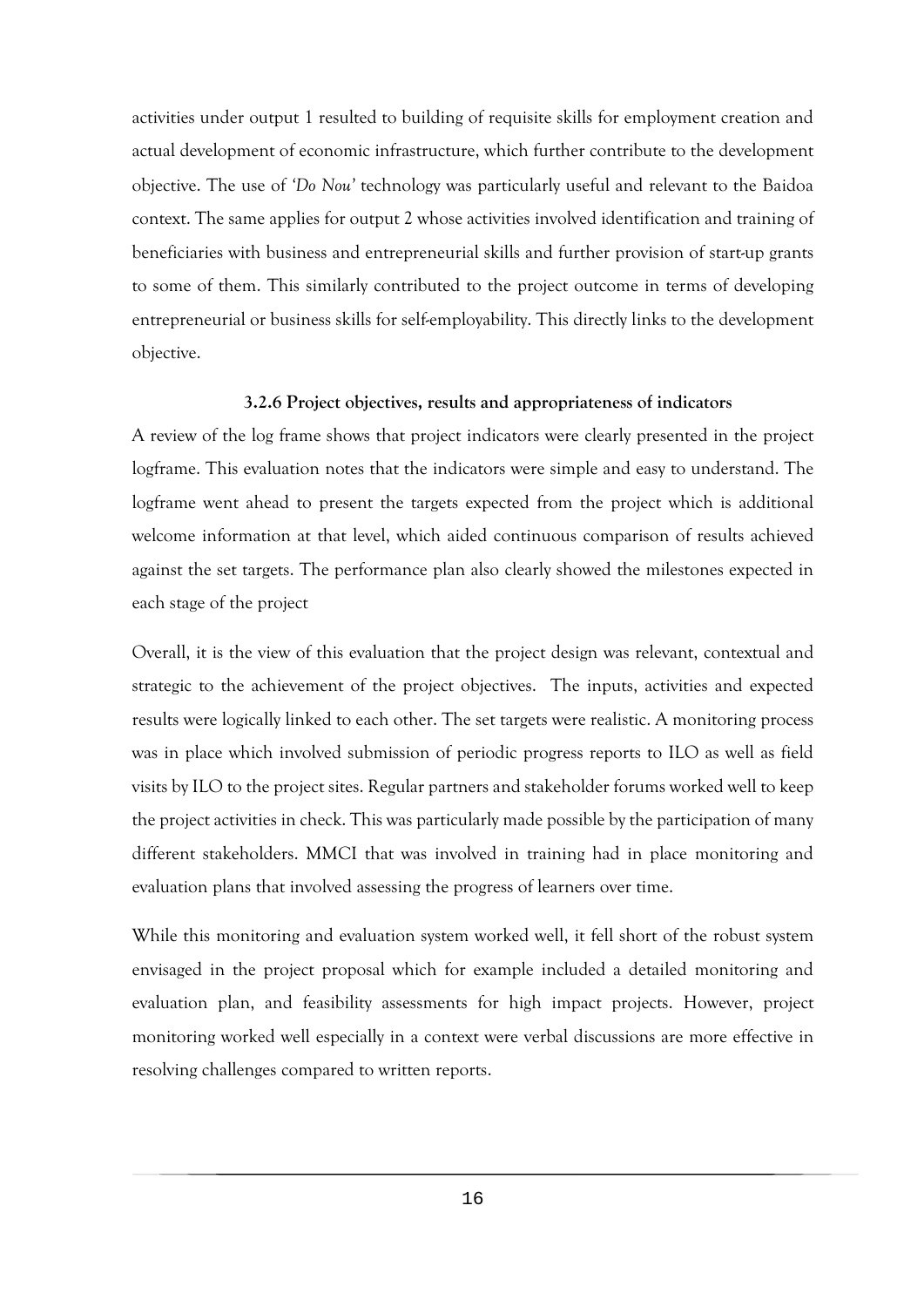#### **3.3 Project effectiveness by expected outputs**

<span id="page-28-0"></span>The following section presents a detailed analysis of the effectiveness of interventions implemented in each of the outputs. These outputs directly fed into the immediate objective and into the development objective. The extent to which these outputs were met is discussed below.

# **3.3.1 Output 1: Employment opportunities created and economic infrastructure improved**

<span id="page-28-1"></span>The objective of the interventions under this output was twofold. On one hand, the interventions were aimed at improving economic infrastructure through road development or repair while on the other hand providing temporary employment for majority of returnees, refugees and members of the host community in Baidoa, as well as assisting them gain entry into employment in the construction sector. The road development adopted the Japanese technology known as '*Do-nou'* technology, which typically entails use of *'Do Nou'* (gunny bags) in reinforcing the base service of the road. This is an EIIP. Interventions under this output were implemented by Community Road Empowerment (CORE) with technical guidance from ILO and in collaboration with the local authority.

Several activities were planned to be undertaken to realise this output. These include, capacity building for LA and relevant stakeholders on supervision of employment intensive projects, incorporating labour standard principles, technical standards and tender procedure. The project also planned to train returnees, IDPS and host communities in construction skills and provision of tools to assist entry into productive employment in the construction sector, provide training to the above target on use of the *'Do Nou'* technology and finally, rehabilitation/construction of a road in Baidoa using *'Do Nou'* technology.

This evaluation explores the extent to which the project interventions realized the above targeted indicators for the output and in general how realization of the output indicator contributed to the greater objective of providing sustainable livelihoods and employment support for the returnees, IDPs and host communities.

*'Do-nou' technology skill transfer*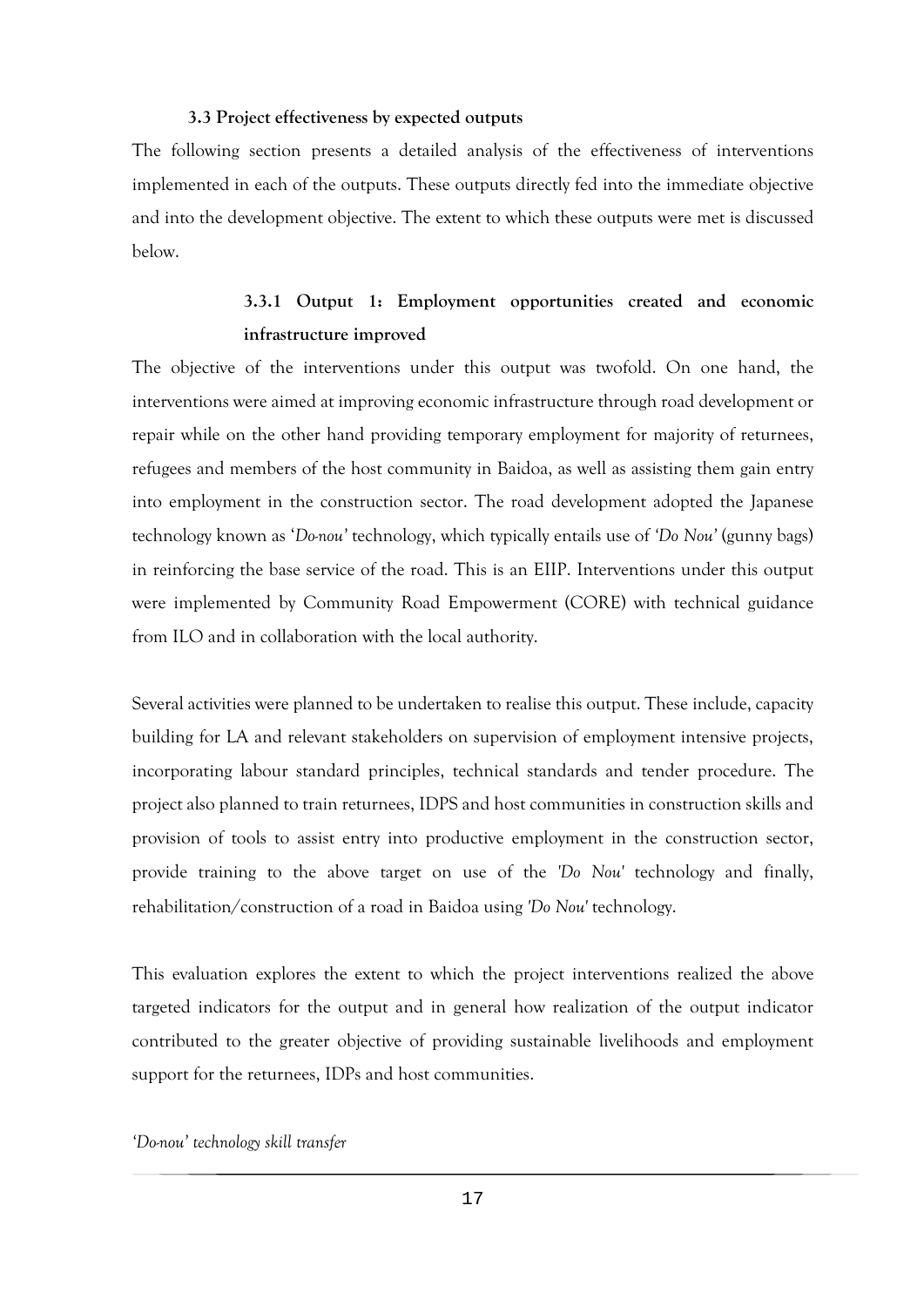The project intended to train 130 returnees, refugees and IDPs on '*Do-nou'* technology. However, the project recruited and trained a total of 134 refugees, returnees and IDPs among them 5 engineers from the host community. The training was done in two stages. One was an in-house training which took 2 days and the other was on job training which lasted 20 days. The end of the project report notes that the total target was exceeded by 4 beneficiaries in efforts to ensure a fair distribution of beneficiaries from all the villages in Baidoa. The essence of skills transfer was to ensure that beneficiaries acquire the skills and use them not only to repair the targeted road but also utilise the skills in repairing other roads in Baidoa and the larger Somalia. Discussions with beneficiaries of the skills transfer observed that some were utilising the skills learnt and were confident to use the skills in future. However, the beneficiaries also noted that no additional roads besides the one supported under the project had been repaired using the technology.

Success of skills transfer was also noted, 5 out of the 10 beneficiaries of '*Do-nou*' technology skill transfer who participated in the FGDs reported that they had secured employment with other construction companies in Baidoa town. This was commendable as it offered long term solutions to such trained beneficiaries who were now able to source for jobs by themselves. Discussions with the partner however observed that, while the number of days the beneficiaries were trained was adequate, the beneficiaries needed more support in establishing linkages with other partners and opportunities, where they could further sharpen their skills.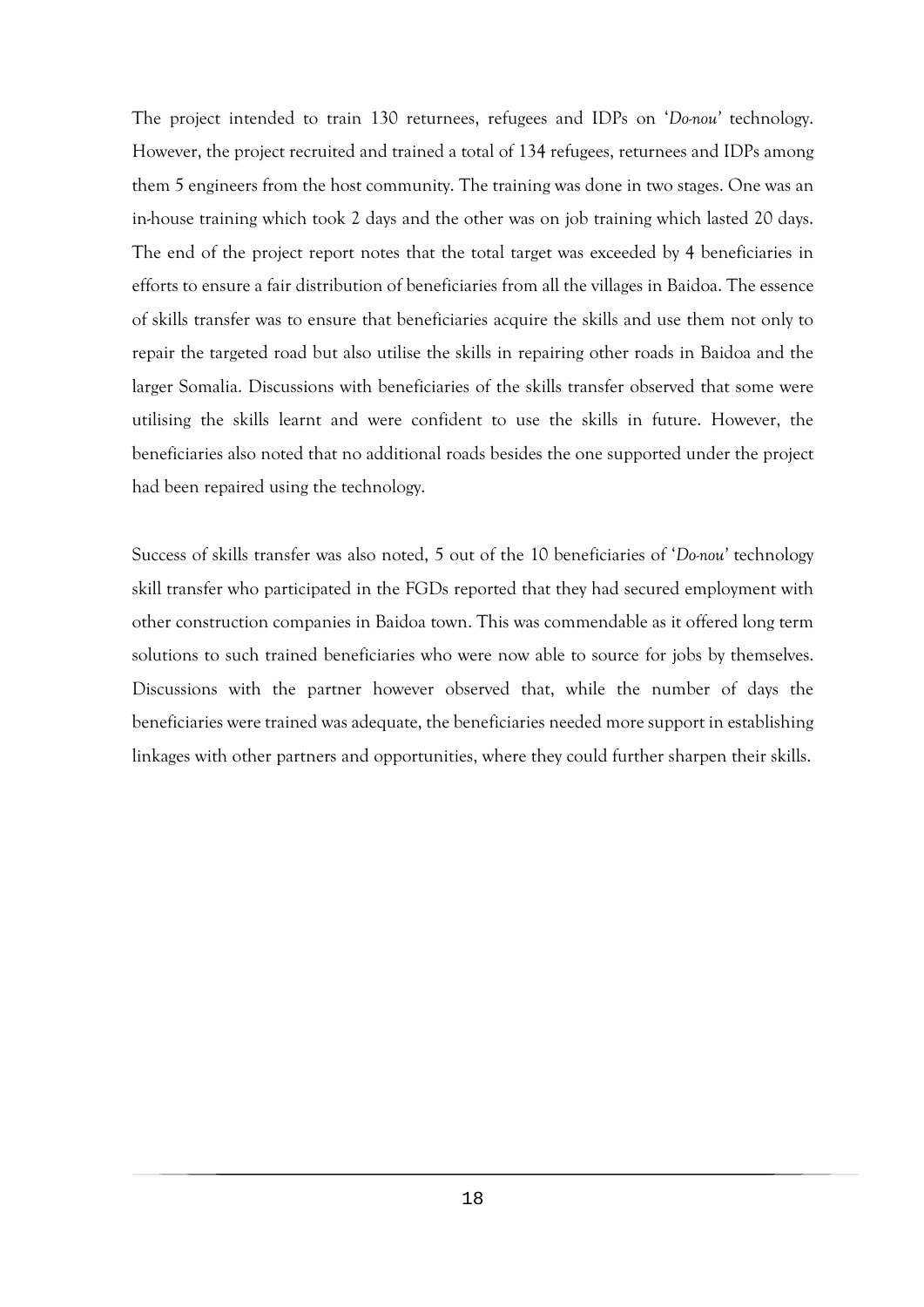#### *Road repair using 'Do-nou' Technology*

Under the project, 600 meters of *Ali Salaamey* road in Baidoa town were planned for but 624 meters were repaired and a 10 meter drift constructed. This achievement was mainly due to the hard work exhibited by the beneficiaries. This was able to link another 900 metres of other roads to the main Baidoa Market. Notably, the project partner observed that the absence of a project feasibility study meant that modifications such as drifts had to be done to ensure that it met the required standards.

**Repaired Al Salaamey road, Drift constructed,** Do Nou **bags preparation and as laid on the road**



*Source, Project report:* 

Although the section of the road constructed had not lasted for long, participants in the FGDs noted that the road was of good quality and they expected it to last long. Discussions with the implementing partner noted that the road should last for minimum 7 years under normal usage and standard regular maintenance. Participants noted that the road was done in a very short period and used a simpler and replicable method contrary to other roads in the area which had taken long be finalized. However, technical staffs were wary that Baidoa lacked established structures for roads maintenance which put sustainability of the road repair works at risk.

The participants reported that following the construction of the road, new houses, shops and markets had begun to come up along the improved road. They further noted that the repair works had improved connection within the town. One of the remarkable comments from participants was that the construction of the road had created hope for the people of Baidoa that their country was on the development path. The length of the constructed road was short but the hope that the residents had that their country was on the right course to development was instrumental to the full and effective reintegration of returnees, who held the hope that their country would soon regain its stature.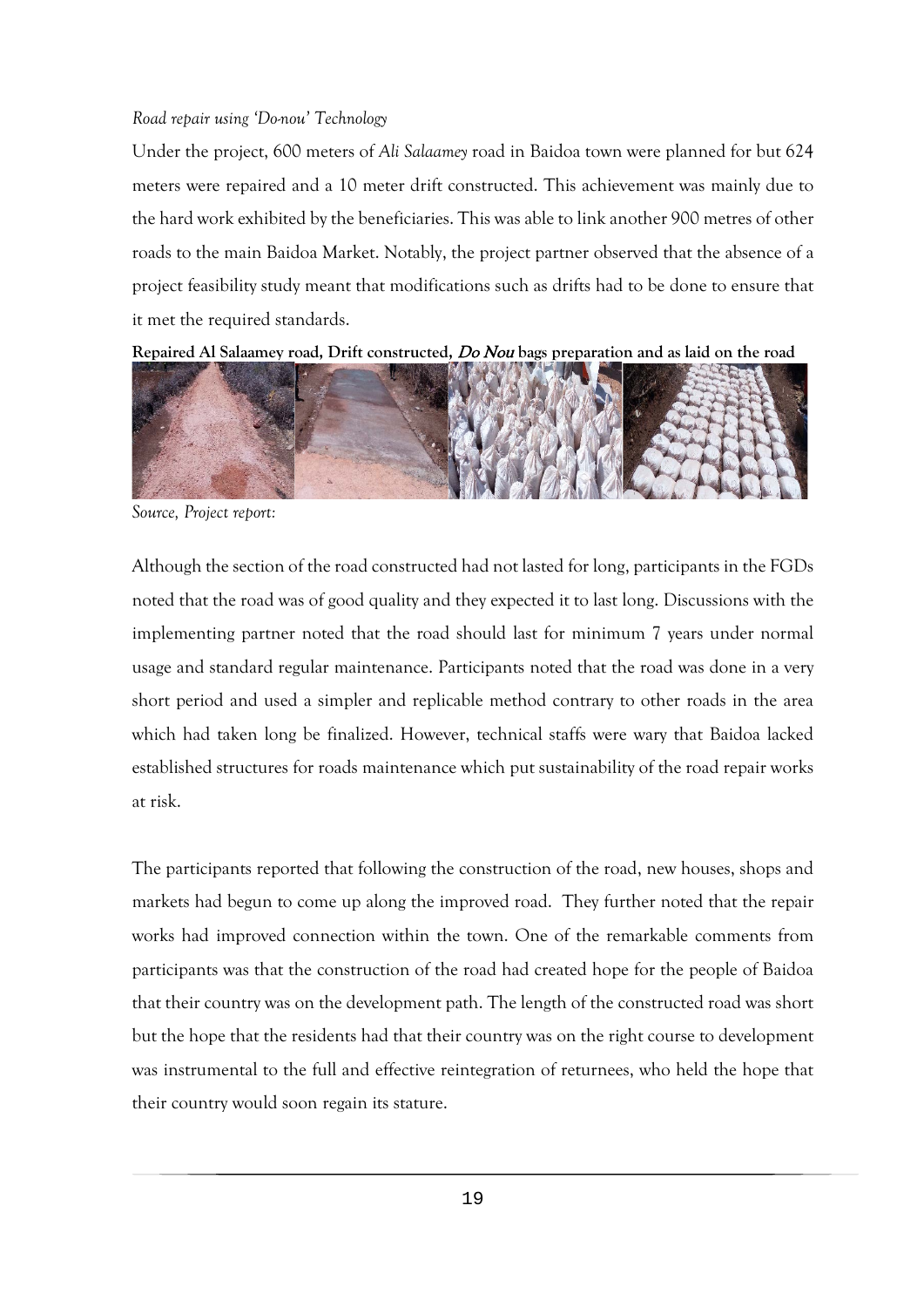#### *Creation of short term employment*

As indicated in the end of the project reports this project targeted to create 3,900 man days of job for 130 beneficiaries through road maintenance technology. However, 2,814 man days of job were created and 134 beneficiaries trained on 'Donou' technology. The shortfall in the target was a result of reduction in the scope of work. This led to a reduction in the number of days needed to undertake the road construction. Further two days initially planned for construction were taken up by profiling and screening of beneficiaries. Besides, the man days, a total of 134 returnees were employed during the construction period and earned income from their labour in the construction works**.** 

Majority of FGD participants were generally optimistic that after gaining the skills they were in a position to seek work opportunities from different employers. This was already being reported, for example, by 5 out of the 10 beneficiaries of '*Do-nou'* technology skill transfer who participated in FGDs, who reported that they had secured employment with some other construction companies in Baidoa town. Although this was not verified, it was encouraging to that the evaluation team noted the level of confidence amongst the beneficiaries of the anticipated prospects following the skills acquisition.

#### **Observations on output 1**

The delivery of the project deliverables under this output was generally satisfactory. Most important was the fact that this output laid ground for long-term benefits for the people of Baidoa both in relation to development of economic infrastructure and in capacity skills enhancement among beneficiaries and stakeholders. The evaluation has shown that benefits of the road development were already being realized through opening up of other developments along the constructed road. A few of the beneficiaries were already getting jobs with other construction companies which largely implies that Baidoa and the target beneficiaries were slowly drifting back to normalcy. Additional support in linking the trained beneficiaries with other organizations and projects involved in construction works and opportunities for further learning and sharpening their skills was necessary, if the beneficiaries are to fully benefit from the skills gained.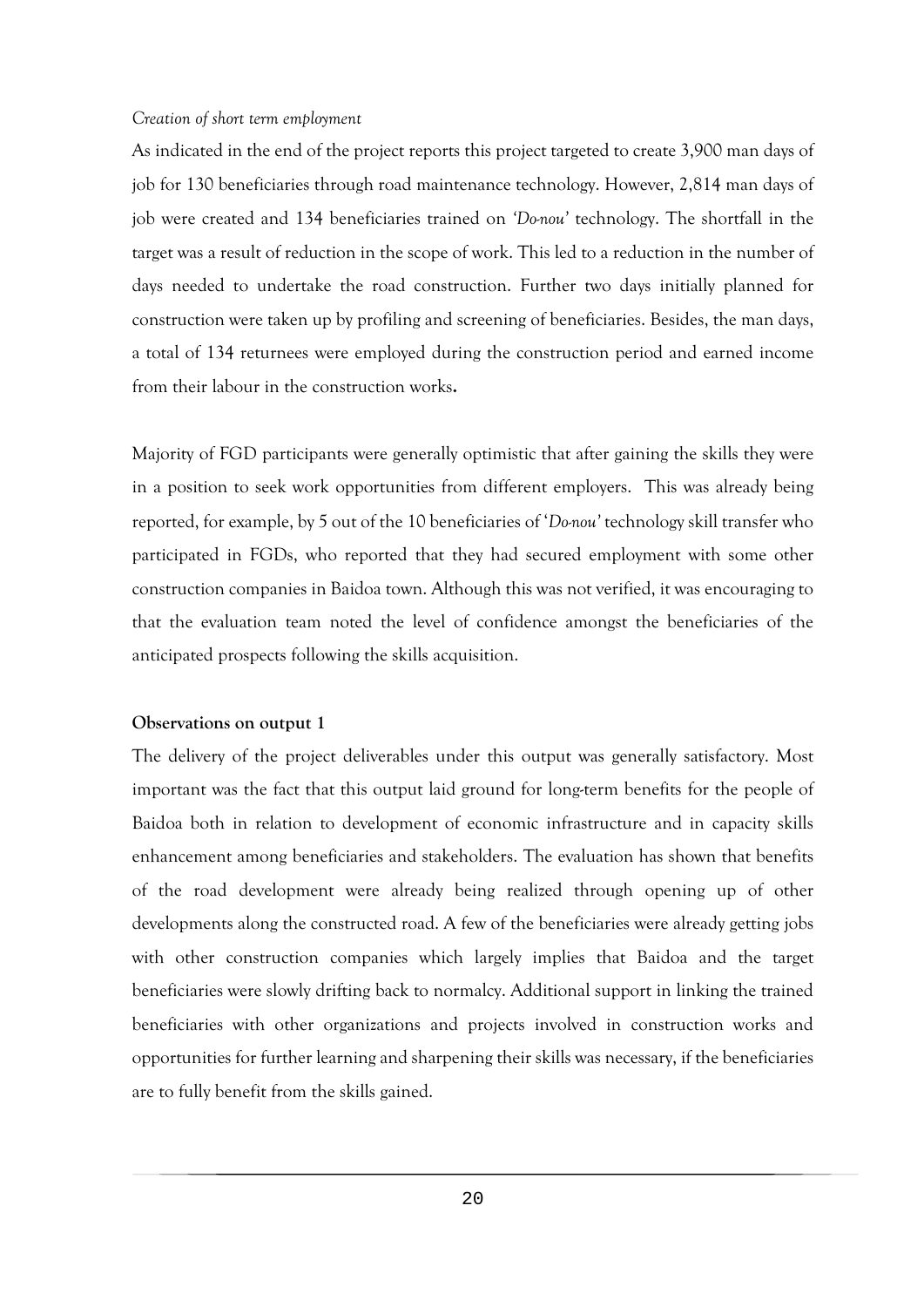#### **3.3.2 Output 2: Business management/ Entrepreneurial skills developed**

<span id="page-32-0"></span>Interventions under output 2 were implemented by MMCI with technical oversight and support from ILO. MMCI was the local implementing partner in Baidoa. Interventions were aimed at developing entrepreneurial/business skills for self-employability for the broader objective of providing sustainable livelihoods and employment support for the returnees, IDPs and host communities.

This evaluation explored the extent to which the project interventions were realized, selfemployability and how specific indicators under this output were realized which included; number of beneficiaries who were able to gain business/entrepreneurial skills; number of startup grants provided and number of long term jobs realised. Specific project interventions involved vocational training, entrepreneurial skills training and support for business grants.

Activities under this output commenced with recruitment of project team which included the project manager and support staff. The project further held a workshop where staffs recruited were inducted through the organizational procedures as well as project design and objectives. Consultation with relevant stakeholders who included South West Administration Officials, Ministry of Resettlement and Diaspora Affairs, Regional and District Administration and UNHCR Baidoa Office were also held. Proposed interventions and other details of the project such as the scope and overall work plan were shared with the stakeholders, information on number and variety of stakeholders was also shared and discussed in this meeting.

#### *Vocational skills training, Beneficiaries' identification*

Following the induction activities in collaboration with local administration and Ministry of Resettlement and Diaspora Affairs and UNHCR identified 450 youth from host communities, refugees and IDPs. Out of these 320 youth were identified for support in vocational skills training in the following proportions 160 or 50 percent refugees, 96 or 30 percent IDPs while 64 or 20 percent were host community members. This is shown in the figure below. The balance of 130 benefited from skills transfer on *Do Nou* technology.

#### <span id="page-32-1"></span>**Figure 1: Proportion of caseloads by category of beneficiaries**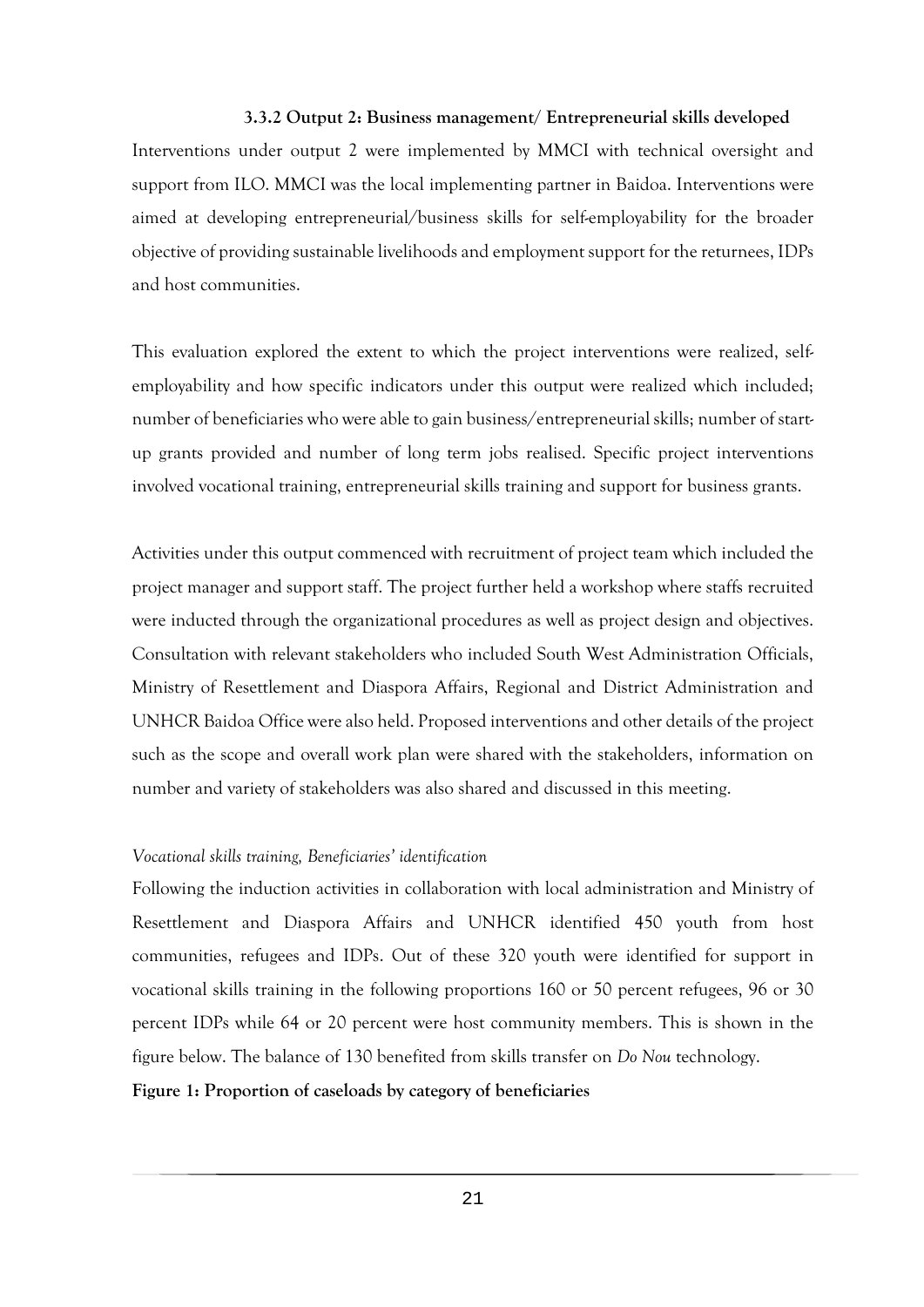The screening was done with help of a tool which was developed by MMCI and ILO.



Participation of stakeholders in profiling and screening of the cases was noted from report as well as from discussions with key informants**.** About 4 of the stakeholders interviewed including Deputy Regional Humanitarian Affairs for Bay region, Regional and District Administration, Baidoa District Social Affairs and Ministry

of resettlement and Diaspora affairs confirmed that they were actively involved in the profiling of cases identified. This was commendable and a good effort towards making the beneficiary identification process inclusive, transparent and accurate.

#### *Rapid skill gap assessment*

Upon selection of beneficiaries for vocational and entrepreneurship skills training, a rapid skill gap assessment was carried out to identify the labor market demands so as to provide youth with information on market trends and needs to facilitate their identification of skills of interest. Demand driven skills were identified during the assessment and the results were used during the vocational skills orientation exercise to guide the selected youth in understanding the labor market needs. The rapid assessment sought to identify skills, at the local level, that were most on demand, opportunities that existed for doing business and those that existed beyond gender roles and the marketable skills where local demand exceeded local supply.

Further, the evaluation sought to establish if the outcome of the rapid assessment in anyway informed the selection of skills areas by the target caseloads. The table below highlights five major outcomes on each of the three categories. It shows the analysis of skills which rated as highly on demand in the target areas, skills areas that posed high levels of opportunities for business and marketable skills and those whose local demand exceeded local supply.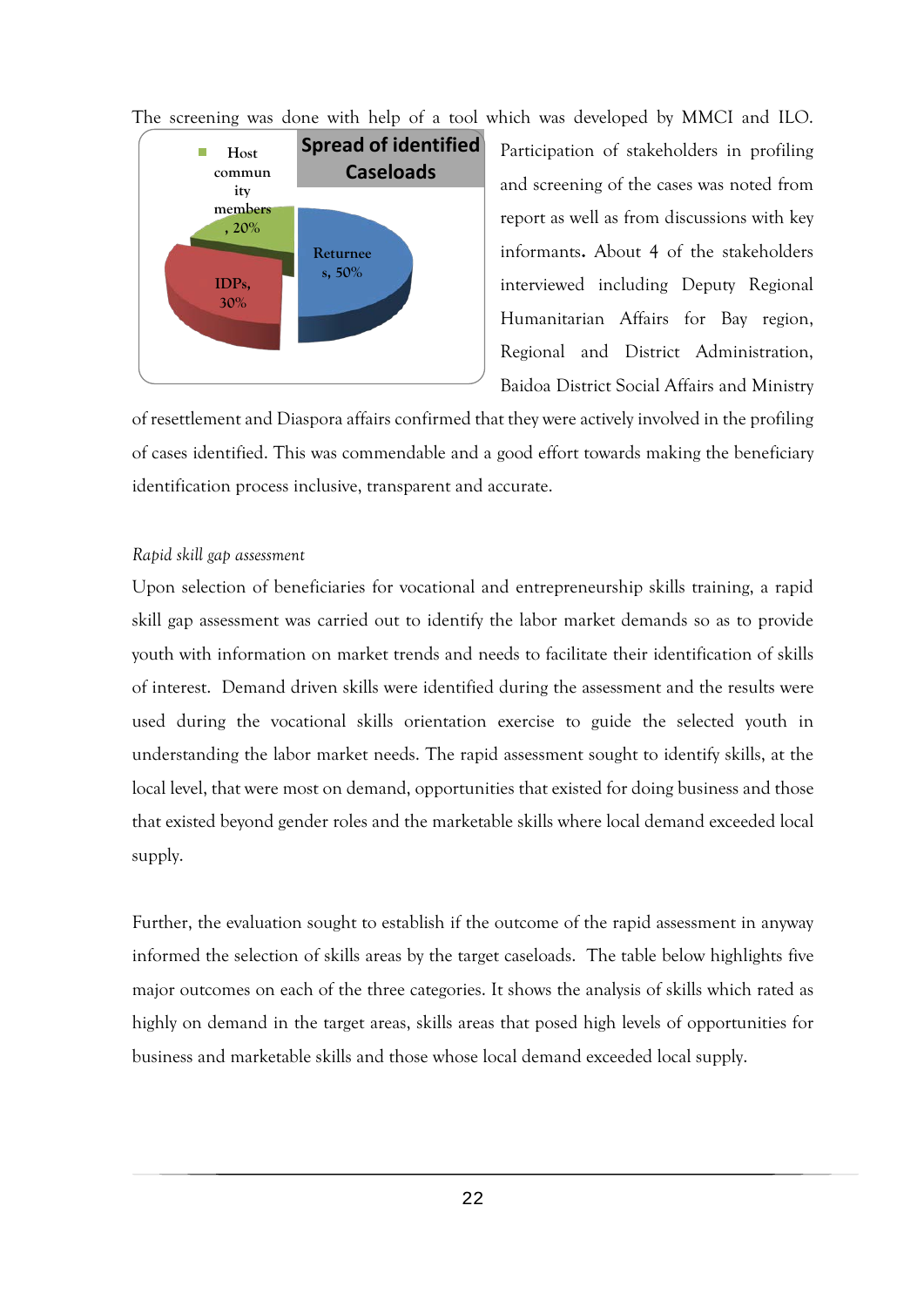|                      | Skills in demand | Opportunity for doing | Whether local demand |
|----------------------|------------------|-----------------------|----------------------|
|                      | (percentage)     | business (Percentage) | exceed local supply  |
|                      |                  |                       | (Percentage)         |
| Demand/Repairs etc.  | 88.5             | 71.2                  | 88.5                 |
| for mobile phones    |                  |                       |                      |
| Beauty salons        | 88.5             | 69.2                  | 73.1                 |
| Hairdressing         | 84.6             | 76.9                  | 82.7                 |
| Tailoring            | 84.6             | 75                    | 65.4                 |
| Electrical           | 84.6             | 67.3                  | 76.9                 |
| installation/repairs |                  |                       |                      |

<span id="page-34-0"></span>**Table 2: Analysis of demand skills, opportunities for doing business, and demand vs. supply of skills**

The report observes that skills related to mobiles phones (repair, sales etc.), beauty salons and hairdressing were highly on demand in the market as per the market assessment report. The report further notes that hairdressing; tailoring and demand for skills in mobile phones offered good opportunities for business ventures. This observation is affirmed by the analysis of skills whose demand exceeded local supply. The report noted that demand for mobile phones repairs and sales, hairdressing and electrical installation and repairs were rated as the top skills whose demand exceeded the local supply.

The report notes that majority of the beneficiaries (78 percent) selected tailoring and beauty salon. This was contrary to what would have been expected. Based on the findings of the market assessment, it would have been expected that most beneficiaries would have chosen to pursue mobile phone repairs and hairdressing as they were rated highly under the three levels shown above. The report however observes that the selection of skills may have been more likely influenced by its likelihood to offer opportunities for doing business. Further, this could have been influenced by the expectation of business grants. Although many youth in the FGDs mentioned that they were satisfied with the skills they selected, a good number reported that their choices were highly influenced by advice received from different stakeholders. As will be seen later in the report, the two most popular skills were also the key type of businesses that beneficiaries had established.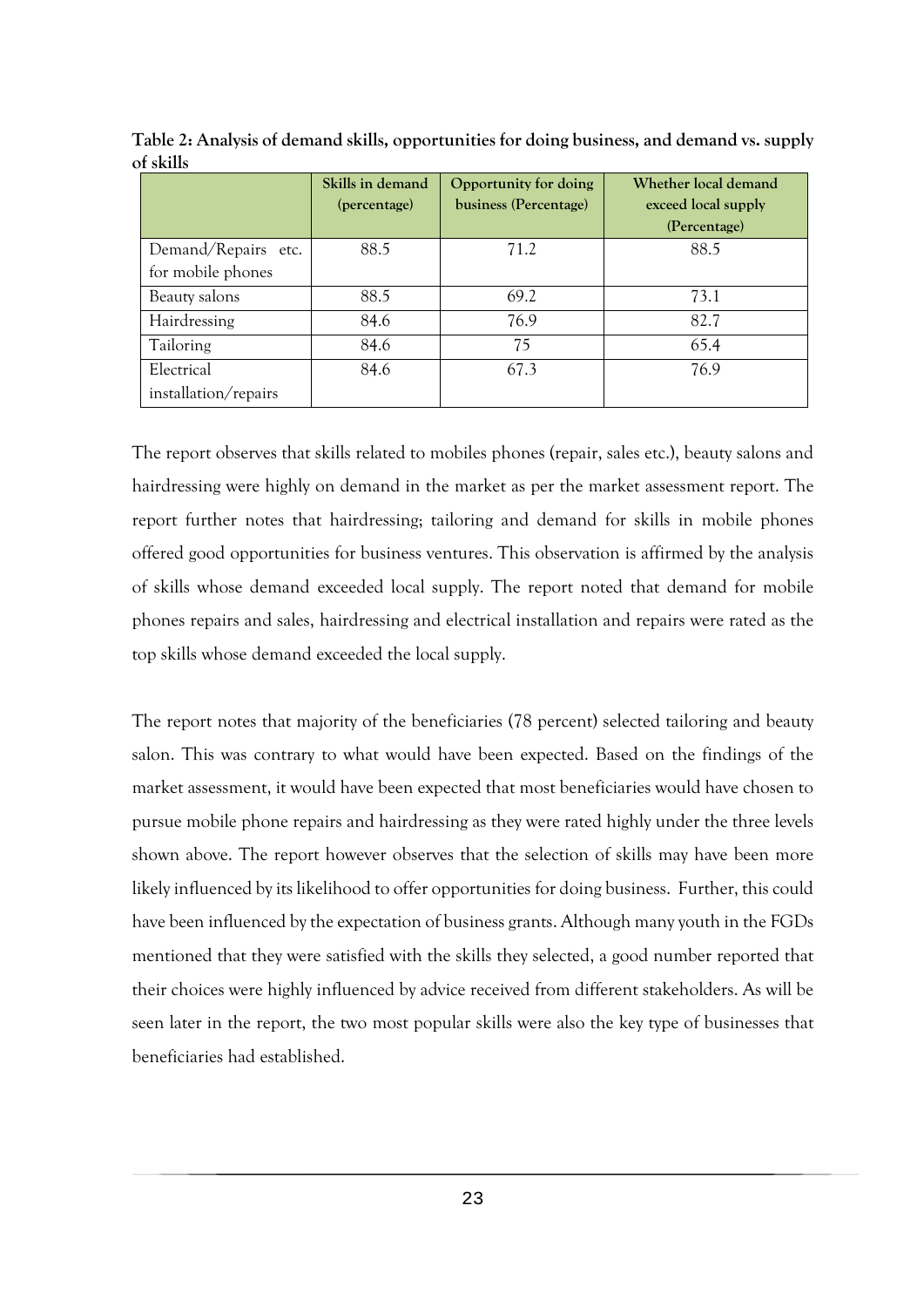| No. | <b>Skill</b>                      | No of trainees | M   |     |
|-----|-----------------------------------|----------------|-----|-----|
|     | Tailoring                         | 141            | 34  | 107 |
|     | <b>Beauty Salon</b>               | 107            | C   | 107 |
| 3   | Electrical installation           | 22             | 22  |     |
| 4   | Electronics - Mobile phone repair | 30             | 30  |     |
|     | Carpentry & Joinery               | 20             | 19  |     |
|     | Total                             | 320            | 105 | 215 |

<span id="page-35-0"></span>**Table 3: Number of trainees by sex**

The report further observes that culture and religion continue to play a key role in the choice of skills by beneficiaries. Despite hairdressing being rated highly in three parameters should in table 1 above, no male beneficiary chose to train in hairdressing. Similarly, only one female selected a different skill from tailoring and hairdressing. This was largely influenced by cultural and societal expectations were certain jobs were generally viewed as befitting a certain gender.

#### *Vocational and entrepreneurship skills training*

To facilitate the skills training, trainers were recruited for skill trades chosen. The selected beneficiaries were placed under entrepreneurship and vocational skills training covering a period of three months at the MMCI training center in Baidoa. The training was delivered in weekly lessons on the 5 courses selected as shown in the table 2 above. ILO tools and manuals, translated into Somali language, were used to guide the training. It is noted that the training not only improved skills acquisition among youth but also facilitated integration of the returnees who interacted freely with the IDPs and host communities. This gave them opportunities to bond and to realize that they were not different and that they faced similar challenges in their lives.

As noted in the project's final report the interaction led to better understanding between the beneficiaries and fostered improved sense of harmony and acceptance within the groups. Majority of the beneficiaries in the FGDs and KII noted that community integration as well as self-confidence among them was notable after the training. The integration was not only noted among the direct beneficiaries but also within the communities. One of the key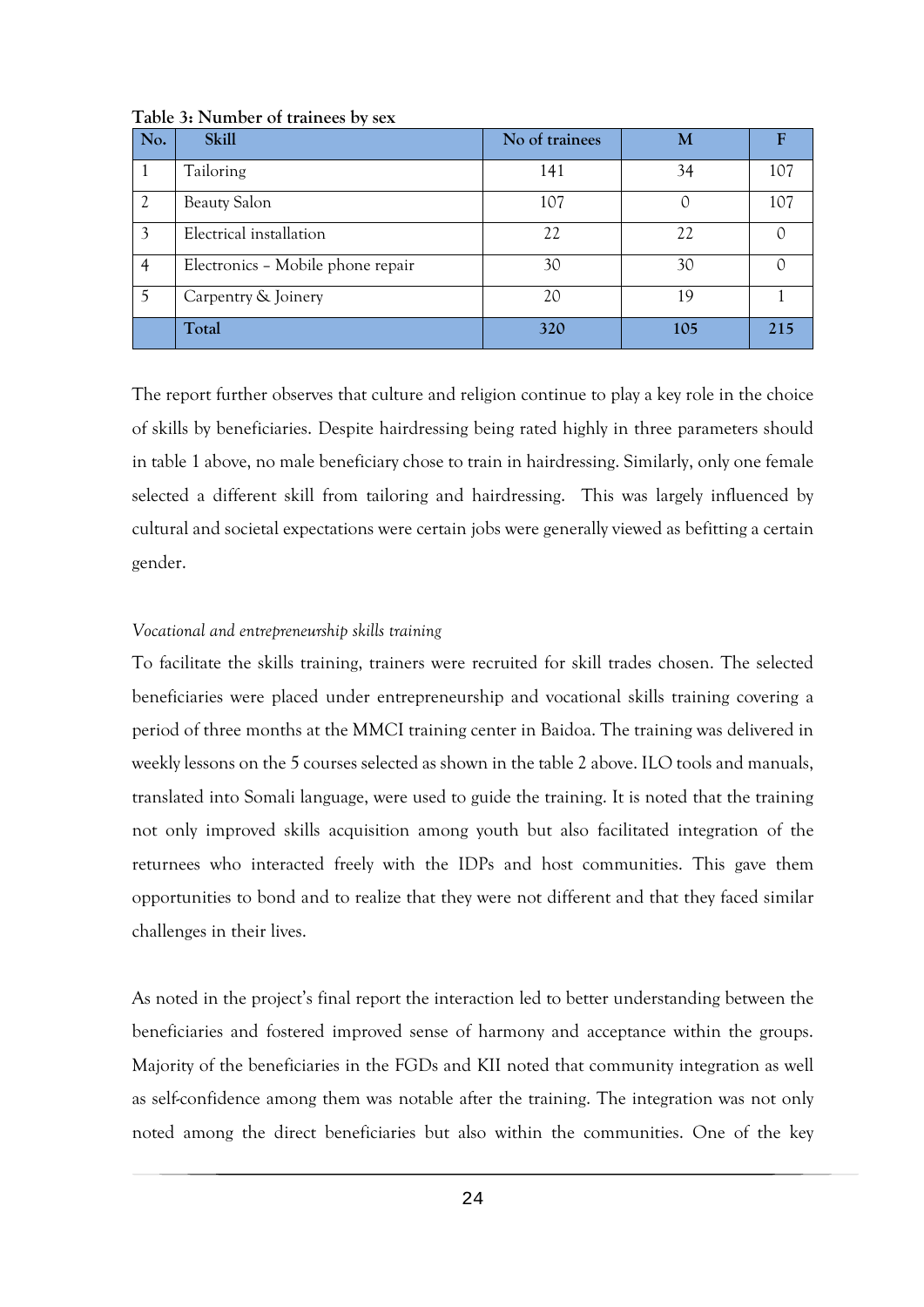informants noted that people who otherwise would not have received goods on credit from wholesalers were doing so and this had improved business in the area. Receiving goods on credit was only possible where there was mutual trust between the buyer and the seller.

## THE CASE OF AN ENTREPRENEURSHIP SKILLS GRADUATE

*Maalim Adem (not his real name) was born in Gofgaduud village in Baidoa. He is married with 4 daughters and a son. What was seemingly a bright future with his family took an ugly turn in 2011 when Adem lost all 50 goats to famine. He and his family thereafter moved to Baidoa as IDPs, hardly able to fend for his family. While working as a hawker in Baidoa, a friend informed him of the training opportunity at MMCI. He promptly applied for a chance and luckily he was among those shortlisted for training. He enrolled for entrepreneurship which he pursued between February to June 2016.* 

*"This gave me motivation, taught me the qualities of an entrepreneur, methods of product selection, managing an enterprise and marketing. …..I interacted with resource persons and cleared all doubts on how to start a business, the formalities, approvals and licenses needed, taxation and current market trends. Upon completing the training my confidence in starting a business was raised'. Adem reported.* 

*He further observed that given the knowledge and raised spirits, Adem invested the grant amount and borrowed an additional USD 500 worth of goods from a family member to set put a clothes and foot ware shop. He operated from rented premises where he pays USD 30 each month from his earnings which average USD 250 each month. He reports that he was able to fend for his family.* 

#### *Entrepreneurship trainings*

Business and entrepreneurship training was envisioned as a key factor in transitioning people and especially youth into self-employment. Outcome of supporting beneficiaries to be selfemployed was two-fold, on one hand beneficiaries were able to secure sustainable incomes for their livelihoods while on the other hand, growth in businesses and other entrepreneurial activities not only served the growing demand but also improved the economy of Baidoa. Licenses and business permits levied by the LA should enable the authority to improve on its service delivery including provision of supporting environment and infrastructure which in turn attract investments which lead to job creation and improved welfare of the population.

To this end, the report sought to establish how many youth benefited from skills training on entrepreneurship, those who received business grants and how this support had been helpful not only in establishing own business but also in increasing incomes for individual youths. All the 320 trainees who had been through skills training were trained on business skills courses utilizing the ILO entrepreneurship modules that cover concepts such as Know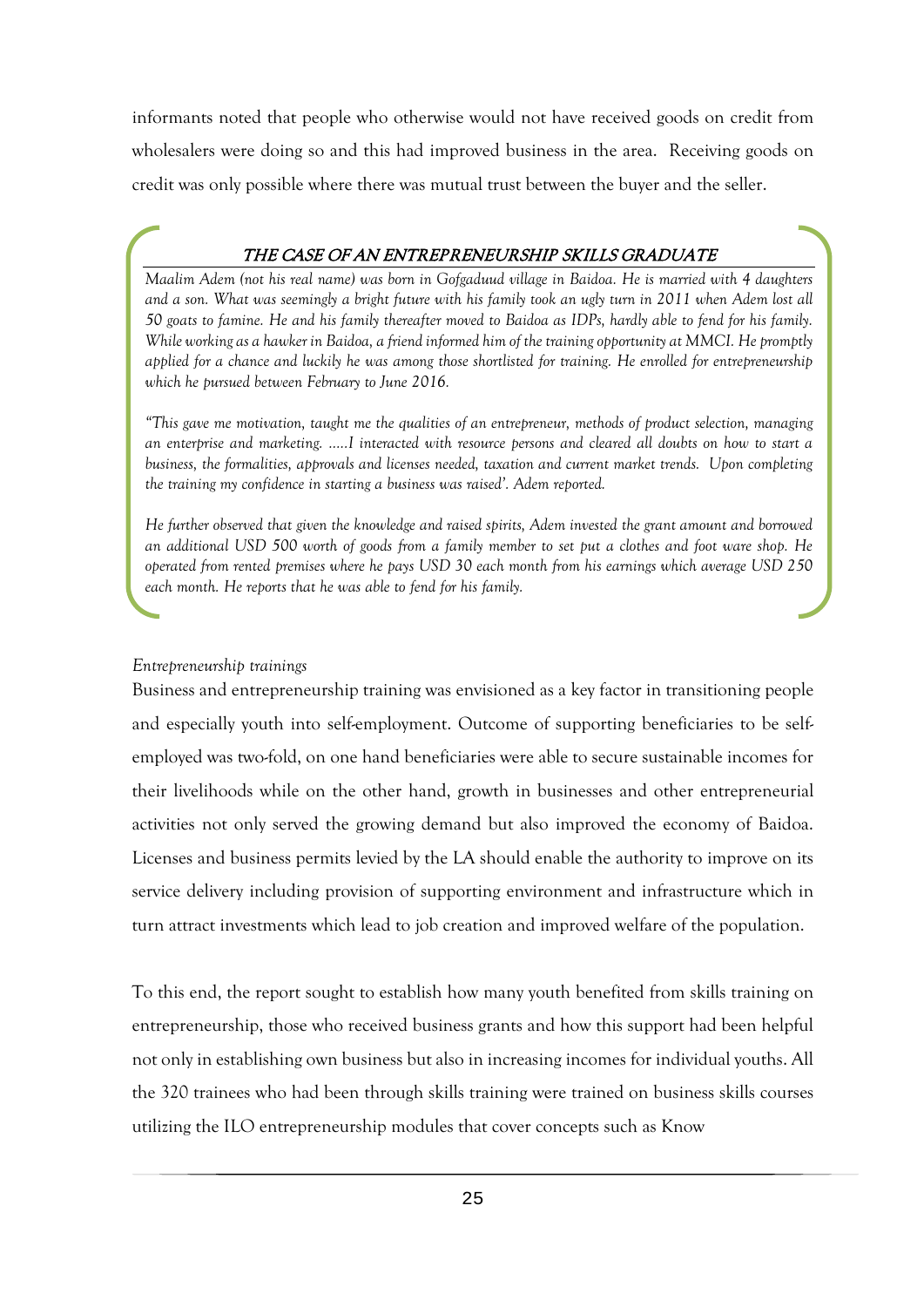About Business (KAB) and Start Your Business (SYB). Following the training, MMCI organized and conducted business plans competition. All the 320 trained youth presented different project ideas. An assessment and evaluation of the submitted proposals was done by representatives from different stakeholders. Following the evaluations, a total of 160 businesses were selected and provided with start-up grants of USD 500 each.

The end of project report observes that of the 160 grantees (82) or 50 percent were refugee (33) or 20 percent were from the host communities and (45) or 30 percent were IDPs. Further review of the report shows that of the 160 grantees, 20 percent were male and 80 percent were female. This means that only 32 male were eligible for the business grants, leaving a majority 128 female to take up the rest. This trend was also observed in the beneficiaries who turned up for the FGDs during the evaluation mission. The final report further observes that majority of the grantees opted for agri-business which constituted production and/or selling agriculture products like vegetables, fruits, sorghum, bee keeping, poultry farming as shown in the table below.

| <b>Business Idea</b>                                                      | Total number | Percent |
|---------------------------------------------------------------------------|--------------|---------|
| Agribusiness                                                              |              | 42      |
| Trading of local and imported good                                        | 48           | 30      |
| Provisions of services like mobile phone repairing, renting of tools etc. | 32           | 20      |
| Hairdressing beauty and tailoring, mobile vending etc.                    |              |         |

<span id="page-37-0"></span>**Table 4: Business ideas where grants were invested** 

What also this implies is that majority of the youth did not select business ideas related to the skills they had trained in. This is affirmed by findings from the focused group discussions. About 5 groups of business grants beneficiaries were interviewed, 3 FGDs out of 5 had majority of their participants reporting they received either tailoring skills or hairdressing skills. It is worth noting that while a majority of the beneficiaries cited that entrepreneurial skills they received were adequate to help establish businesses, a good number of youth interviewed cited that the grants provided were not adequate to facilitate establishment of business. This is the reason why majority opted to venture in small scale business which required small capital outlay to start such as selling vegetables, selling clothes, hawking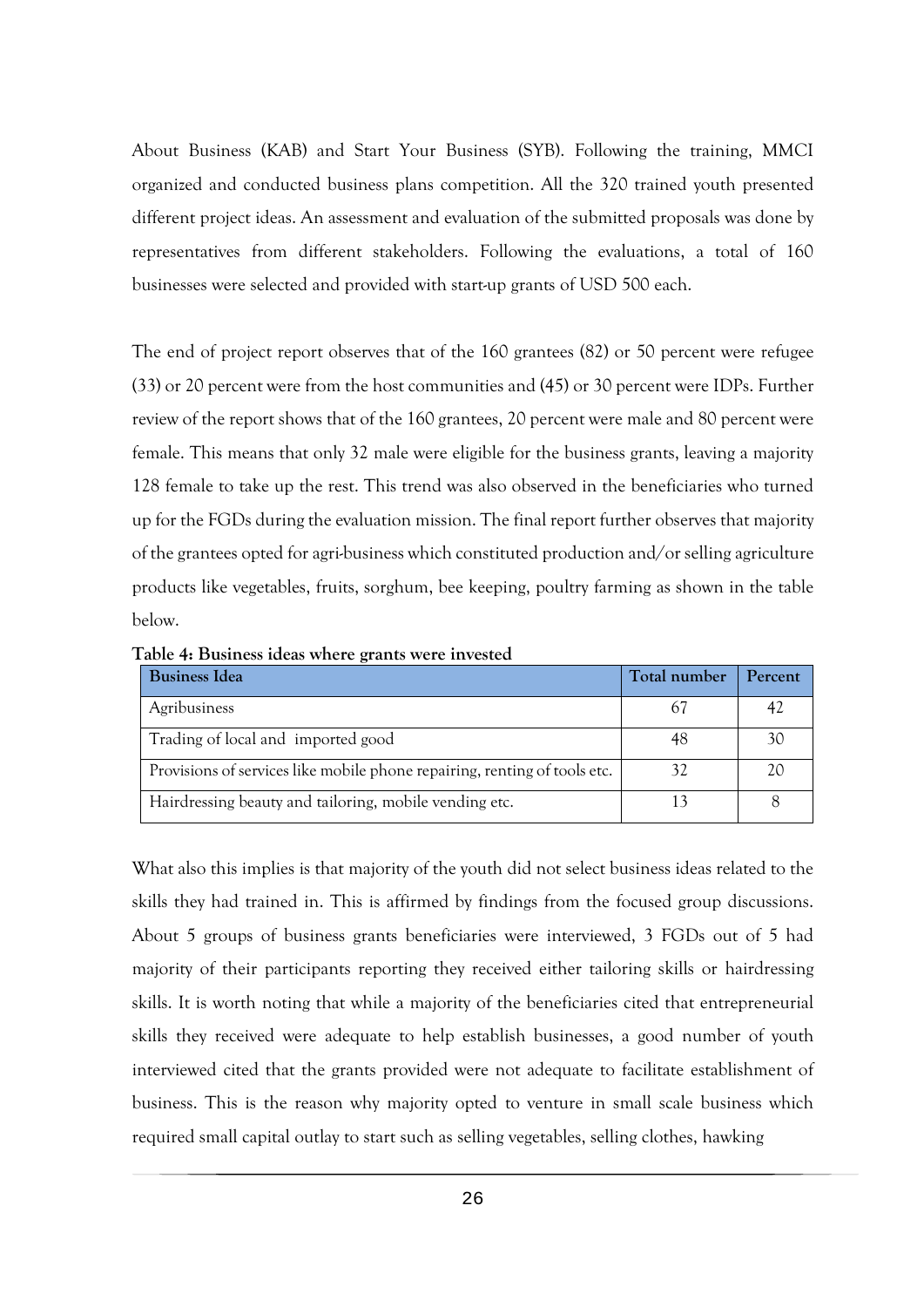## THE CASE OF TRAINED TAILOR

*Abdulrahman Ali (not his real name) is a father of 8, a native of Bardale District of Bay region. He had since moved to the neighbourhoods of Baidoa. Taking care of his large family was a tall order. He would work as a night guard and labourer in the local market by the day, but would still struggle to fend for his family given the meagre income. Ali got wind of the training through his contacts in the local authority, and on selection he opted to study tailoring and dress making. The training lasted 4 months from February 2016 to June 2016.* 

*'I learnt the techniques of stitching, usage of machinery, stitching, patterns for different designs of Garments etc. under the keen supervision of the teaching staff I gained confidence and learnt to handle my job independently" he noted. 'I was also trained on business entrepreneurial skills on how to establish and develop a small business and effectively manage my enterprise and thereafter received a capital".*

*At the time of this evaluation Ali was running a tailoring shop. He reported that 'after receiving a grant capital of \$500, I purchased 1 fashion maker sewing machine. I currently get around \$150 monthly which is 3 times what I used to get before the training. This enables me to support my family while growing my skills as well as teaching my children new skill. "I am very grateful to the sponsors of this project and MMCI in Baidoa for having given me the opportunity to acquire necessary skills that enabled me start a tailoring job".*

etc. as discussed in the section below.

#### *Training outcome:*

All the 320 trainees completed training in different skills as seen in the table above. There were no reported cases of drop out within the three months of training. Further, 63 beneficiaries (32 male and 31 female) out of the total trained number trained were immediately placed in 18 different companies for job attachment or practical work experience with the potential for eventual employment. Towards this end, the project report notes that 12 youth were able to secure employment, of whom 8 were male and 4 were female.

#### *Employment status of trained youth*

According to the final project report, of the total 320 graduates, 235 graduates or 73 percent found employment, while 85 graduates or 27 percent were unemployed as at the closure of the pr**oject. A quick analysis of numbers trained and those** employed by the type of employment is shown below.

## <span id="page-38-0"></span>**Table 5: Skills trainees by skill and type of post training employment**

From the above analysis, it is evident that more cases of selfemployment were realized compared to wage employment. This

| Course                | Number  | Type of employment |      |
|-----------------------|---------|--------------------|------|
|                       | trained | Wage               | Self |
| Tailoring             | 141     |                    |      |
| Carpentry             | 20      |                    |      |
| <b>Beauty Saloon</b>  | 107     | 26                 | 60   |
| mobile repairing      | 30      | 13                 | 16   |
| Electric installation | 22      |                    |      |
| Total                 | 320     |                    | 165  |

might have been as a result of access to business grants which were provided to 160 beneficiaries giving them an opportunity to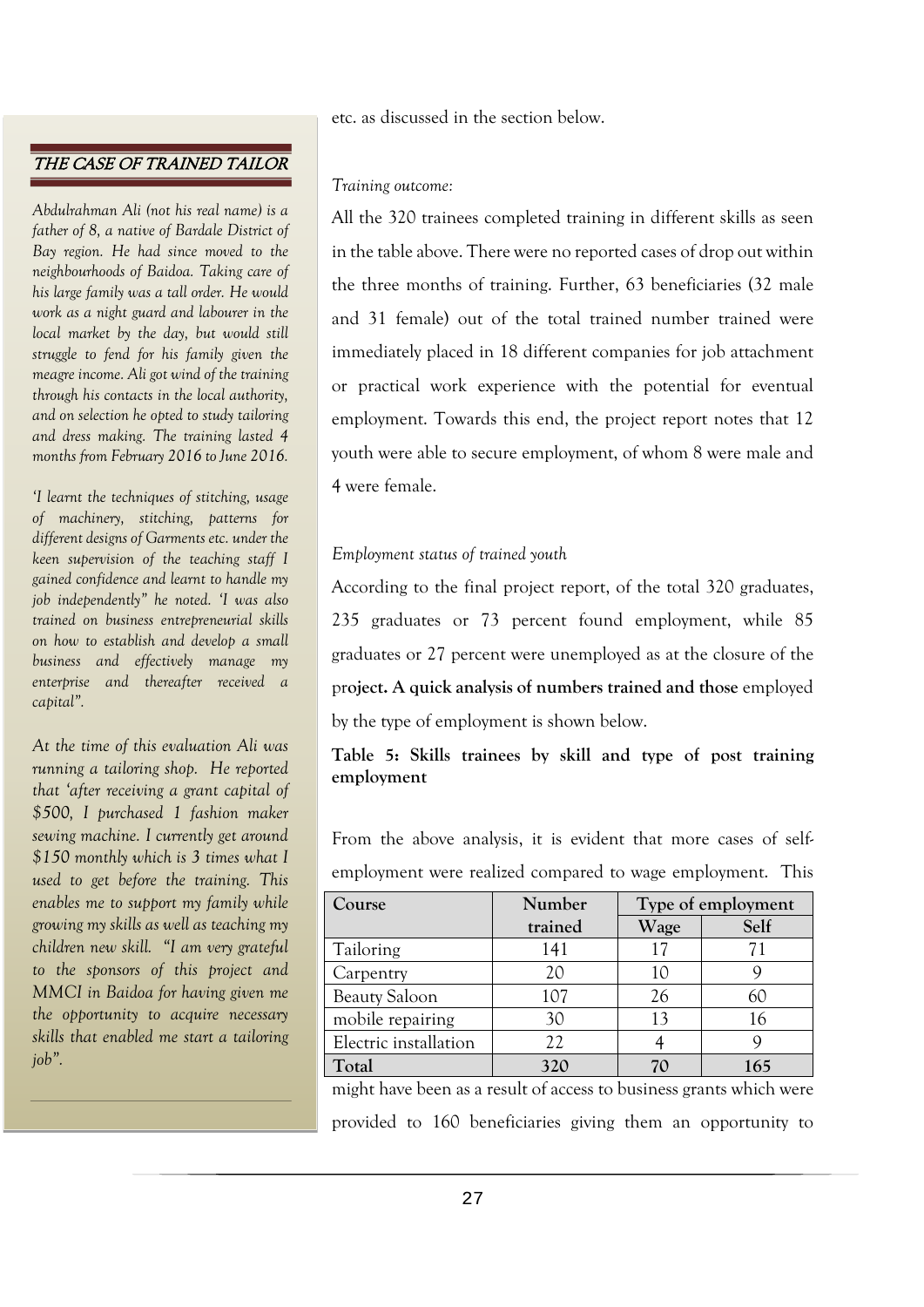venture into business. For instance, out of the 107 youth trained in hairdressing, 60 were selfemployed as shown in the report. Similarly, of the 141 people trained in tailoring half of them (71) were self-employed.

Notably, Baidoa was a growing town which presents greater opportunities for youth to advance their business ideas. This finding suggests that it was more likely to secure self-employment as compared to wage employment. It is therefore likely that business startup opportunities seem to be the pull factor which attracts many investors into business. Support for more youth to access business grants and initiate business is thus highly recommended.

A follow up conducted after the training by the implementing partner found out that, 104 beneficiaries had established business as shown in the table below. The follow up further established that the majority of those with businesses were engaged in small scale business. This confirms the earlier findings where beneficiaries observed that the amount of grants they received could only allow them to start business that did not require huge capital.

The beneficiaries reached in the course of this evaluation called for broadening of the range of skills on offer to include others such as driving, tie and dye, mechanics, masonry, ICT skills among others.

| <b>Business type</b>                | Number of youth |
|-------------------------------------|-----------------|
| Tailoring/Garment making businesses |                 |
| Small-scale businesses              | 58              |
| Grocery/vegetable businesses        |                 |
| Livestock trade businesses          | 16              |
| <b>Cotal</b>                        | I 04            |

<span id="page-39-0"></span>**Table 6: Number of youth by type of business started** 

This information is further mirrored by findings from FGDs which show that about 53 percent of the interviewed beneficiaries had established own business. Further discussions with them revealed that most of them began with small businesses and a number had progressively invested in larger businesses such as salons.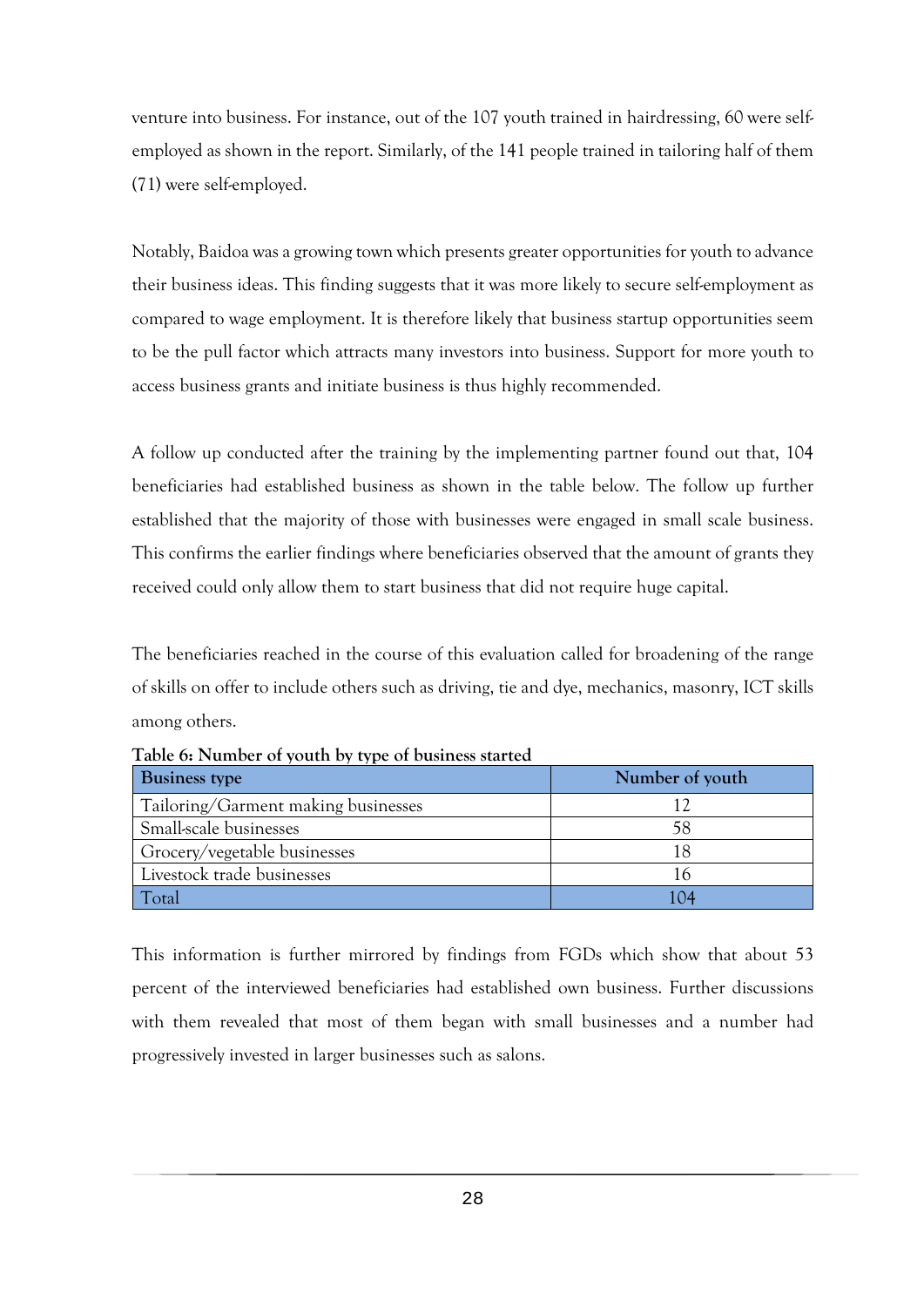About 13 respondents in the FGDs mentioned that they have established salons besides the small-scale businesses established using the grants received. This means that although the grants might not have been sufficient to support a business idea related to the skills trained on, it was still possible to grow a business and later pursue the larger idea such as owning a salon or tailoring shop.

#### **Observations on output 2**

Interventions under this output were well prepared for and satisfactorily executed. The quality of training and internship support worked well in equipping the youth with hands on experience in the real life and actual on-goings of the labour market. The grants were also welcome although most beneficiaries reported that the amounts were low to start larger scale businesses which most wished for. However some started small and they were able to gradually establish the larger businesses that they wished to have, as depicted on some of the cases presented above. What captured the evaluators' attention was the tendency for people to use the grants in other business opportunities than they had been trained on. This calls for broadening of the scope of the market assessments to explore additional and emerging skills that could be supported and natured and to try establishing if beneficiaries' skills interests matched their business interests.

#### The case of the housewife turned shopkeeper

*Fauziya Sabine (not her real name) is a 26 year old mother of 4. She was born in Awjab village in lower Shabelle in South West State but a member of the target host community. She supports her sickly mother and her jobless husband besides fending for her 4 children. Prior to the engagement with the project she was a housewife, solely depending on her husband, whenever he got something.* 

*When she was finally selected as one of the beneficiaries, she opted to learn tailoring and garment making. Fauziya rates the support she received highly because it enabled her get her dairy bread. Although she was trained in tailoring she opted to open a shop in her neighbourhood from where she reported average weekly incomes of 30-35 USD. She observed that during the training she interacted with influential business people.* 

*When asked what had changed in her life, Fauziya had this to say; …'I do not think I can exhaust this today if I was to mention all what has changed. Many things have changed but let me point to few things. Formerly my husband was not valuing me he used to say that I was only a housewife, whose decisions were inconsequential. But since she started earning she also became a key decision maker in her house. Her words and suggestions were now highly appreciated.* 

*She further reported that she commands considerable respect in the society. The larger business people readily giver her stocks without hesitation.* 

Further it may be strategic to link business ideas with the amount of grants given. Not all businesses require the same capital outlay. In cases where some business ideas need more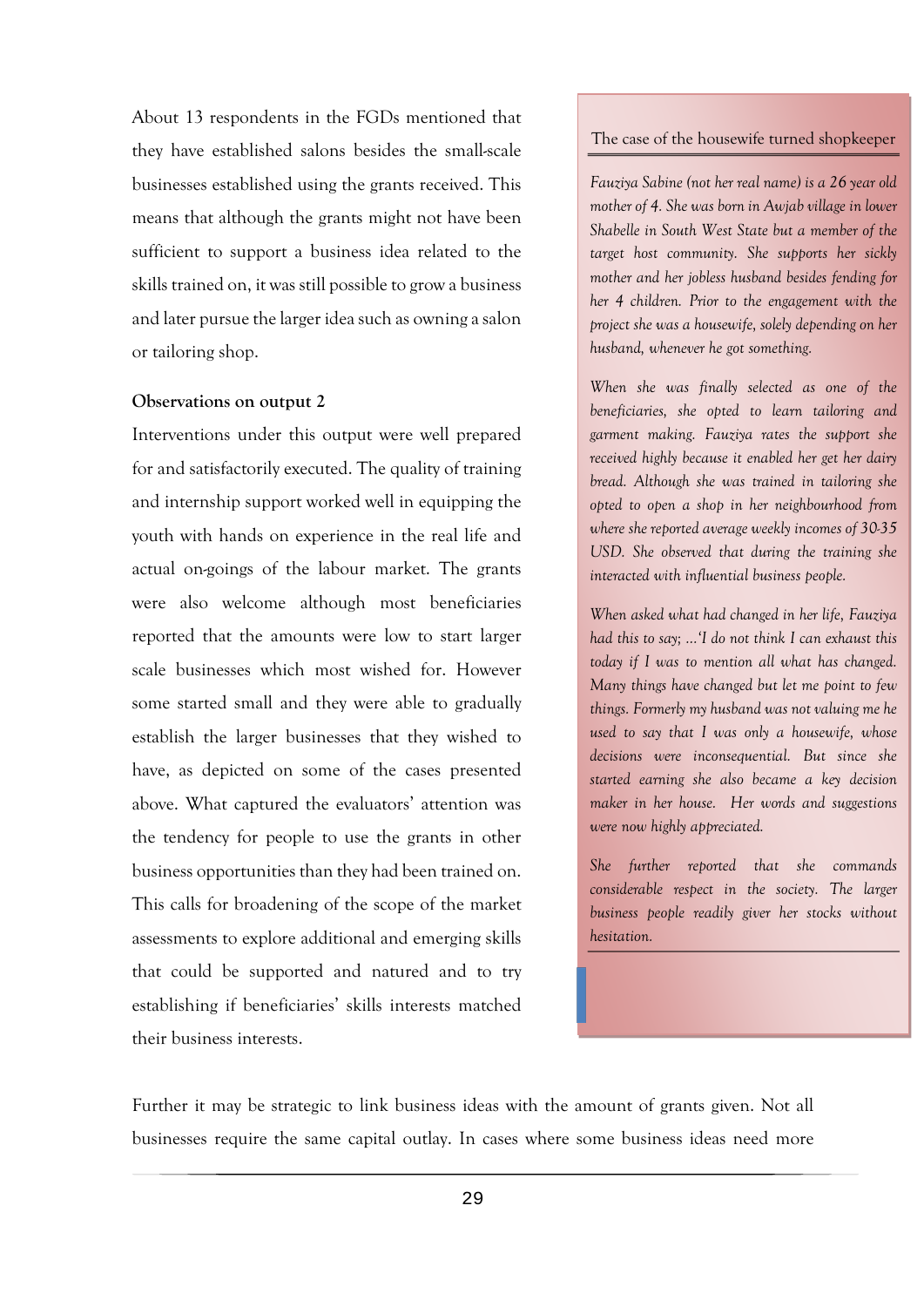capital, they should be considered for support on their merit particularly in projects such as this where the implementing partner spent some time to monitor progress the beneficiaries were making.

#### **3.4 Efficiency of resource use**

<span id="page-41-0"></span>**Project Cost-Effectiveness:** The project's total budget was 1,000,000 dollars. The project duration was 16 months, which included a 4 months No-cost-Extension approved by the donor. Much of this budget was utilised in the two result areas or outputs which accounted for about 65 percent of the total budget. Personnel costs took up 17.5 percent while operational costs took up just about 6 percent. Although it was not in the scope of this evaluation to carry out an audit of the project funds, the evaluators observed that on the surface the allocation of resources in suggests prudence in utilisation of funds. Within the personnel budget most of the funds went to project management while for operations, the largest chunk of funds went to security and risk management. This is understandable given the security situation in Baidoa. Overall, resource allocation in this project appears to be sound and sensitive to the most pressing needs.

The training of beneficiaries was centralised and carried out at MMCI. This led to more economies of scale in, for example, utilisation of trainers and space. Further, MMCI noted that under this project, they opted to pick and drop beneficiaries other than give them cash allowances. This was also cost effective, given that beneficiaries genuinely participated in the training without expectations of immediate cash allowances. It is also important to note that the two outputs were largely about capacity building which is investment in knowledge that will benefit people for the rest of their lives. The likely return on this investment is expected to be high.

**Bottlenecks encountered:** The insecurity situation in Baidoa was the main risk factor that this project faced. However, this was properly managed by the local implementing partners and ILO resulting in an incident free project implementation period. MMCI further noted that there were limited tutorial skills among the trainers, noting that while they may have been good in their work, they may not have been experts in passing knowledge. Similarly, the level of illiteracy among the beneficiaries was reported by both partners to be high. This slowed down their ability to grasp issues considering that many of them could not read and write.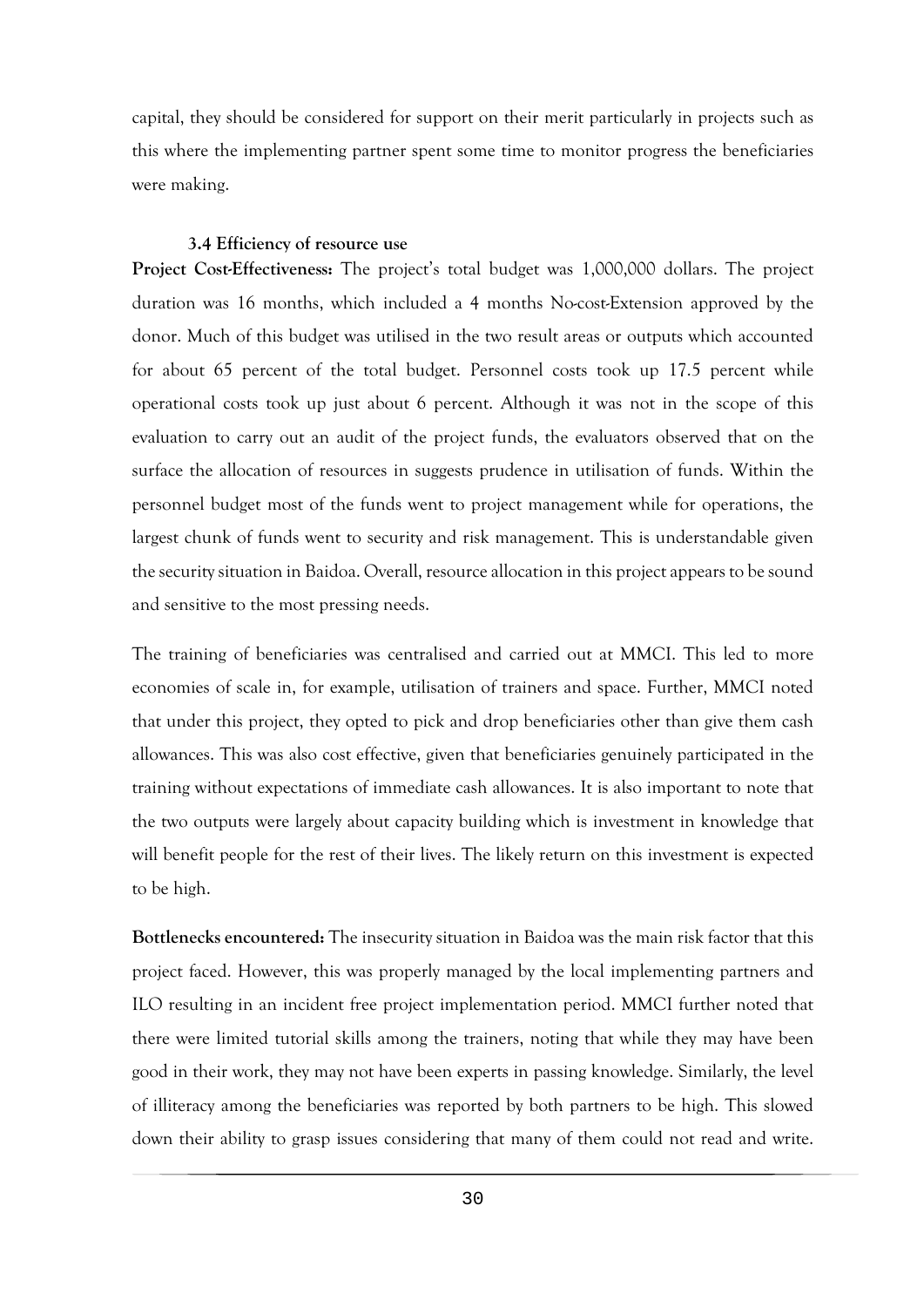Finally, a few beneficiaries who expected to receive daily cash allowances for their transport opted out when MMCI adopted the pick-up and drop off approach to manging the transportation of beneficiaries. These beneficiaries were later replaced by others from the same caseload. This worked well as money was no longer a pull factor to the trainings but a genuine urge to acquire skills. No wonder, the transition to the job market is relatively high.

#### **3.5 Project management, monitoring and governance**

<span id="page-42-0"></span>ILO's lead role was an asset to this project, given its wide experience in promoting economic reintegration particularly in Somalia. Selection of MMCI as the local partner was also strategic given their working experience in Baidoa and their understanding of the local context. Their ability to handle the training in their premises ensured smooth flow of the training especially due to the understanding that gatherings within Baidoa were reported to be a security risk. Skills training and transfer of '*Do Nou'* technology supported CORE was well delivered considering the organisation's sound expertise in the respective area.

Notably central to the success of this project was that the project incorporated local level stakeholders from the onset. These include the local authority, the Ministry of Resettlement and Diaspora affairs, Regional and District Administration and UNHCR. This meant that there was buy-in among the local stakeholders which ensured smooth progression of project activities. Project monitoring took place and results were documented in progress reports. It was however not clear how feedback from monitoring missions was shared with all stakeholders especially at the local level.

In general the management and governance of the project was effective and this saw the completion of most project activities within the stipulated time period. The reporting by partners was done in time, and the reports generally captured the relevant information as expected. Technical and other support provided by the ILO Somalia Office in Nairobi was reported to have been useful and so was logistical support offered to other partners from the ILO Somalia office. Discussions with partners noted that the ILO Somalia office made matters a lot easier for everyone, in a set up that would otherwise require more complicated and costly planning.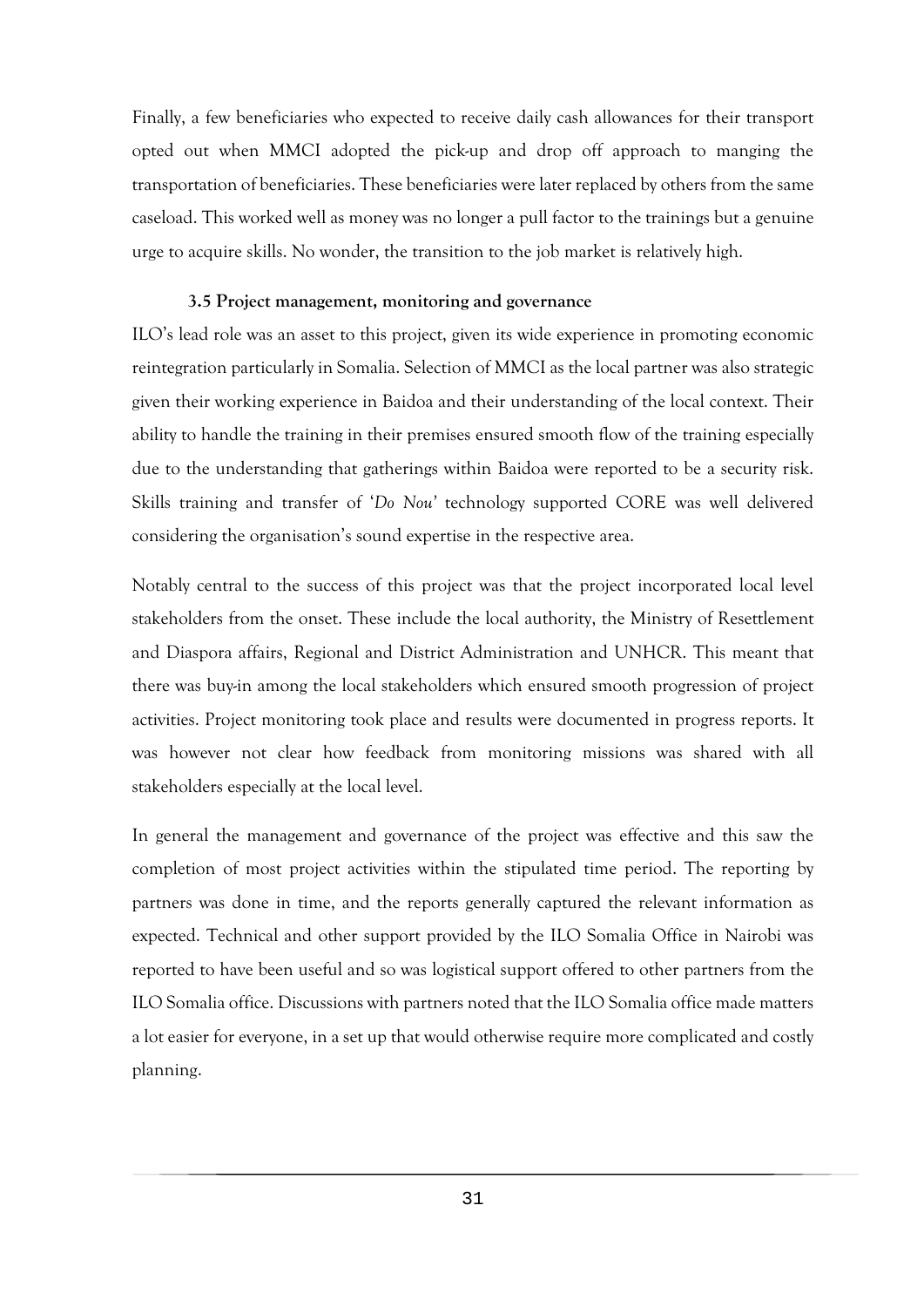#### **3.6 Impact orientation and project sustainability**

<span id="page-43-0"></span>This section explores the extent to which the projects activities created or were likely to create impact, as well as the sustainability measures put in place to ensure that the project impacts continued to be experienced beyond the project period. The evaluation mission observes the following;

**Capacity development:** Both outputs immensely contributed to capacity enhancement. A substantial number of beneficiaries and representatives from local level partners benefited from skills training in '*Do Nou'* technology, a new, cost effective approach to construction of roads. This implies that beneficiaries will continue to utilize the skills gained to search for jobs within the construction sector. Others may begin their enterprises in repair and development of roads. The officers from the other local partners such as the LA were expected to continue utilising the skills gained in the management of road infrastructure, a role that falls within the mandate of the local authority.

In general, partnerships with the various entities resulted in acquisition of knowledge by those involved, on not just the technology but on other matters such as the profiling and screening of beneficiaries which are tools that partners could apply in future and related projects. It was however also noted that for these skills to be sustained, there was need for deliberate efforts to link the beneficiaries with more construction opportunities where they could further their skills and gain experience and confidence to stand on their own.

The vocational skills training also led to graduation of people with various skill sets, some of which were already being utilized in Baidoa. These skills should continue to benefit those for the rest of their lives. The grants received by some were channelled towards opening up of small businesses. These gains will however only be guaranteed if more and more beneficiaries take up jobs or engage in the skills they were trained in.

**Improved business environment:** The repairs carried out to the road in Baidoa, changed the dynamics and reports of new developments along the repaired road were already being reported by beneficiaries. New development works and businesses mean more investments,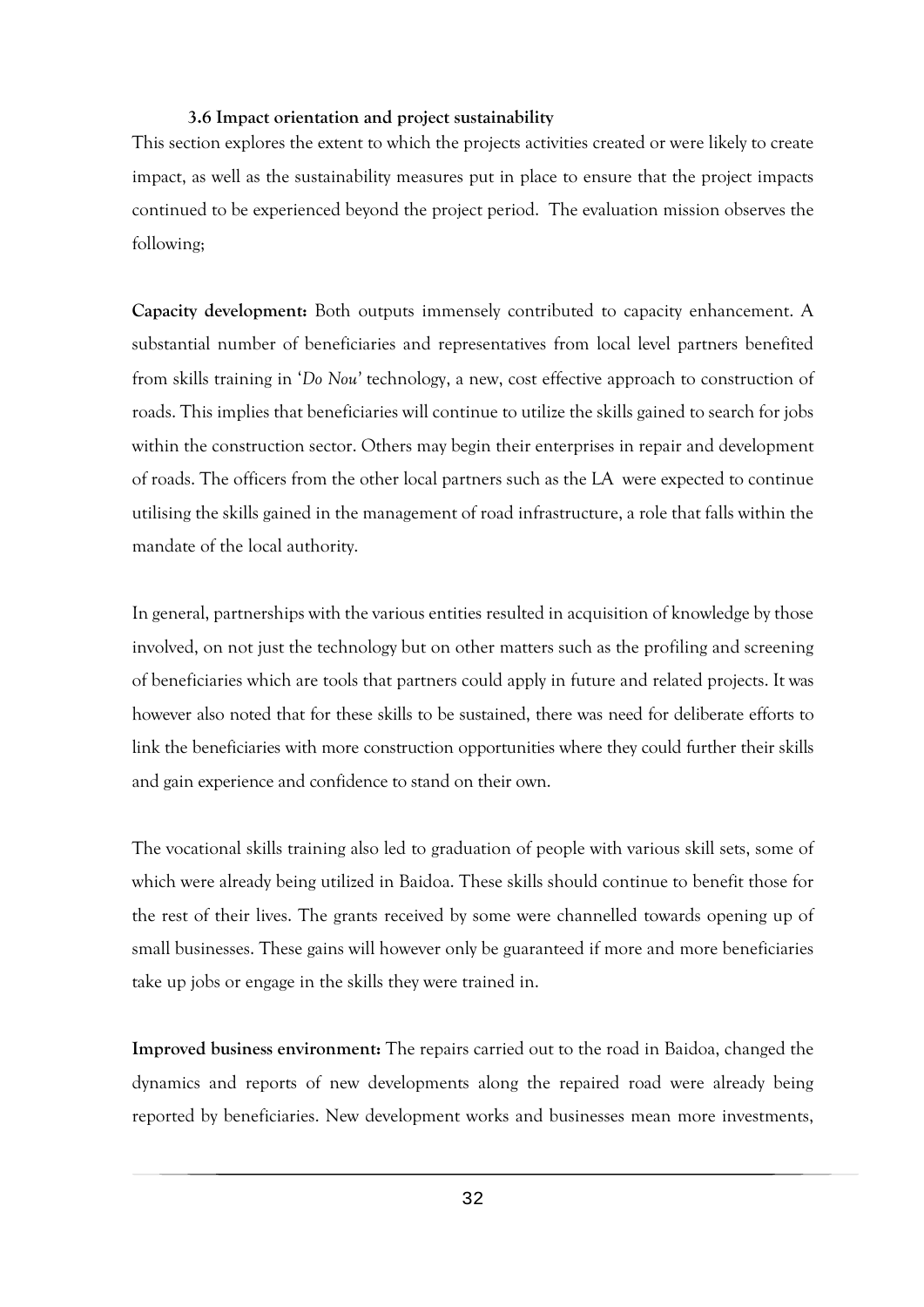more jobs and higher incomes for the residents of Baidoa. The road had contributed to improved connectivity within Baidoa which is a boost to businesses. Short term jobs and any long-term jobs resulting from the project led to cash injection among the beneficiaries which improved their purchasing ability. This implies that, although it was not directly captured, there ought to have been improved business in the time that the beneficiaries were earning and after. The construction of the road also meant that there was improved business activity by those supplying construction materials and so on.

**Implementation approach and arrangements:** Partnership with the LA and other partners led to local ownership of the project activities. The screening and profiling of beneficiaries for training was for instance a participatory process that went down very well and contributed to the success of the project. The LA was expected to take up the lead role in the management of infrastructure. This was however noted to be a tall order given that the capacity within LA was limited.

Nonetheless, the skills gained under this project places the LA at a different level albeit, in understanding of their roles and how they could undertake some of the activities using simple cost effective and practical approaches. There is need to support the LA establish structures that can support simple maintenance of such roads to ensure that they continue serving the people longer.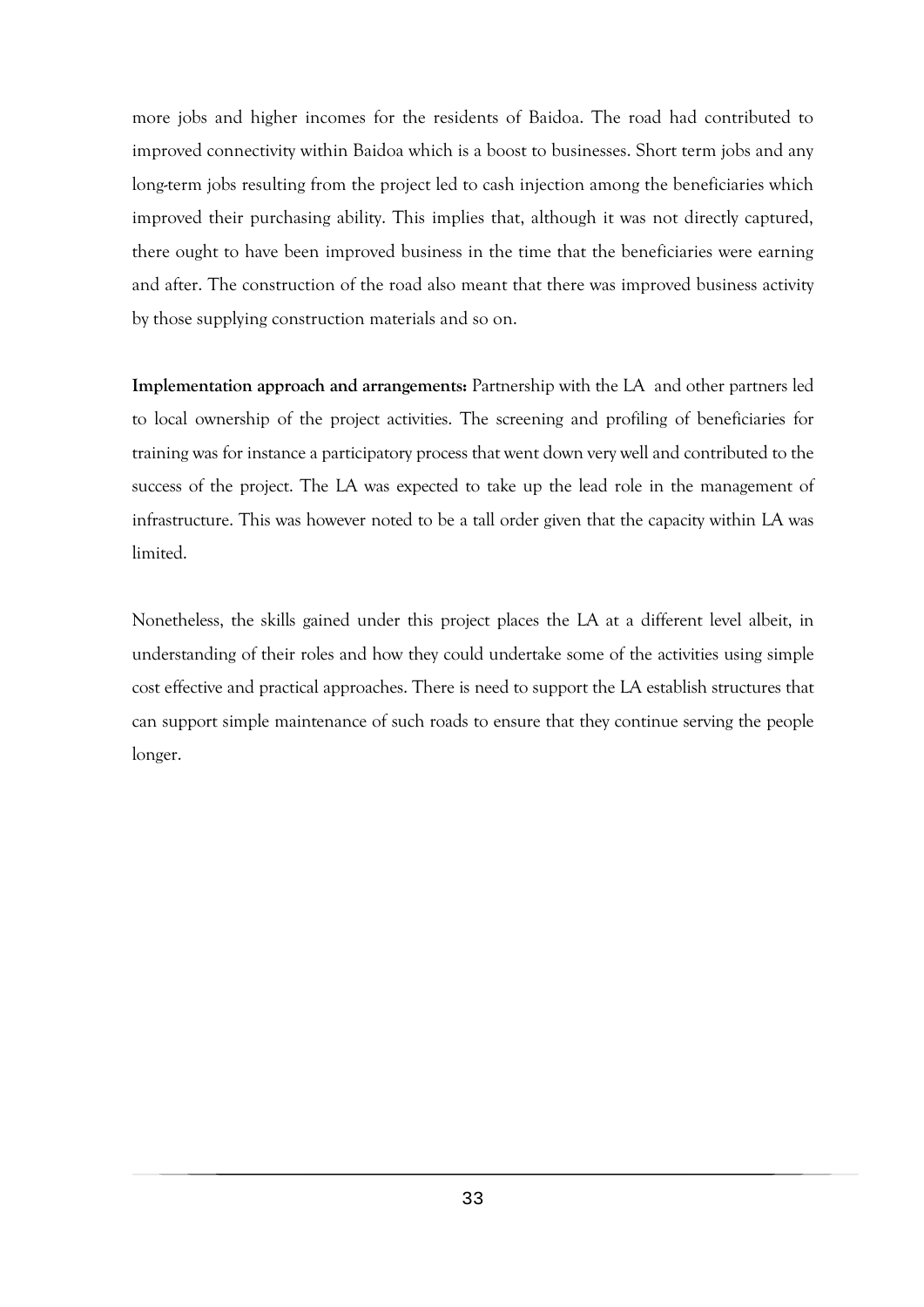# <span id="page-45-0"></span>**4.0: MAIN CONCLUSIONS AND RECOMMENDATIONS**

This evaluation mission observes that the project design was appropriate, inclusive, logical and coherent. It was appropriate because its understanding of the context of Baidoa was spot on and the interventions were geared towards addressing the most immediate and important needs of the target beneficiaries. The incorporation of other partners in some key decisions such as beneficiary profiling was a smart move given the diverse interests by different stakeholders. This alone was reported to have immensely contributed to the success of the project. The lessons learnt from the first phase of the returns project immensely informed the approach in this project. Linkages between objectives and activities are evident and wellarticulated in the log frame.

All project activities were implemented and successfully completed. Many stakeholders and specifically the LA representatives were equipped with skills that will benefit them in the short and long term. However, effective utilisation of their skills will need more support towards mentoring the trainees or linking them up with more work opportunities for them to sharpen their skills and build their confidence. Development of economic infrastructures had begun to contribute towards mushrooming of economic activities and job creation which is what was envisaged in the design.

Knowledge and skills gained will outlive this project and will continue to benefit the beneficiaries for long. Sustainability of economic infrastructures was however dependent on regular standard maintenance of the infrastructures by the responsible agencies. Given the limited capacity in the local authority, it is advisable that structures and modalities of infrastructure maintenance are established is the gains made from this project are to be maintained. Skilled personnel trained in this project for a good basis towards supporting local level structures that can support simple maintenance of roads and other infrastructures. Local partners could continue to forge linkages between the new interventions and the skills sets from this project to ensure that the capacity of those trained is enhanced and utilised in future infrastructural works.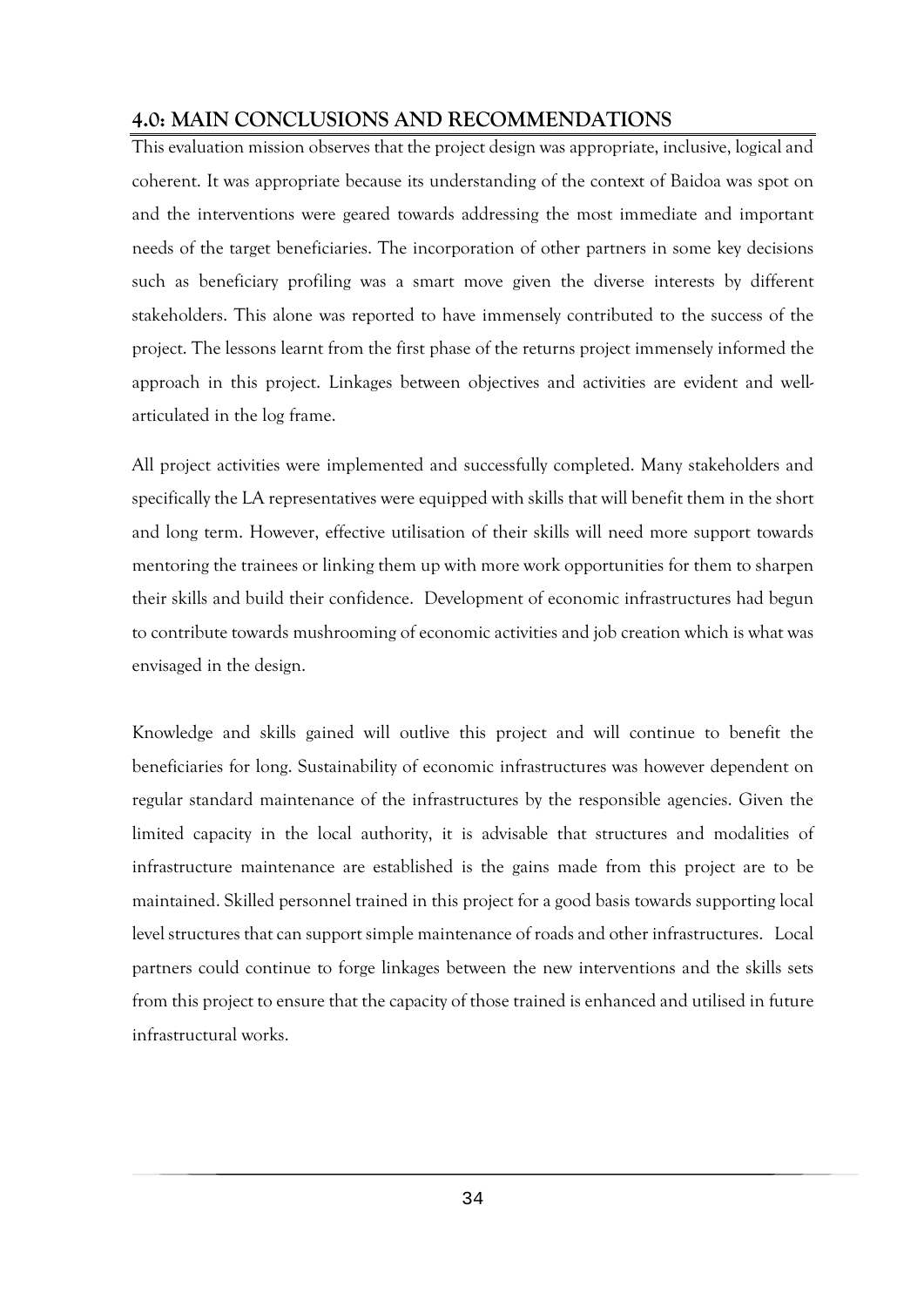**Evaluation recommendations** 

<span id="page-46-0"></span>

| Recommended Actions for Future<br>Projects | Key<br>Responsible<br><b>Agency</b> | Priority | Timing/<br>Timeframe | Financial<br>implications<br>(Yes/No) |
|--------------------------------------------|-------------------------------------|----------|----------------------|---------------------------------------|
| 1. Based on the finding that many          | ILO and                             | Average  | At Design            | Yes                                   |
| grant beneficiaries did not invest         | project                             |          |                      |                                       |
| in the skills they trained in, it is       | partners                            |          |                      |                                       |
| prudent to expand the scope of             |                                     |          |                      |                                       |
| future market assessments to               |                                     |          |                      |                                       |
| undertake a comparison of skills           |                                     |          |                      |                                       |
| needs of potential trainees and            |                                     |          |                      |                                       |
| their business interests. This will        |                                     |          |                      |                                       |
| ensure consistency in matching             |                                     |          |                      |                                       |
| the<br>beneficiary<br>to<br>support        |                                     |          |                      |                                       |
| interests and avoid situations             |                                     |          |                      |                                       |
| beneficiaries<br>where<br>arbitrary        |                                     |          |                      |                                       |
| enrol for training so as to gain           |                                     |          |                      |                                       |
| access to grants which they use to         |                                     |          |                      |                                       |
| set up their desired businesses.           |                                     |          |                      |                                       |
| 2. It may be useful to delay issuance      |                                     | High     | At the               | No                                    |
| of grants for a while after the end        |                                     |          | design stage         |                                       |
| of the training. This will allow           |                                     |          |                      |                                       |
| youth assess their potential,              |                                     |          |                      |                                       |
| capacity and interests, and make           |                                     |          |                      |                                       |
| a more informed decision on                |                                     |          |                      |                                       |
| what they wish to pursue.                  |                                     |          |                      |                                       |
| Preferably, grants ought<br>to             |                                     |          |                      |                                       |
| support existing or conceived              |                                     |          |                      |                                       |
| business ideas, among people               |                                     |          |                      |                                       |
| that have already established              |                                     |          |                      |                                       |
| some business ventures, while              |                                     |          |                      |                                       |
| those who choose wage receive              |                                     |          |                      |                                       |
| placement support. The current             |                                     |          |                      |                                       |
| individual<br>approach<br>biases           |                                     |          |                      |                                       |
| decisions towards quick selection          |                                     |          |                      |                                       |
| of business ventures even among            |                                     |          |                      |                                       |
| those<br>psychologically<br>not            |                                     |          |                      |                                       |
| prepared to start businesses.              |                                     |          |                      |                                       |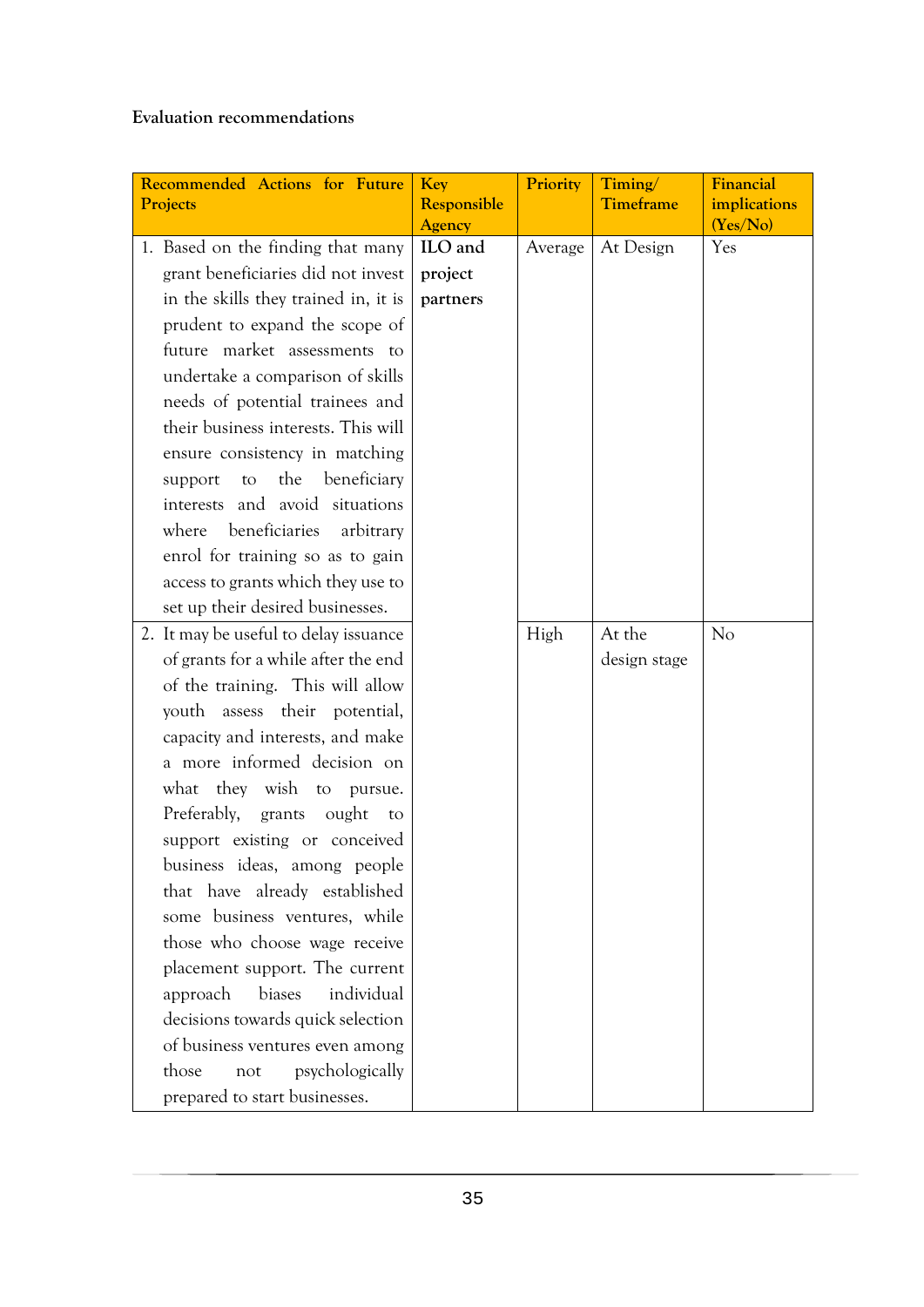| 3. Besides the project progress<br>reports sent by the implementing<br>partners to ILO, it was not clear<br>how evaluation findings were<br>continuously shared amongst the<br>of<br>broad<br>other<br>range<br>stakeholders. This would need to<br>be clearly indicted in the project<br>design. |                                     | Average | At the<br>Design | No             |
|---------------------------------------------------------------------------------------------------------------------------------------------------------------------------------------------------------------------------------------------------------------------------------------------------|-------------------------------------|---------|------------------|----------------|
| Recommended Actions for ILO CO<br>and HQ                                                                                                                                                                                                                                                          | Key<br>Responsible<br><b>Agency</b> |         |                  |                |
| 4. All infrastructural projects ought<br>benefit<br>from<br>initial<br>an<br>to<br>feasibility<br>study<br>by<br>the<br>implementing partner to better<br>focus the design and costing.                                                                                                           |                                     | High    | At design        | No             |
| Recommended<br><b>Actions</b><br>for<br>and<br>other National<br><b>Governments</b><br><b>Stakeholders</b>                                                                                                                                                                                        | Key<br>Responsible<br>Agency        |         |                  |                |
| 5. The beneficiaries trained in 'Do<br>Nou' technology will need to be<br>supported to establish strong<br>linkages with other agencies that<br>may be involved in infrastructure<br>development. This will give them<br>more opportunities for jobs and<br>to further enhance their skills.      |                                     | High    | Immediately      | N <sub>o</sub> |
| 6. For<br>sustainability<br>of<br>infrastructural<br>works,<br>mechanisms for maintenance<br>ought to be established by the<br>LA.                                                                                                                                                                |                                     | High    | Immediately      | Yes            |

# **5.0. Emerging Good Practices and Lessons learned**

In any project, there are strategies, activities, and processes or part of them that really work well and immensely contribute to the overall project objectives. Their identification does not require the project objectives to have been fully achieved. Rather, they only need to have been tried and seen to have worked well. This section highlights some of the proposed good practices, which have potential for replication and in other similar interventions.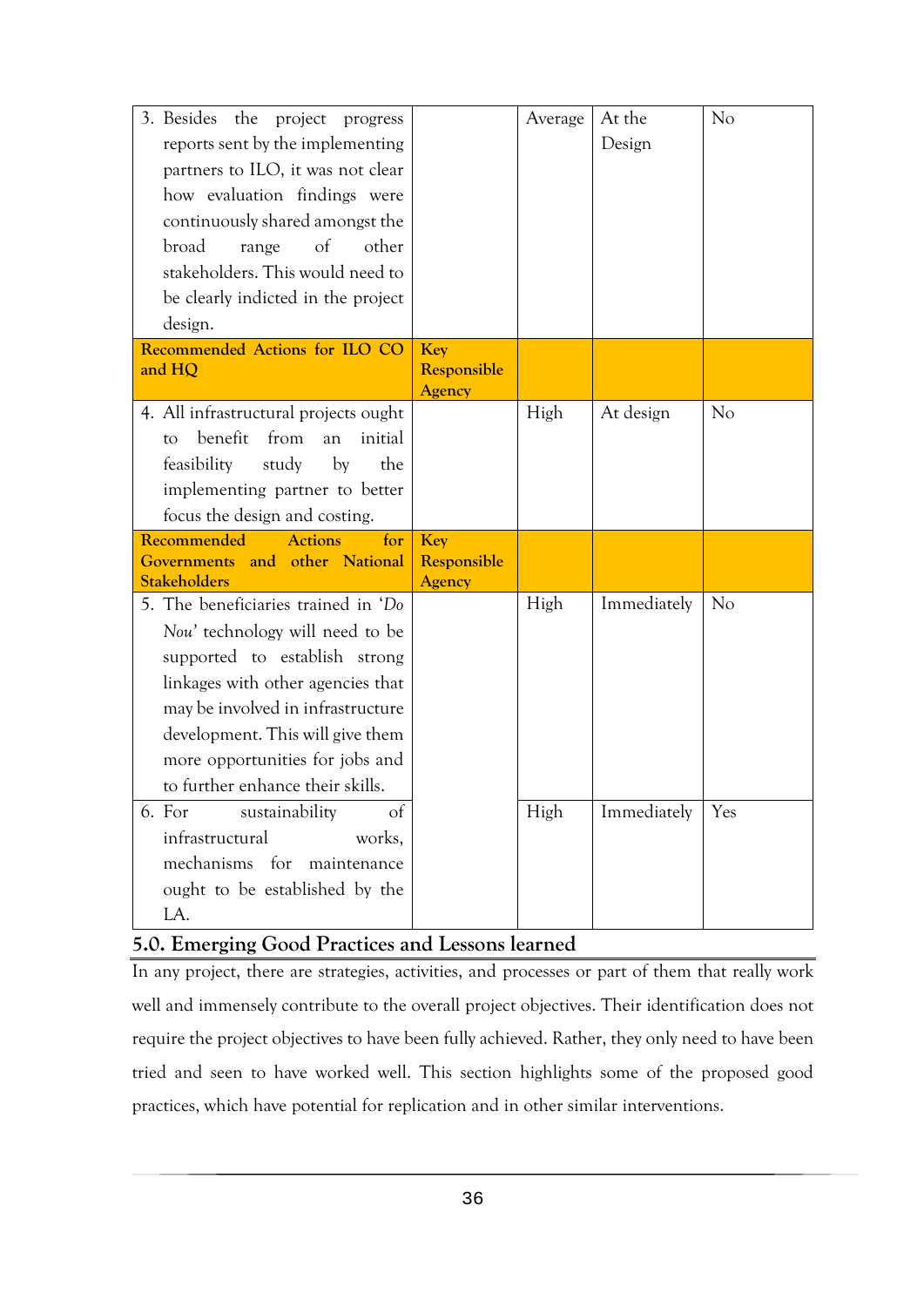- 1. Involvement of relevant stakeholders and local leaders in most aspects of the project particularly the screening and profiling of beneficiaries avoided possible conflicts. Delicate balancing was effectively managed to the benefit of the project.
- 2. On the job skills transfer of '*Do Nou'* technology to stakeholders worked well as it involved them walking through the entire process with the experts. This facilitated on the job learning which laid emphasis on impacting practical skills, while delivering on an indicator within the project plan.

One key lesson was noted by stakeholders and beneficiaries interviewed. This is;

1. There is need to understand the underlying interests and dynamics in a context like Baidoa if the project is to be successful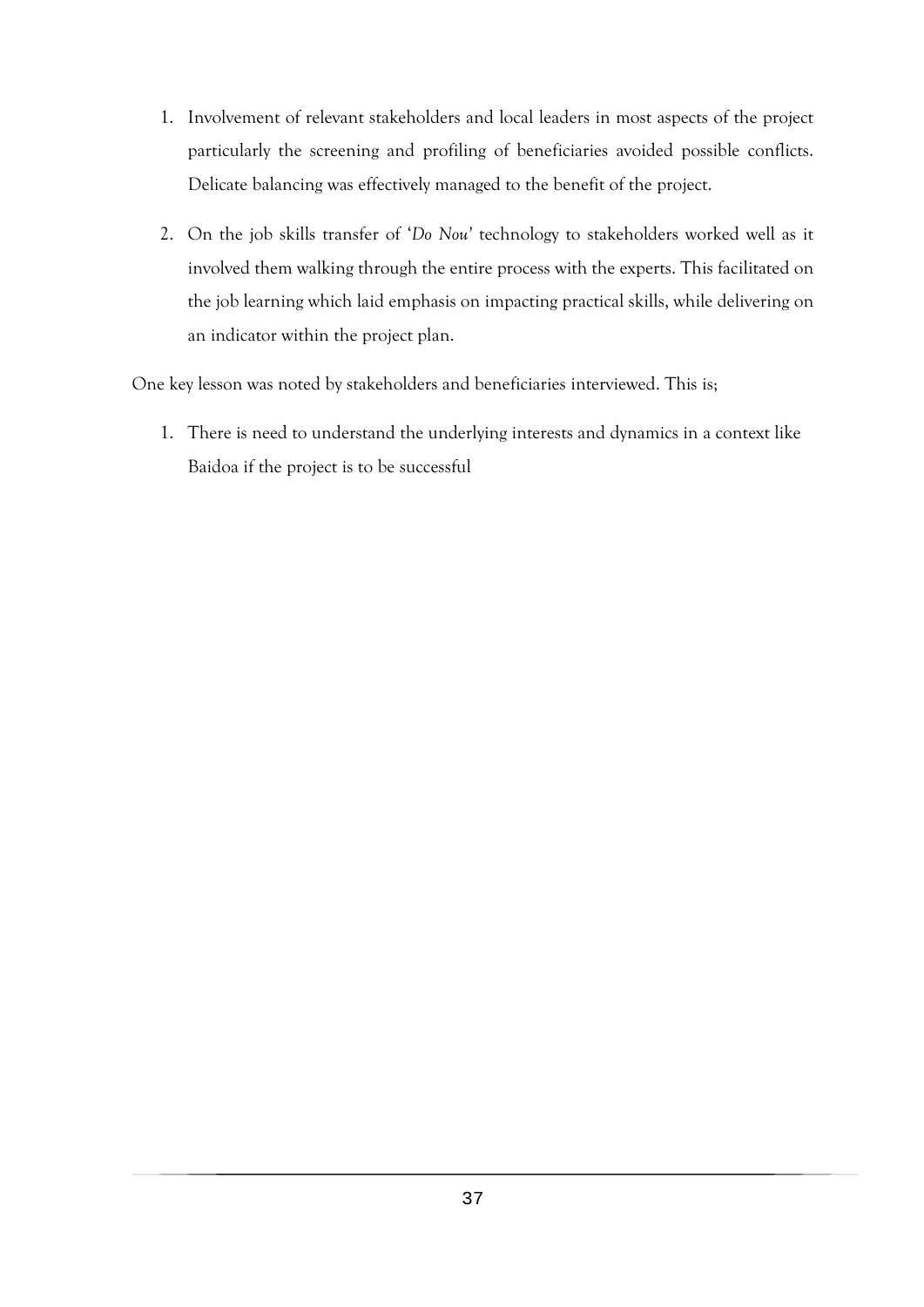<span id="page-49-0"></span>

| NAME OF KEY INFORMANTS                                           | ORGANIZATION AND DESIGNATION                    |                                      |                                                |  |
|------------------------------------------------------------------|-------------------------------------------------|--------------------------------------|------------------------------------------------|--|
| Ibrahim Adan Mohamed,                                            | Entrepreneurship skill trainer                  |                                      |                                                |  |
| Omar Mohamed Ali                                                 | Deputy Regional Humanitarian Affairs Bay Region |                                      |                                                |  |
|                                                                  |                                                 |                                      | Director general. Ministry of resettlement and |  |
| Liiban sheikh Shuib,                                             | Diaspora affairs                                |                                      |                                                |  |
| Jamila Mahad Ibrahim.                                            | <b>MITC</b>                                     |                                      |                                                |  |
| Sid Ali Abukar Hussein.                                          | President / CEO MMCI                            |                                      |                                                |  |
| Muktar Sharmake Abdirahman                                       |                                                 | Baidoa District Social Affairs       |                                                |  |
| Rashid Abdullahi Mohamed.                                        |                                                 | Regional and District Administration |                                                |  |
| Abdikarim Mohamed Noor                                           |                                                 | UNHCR Baidoa field unit office.      |                                                |  |
| Aweys salad Hassan.                                              |                                                 | South west chamber of commerce.      |                                                |  |
| Mr. Adan Wacdi Hussein                                           | <b>TVET Consultant</b>                          |                                      |                                                |  |
| Collins Kiboina                                                  | CORE                                            |                                      |                                                |  |
| Angela Atsiaya                                                   | ILO-Nairobi                                     |                                      |                                                |  |
| Abdulkadir Ali                                                   | ILO-Nairobi                                     |                                      |                                                |  |
|                                                                  | Number of                                       |                                      |                                                |  |
| <b>FGD PARTICIPANTS</b>                                          | <b>FGDs</b>                                     | Male                                 | Female                                         |  |
| Skills Training-Tailoring                                        | 2                                               | 6                                    | 8                                              |  |
| Skills Training-Beauty Salon                                     | $\mathbf{1}$                                    |                                      | 8                                              |  |
| Skills Training-Electrical Installation/Carpentry<br>and Joinery | 1                                               | 6                                    |                                                |  |
| Business/skills and start up grantees-                           | $\overline{c}$<br>6<br>6                        |                                      |                                                |  |
| Returnees                                                        |                                                 |                                      |                                                |  |
| Business/skills and start up grantees-IDPs                       | $\overline{2}$                                  | $\overline{4}$                       | 6                                              |  |
| Business/skills and start up grantees-Host                       | $\overline{2}$                                  | 6                                    | 6                                              |  |
| Do Nou Technology Skills Transfer                                | 1                                               | $\overline{4}$                       | 8                                              |  |
| Total                                                            |                                                 | 30                                   | 42                                             |  |